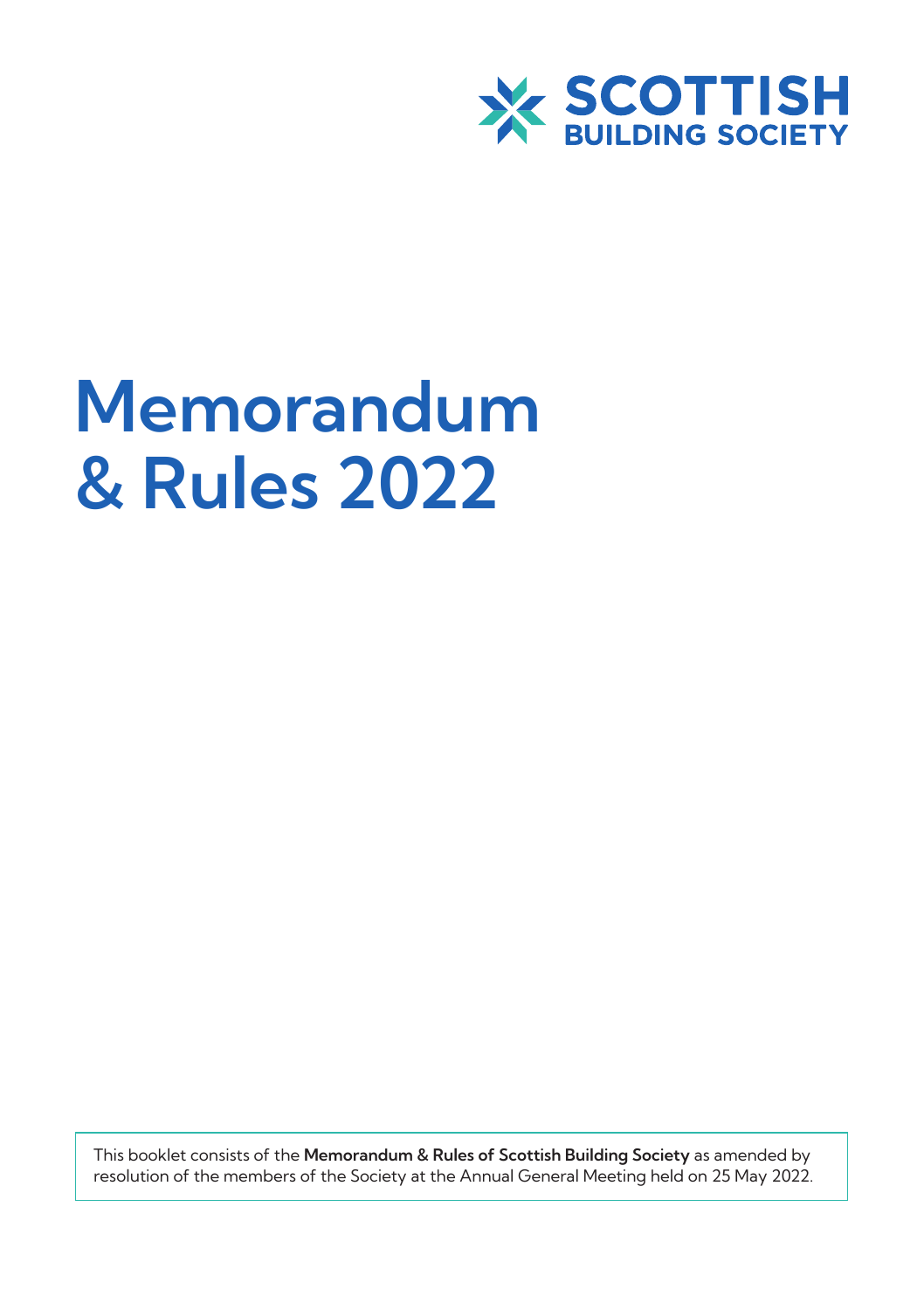# Memorandum of Scottish Building Society

Words in italics are explained in paragraph 7 of this Memorandum

- 1. The Society's name is "Scottish Building Society".
- 2. The principal office of the Society is SBS House, 193 Dalry Road, Edinburgh EH11 2EF.
- 3. The Society's principal purpose is making loans which are secured on residential property and are funded substantially by its members. The other purposes of the Society are:
- (a) to carry on the business of banking, investment, insurance and the provision of financial services and facilities;
- (b) to carry on any businesses connected with the *provision* of housing or other accommodation or the provision of any services relating to housing or other accommodation;
- (c) to carry on any businesses in the fields of information technology, data processing or communications;
- (d) to carry on any businesses involving the provision of goods or other services (whether for consumers or others) or dealing in any property;
- (e) to act as a parent undertaking and investment body and to assist and co-ordinate the activities of any undertakings in which it holds an interest;
- (f) to promote and support community and charitable purposes;
- (g) to carry on or participate in any business or other activity which, in the opinion of the Board of Directors or any duly authorised officer or employee of the Society, may conveniently be carried on in connection with any other activity of the Society or for developing, taking advantage of or protecting any of the property or income of the Society or any connected undertaking of the Society or managing any risks associated with the activities of the Society or any connected undertaking of the Society.
- 4. The powers of the Society are set out below. These may be exercised in connection with any of the Society's purposes.
- (a) To do all things which, in the opinion of the Board of Directors or any duly authorised officer or employee of the Society, are necessary or may help the Society to achieve any of its purposes (including, for example, raising capital and other funds in any manner, whether or not involving the issue of securities).
- (b) To guarantee or enter into any indemnity or other arrangement relating to the discharge of any other person's obligations.
- (c) To provide for pensions, insurance and benefits of any kind for individuals who are or at any time were officers or employees of the Society or a related undertaking and for any relatives or dependants or such individuals or for anyone having any relationship with such an individual. For this paragraph, any connected undertaking or former connected undertaking of the Society and any predecessor in business of any of them is a related undertaking. Also, insurance includes directors' and officers' liability insurance.
- (d) To make donations and provide assistance of any kind to any *person* having any charitable, public or community purpose or object.
- (e) To exercise any power of the Society for any consideration of any kind (including, for example, in the form of securities or obligations of another person) or for no consideration.
- (f) To act as trustee, personal representative, custodian, director, receiver, manager, agent or intermediary of any kind and for any purpose.
- 5. Anything which the Society may do may be done by it in any part of the world (subject to the restriction as to principal office in the Building Societies Act 1986) and either alone or in partnership, association or joint venture with one or more other persons and either directly or indirectly. In carrying out any of its purposes or exercising any of its powers, the Society may act in any capacity and this includes acting as agent for another person and carrying out any functions for any other person. In addition, the Society has power to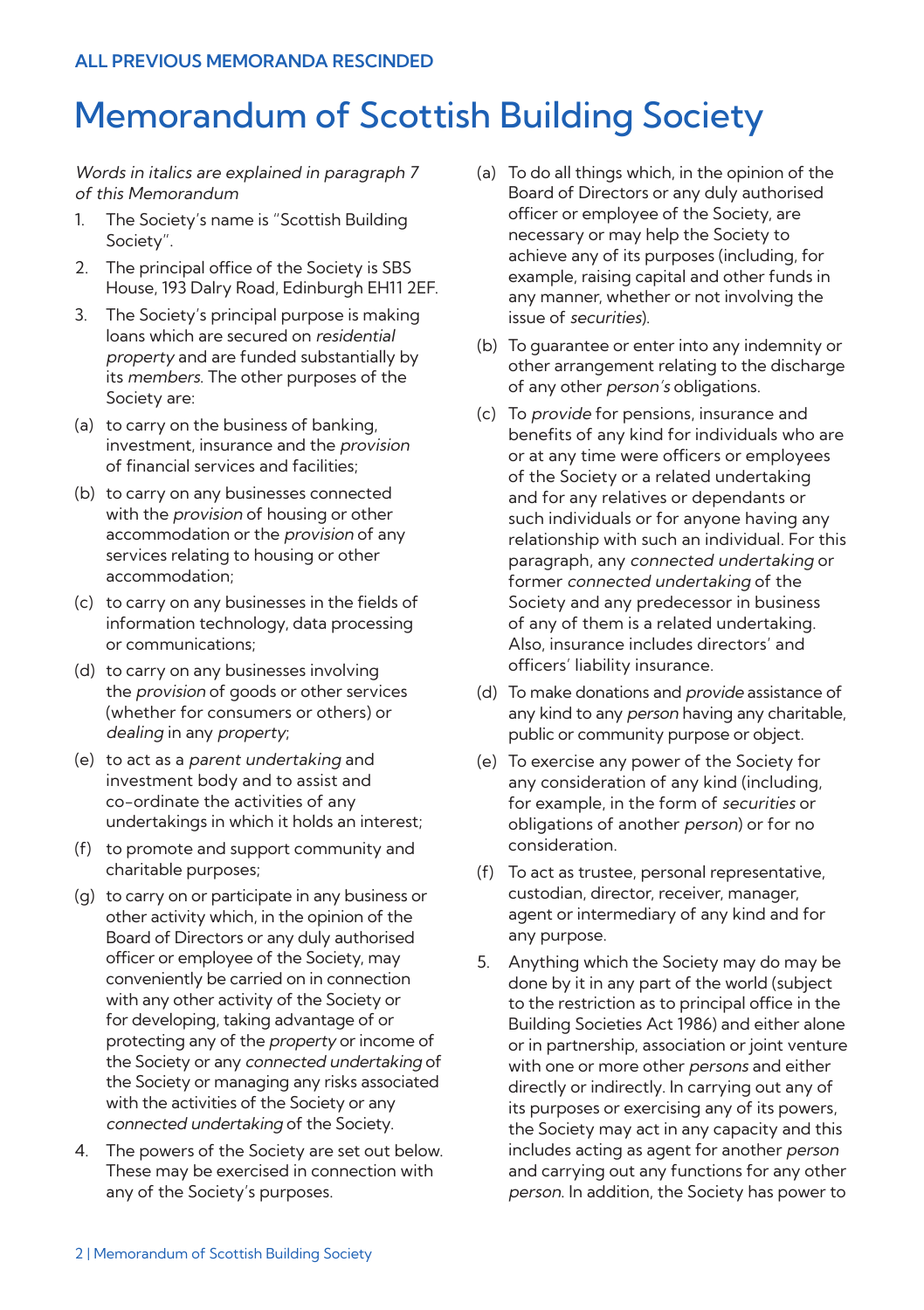dispose of all or part of its business or property. The Society also has power to take any lawful steps with a view to a merger with another entity, a transfer of all or part of its business to another entity or a winding up of the Society or distribution of all or any of its property.

- 6. The purposes and powers set out in paragraphs 3, 4 and 5 above are to be interpreted by using the following principles:
- (a) each sub-paragraph and each activity referred to in any sub-paragraph is to be interpreted in the broadest possible sense and any examples given are not to be interpreted as restricting the meaning of the purpose or power which they relate to; and
- (b) each sub-paragraph and each activity referred to in any sub-paragraph is to be interpreted separately and (without qualifying the fact that the Society's principal purpose is making loans which are secured on residential property and are funded substantially by its members) none of the sub-paragraphs or activities is to be interpreted in a way which would make it subordinate or incidental to another sub-paragraph or activity, unless the wording expressly requires this; and
- (c) any words in the singular include the plural and vice versa.
- 7. The words in italics have the meanings set out against them below:

#### acquire (or acquiring)

to acquire in any way, including purchasing, leasing, licensing, exchanging, borrowing, receiving or otherwise obtaining rights in respect of the property in question. The acquiring can be direct or indirect and on any terms and conditions and can be of all the rights in the *property* in question or of only an interest or share in it;

#### connected undertaking

has the meaning set out in section 119 of the Building Societies Act 1986;

#### deal (or dealing)

to acquire, dispose of, issue, grant, negotiate, discount, guarantee, transfer, subscribe for, borrow or lend;

#### dispose (or disposing)

to dispose in any way, including selling, leasing, licensing, exchanging, lending, charging or otherwise granting rights in respect of the property in question. The disposing can be direct or indirect and on any terms and conditions and can be of all the rights in the property in question or of only an interest or share in it;

#### member

a person who is a member under the Society's Rules;

#### parent undertaking

has the meaning set out in section 1162 of the Companies Act 2006;

#### person

any individual or body corporate;

property (save where used in the expression residential property)

any property, heritable or moveable, real or personal (including securities, intellectual property and money and in Scotland whether corporeal or incorporeal) of any kind and any interest or rights in such property;

#### provide (or provision)

provide or supply or make arrangements for another person to provide or supply. This can be by any means and on any terms and conditions and may or may not involve any property being disposed of;

#### residential property

has the meaning set out in section 5 of the Building Societies Act 1986;

#### securities

any shares (or other participation rights), stocks, debentures, deposit receipts, bills, bonds, notes, warrants, options, instruments (whether negotiable or not) or any other right or obligation. These can be fully, partly or nil paid.

Any reference in this paragraph to any legislation includes that legislation as amended or re-enacted from time to time.

May 2022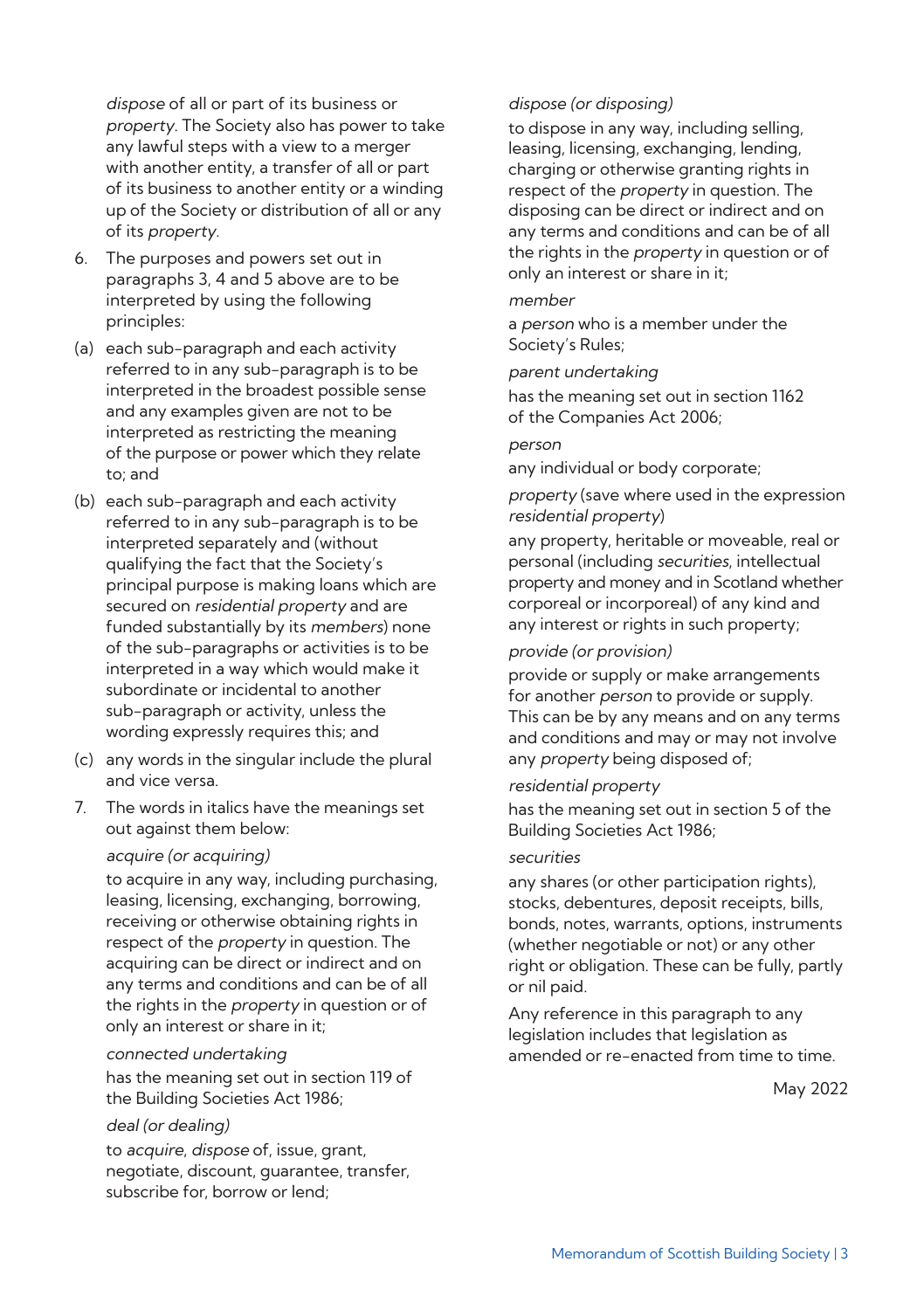# **Contents**

| Rule |                                                 | Page              |
|------|-------------------------------------------------|-------------------|
| 1    | Interpretation                                  | 6                 |
| 2    | Name                                            | 10                |
| 3    | <b>Principal Office</b>                         | 10                |
| 4    | Membership                                      | 10                |
| 5    | Death or Bankruptcy of Member                   | 11                |
| 6    | Cessation of Membership                         | 12                |
| 7    | Raising of Funds                                | $12 \overline{ }$ |
| 8    | <b>Shares</b>                                   | 13                |
| 9    | Deposits with and Loans to the Society          | 13                |
| 10   | Lending                                         | 14                |
| 11   | Repayment of Money Owed to the Society          | 14                |
| 12   | Direction and Management                        | 14                |
| 13   | Eligibility and Election of Directors           | 15                |
| 14   | <b>Oualification of Directors</b>               | 18                |
| 15   | Appointment of Chairperson and Vice-Chairperson | 18                |
| 16   | <b>Meetings of Directors</b>                    | 18                |
| 17   | <b>Minutes</b>                                  | 19                |
| 18   | Validity of Acts                                | 19                |
| 19   | Remuneration and Expenses of Directors          | 19                |
| 20   | Offices of Profit                               | 20                |
| 21   | Interest in Contracts                           | 20                |
| 22   | Appointment of Officers, Employees and Others   | 20                |
| 23   | Indemnity to Directors, Officers and Employees  | 21                |
| 24   | Vacation of Office and Disqualification         | 21                |
| 25   | <b>Filling of Casual Vacancies</b>              | 22                |
| 26   | Retirement by Rotation                          | 22                |
| 27   | Reserves                                        | 23                |
| 28   | Losses                                          | 23                |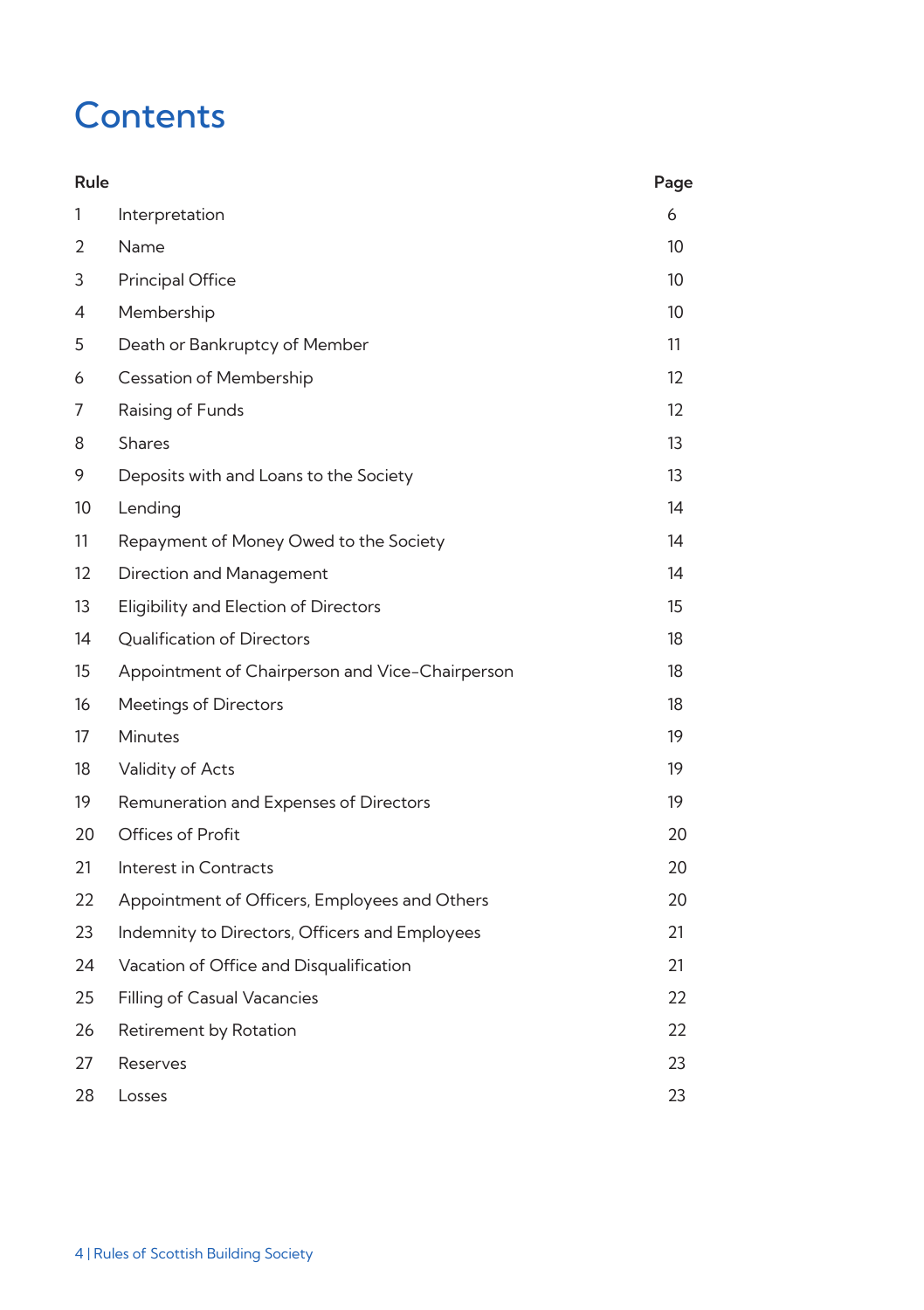| Rule                    |                                                             | Page |
|-------------------------|-------------------------------------------------------------|------|
| 29                      | Pension and Other Schemes and Funds                         | 23   |
| 30                      | Annual General Meeting                                      | 24   |
| 31                      | <b>Special Meetings</b>                                     | 24   |
| 32                      | Means of Participation in Meetings                          | 26   |
| 33                      | Notice of Meetings                                          | 27   |
| 34                      | <b>Entitlement to Propose Resolutions</b>                   | 28   |
| 35                      | Quorum at Meetings                                          | 30   |
| 36                      | Procedure at Meetings                                       | 30   |
| 37                      | <b>Adjourned Meetings</b>                                   | 31   |
| 38                      | Entitlement of Members to Vote on Resolutions               | 31   |
| 39                      | Appointment of Proxies                                      | 33   |
| 40                      | Joint Shareholding Members and Joint Borrowing Members      | 34   |
| 41                      | Postal Ballots and Electronic Ballots                       | 34   |
| 42                      | <b>Counting of Votes</b>                                    | 35   |
| 43                      | <b>Auditors</b>                                             | 36   |
| 44                      | Common Seal                                                 | 36   |
| 45                      | <b>Custody of Documents</b>                                 | 37   |
| 46                      | Distribution of Surplus Assets on Winding up or Dissolution | 37   |
| 47                      | <b>Alteration of Rules</b>                                  | 37   |
| 48                      | Notices to the Secretary and by the Society                 | 37   |
| 49                      | Sales of Deferred Shares of Untraceable Holder              | 38   |
| 50                      | Deferred Shares Register and Other Records                  | 39   |
| 51                      | <b>Disputes</b>                                             | 40   |
| <b>Additional rules</b> |                                                             |      |
| 1                       | Lending                                                     | 41   |
| 2                       | <b>Redemption of Mortgages</b>                              | 42   |
| Index to rules          |                                                             | 43   |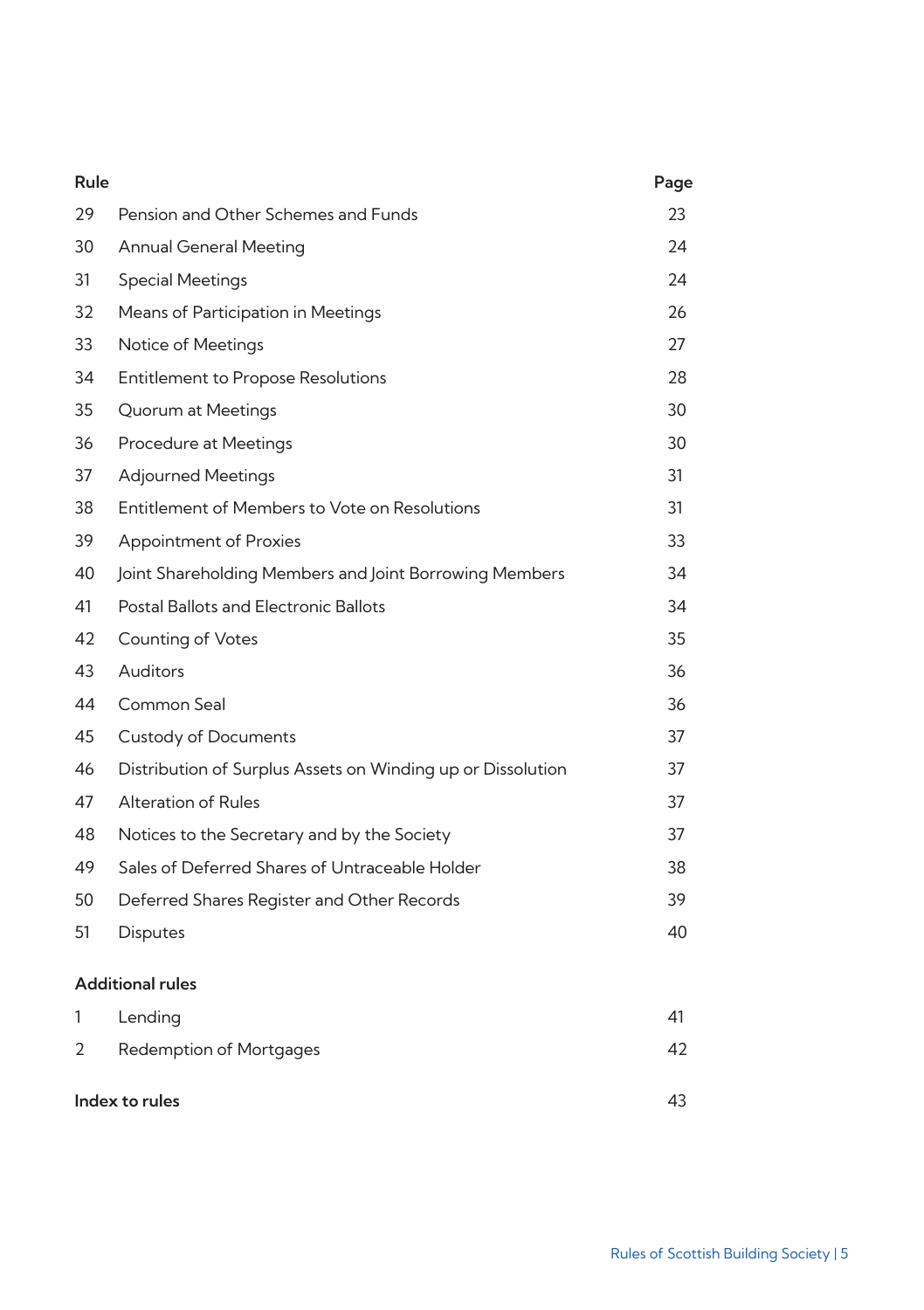# Rules of Scottish Building Society

The headings contained in these Rules are for reference only and shall not affect the interpretation of these Rules.

# 1. Interpretation

For Members holding a Loan or advance opened, issued or made before these Rules took effect, these Rules shall, in respect of such Loan or advance, be read in conjunction with the Additional Rules set out in the Appendix.

(a) In these Rules, unless the context otherwise requires –

**"Additional Rules"** means those rules set out in the Appendix which forms part of these Rules which apply, where indicated, in circumstances where the Loan or advance from the Society was opened, issued or made before these Rules took effect. The Preface at the beginning of the Appendix does form part of these Rules;

**"Annual Accounts"** has the meaning given by Rule 30(3);

**"Annual General Meeting"** means the meeting held by the Society in the first four months (or such other period as permitted by the Statutes) of each Financial Year at which the Annual Accounts are presented and which is specified as such in the notice convening the meeting;

**"Board"** means the Board of Directors of the Society;

**"Borrower"** means a Person (other than a guarantor) who owes money to the Society;

**"Borrowing Member"** has the meaning given by Rule 4(1)(b);

#### **"Borrowing Members' Resolution"** –

- (i) in relation to a resolution proposed or to be proposed, means a resolution that the Statutes require to be passed as a Borrowing Members' Resolution if it is to be effective for its purpose,
- (ii) in relation to a resolution passed, means a resolution passed as a Borrowing Members' Resolution in accordance with the requirements of the Statutes, that is, when it has been passed by a majority of the Borrowing Members of the Society voting in person or by proxy on a poll on

the resolution at a meeting of the Society of which notice specifying the intention to move the resolution as a Borrowing Members' Resolution has been duly given, and for a purpose that the Statutes require to be effected by the passing of a Borrowing Members' Resolution.

For the purposes of a Borrowing Members' Resolution, the meaning of Borrowing Member applied to Individuals by Rule 4(1) (b) shall include any body corporate where that body corporate became so indebted, or so entitled and accepted, to the Society before these Rules took effect.

**"Chief Executive"** means an Individual who is employed by the Society and who is or will be responsible under the immediate authority of the Board for the conduct of the business of the Society and also means, if the office is vacant or if there is for any other reason no Chief Executive capable of acting, an Individual authorised by the Board to act as the deputy or assistant to or in the stead of the Chief Executive;

**"Core Capital Deferred Share"** means a Deferred Share which qualifies or is intended to qualify as common equity tier 1 capital (or equivalent) under the rules relating to capital adequacy or prudential requirements published by the Prudential Regulator or other law or regulation (including any regulation of the European Parliament and of the Council on prudential requirements for credit institutions and investment firms) applicable to the Society from time to time:

**"Corporate Representative"** means an Individual authorised by resolution of the directors or other governing body of a body corporate to represent it;

**"Deferred Share"** means a Share which by its terms of issue is a deferred share as defined in the Statutes and includes a permanent interest bearing share and a Core Capital Deferred Share;

**"Deferred Share Certificate"** means a share certificate issued by the Society in respect of a Deferred Share;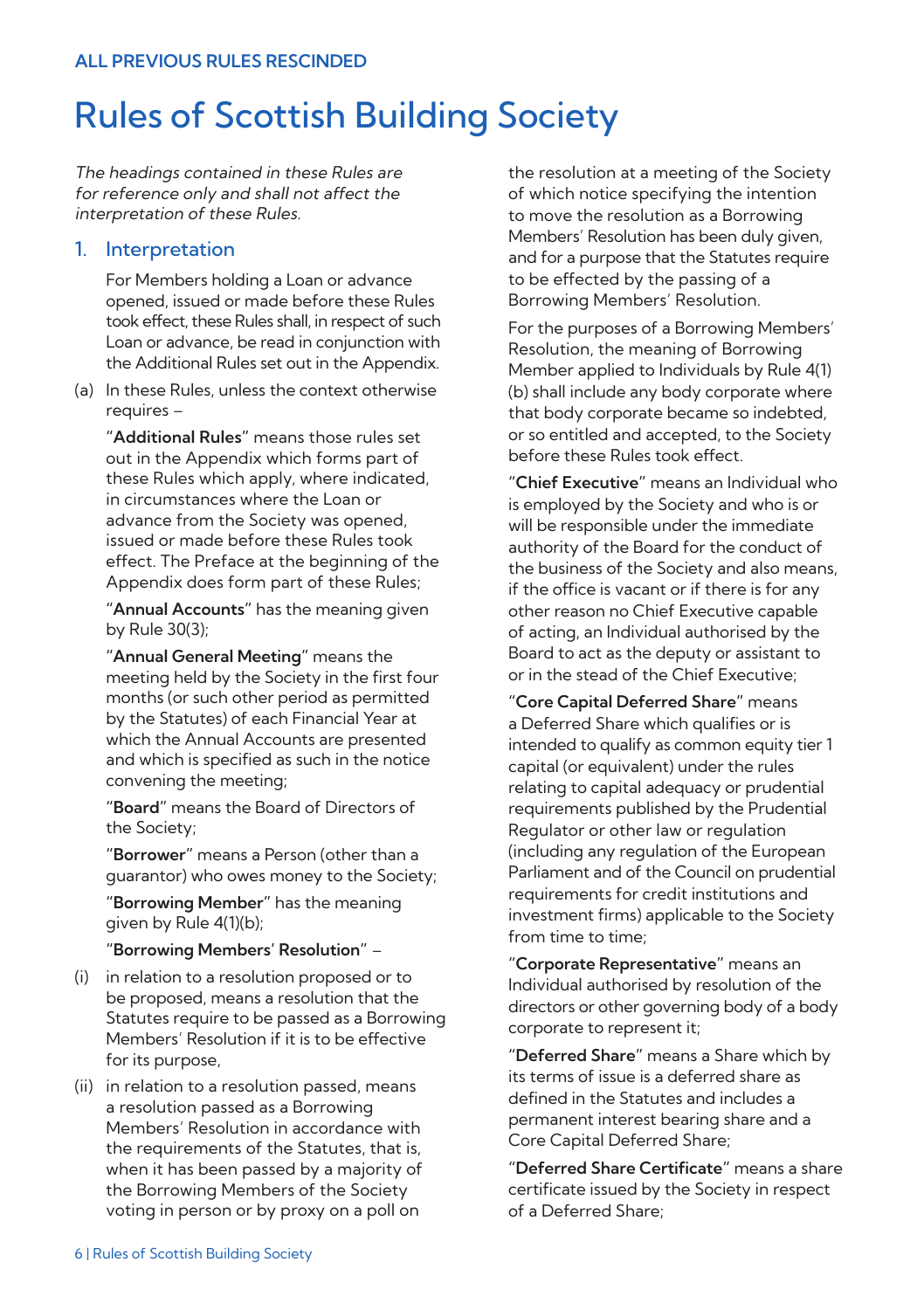**"Deferred Shares Register"** (which term may include a separate register for each class of Deferred Shares, if applicable) means the records of the Society maintained for the purposes of Deferred Shares, not being the Register of Members maintained pursuant to the Statutes;

**"Deposit"** means a deposit with the Society by any Person and includes a loan to the Society and a subordinated deposit (that is, a deposit which, on a winding up, would fall to be repaid only after repayment in full had been made to the holders of Shares other than Deferred Shares);

**"Director"** means a member of the Board;

**"Directors' Report"** has the meaning given by Rule 30(2);

**"Electronic Communication"** means an electronic communication as defined by the Electronic Communications Act 2000 the processing of which on receipt is intended to produce writing;

**"Electronic Platform"** means such electronic and/or telecommunications facilities as may be approved by the Board from time to time that enable Members to attend and participate simultaneously in a general meeting without attending a physical meeting place;

**"Financial Year"** means the 12 months ending on 31 January in any year unless the Board has determined pursuant to the Statutes to alter the Financial Year so that it ends on 31 December by making up the accounts for one period, of more than 6 months and not more than 18 months, ending with 31 December. In the event of such a determination, Financial Year means that period;

**"Heritable Security"** means a security capable of being constituted over any land, by disposition or assignation of that interest, in security of any debt, and of being recorded in the Register of Sasines or, as the case may be, in the Land Register of Scotland, and includes a security constituted by a standard security, and any other charge enforceable in the same manner as a standard security;

**"Individual"** means a natural person and a Scottish partnership;

**"Loan"** means a loan from the Society which is substantially secured on land within the meaning of the Statutes and these Rules. For the purposes of these Rules, 'substantially' means where not less than 75% of the Loan is secured on land;

"Manager" means an Individual (other than the Chief Executive) employed by the Society who, under the immediate authority of a Director or the Chief Executive, exercises managerial functions or is responsible for maintaining accounts or other records of the Society;

**"Member"** means a Person who is a Shareholding Member or a Borrowing Member or both;

**"Memorandum"** means the Memorandum, for the time being in force, of the purposes and the extent of the powers of the Society agreed upon by the Society pursuant to the Statutes;

**"Month"** means calendar month;

**"Mortgage"** includes a charge and, in Scotland, a Heritable Security over land;

**"Mortgage Debt"** means the total amount outstanding in respect of -

- (i) the principal of a Loan,
- (ii) interest on the Loan, and
- (iii) any other sum which the Borrower is obliged to pay the Society under the terms of the Loan;

**"Officer"** means any Director, Chief Executive, Secretary or Manager and all Officers of the Society shall be bound by these Rules and by the Memorandum;

#### **"Ordinary Resolution"** –

- (i) in relation to a resolution proposed or to be proposed, means a resolution that the Statutes require to be passed as an Ordinary Resolution if it is to be effective for its purpose,
- (ii) in relation to a resolution passed, means a resolution passed as an Ordinary Resolution in accordance with the requirements of the Statutes, and for a purpose that the Statutes require to be effected by the passing of an Ordinary Resolution,
- (iii) in relation to (i) and (ii) above, means a resolution which will be effective without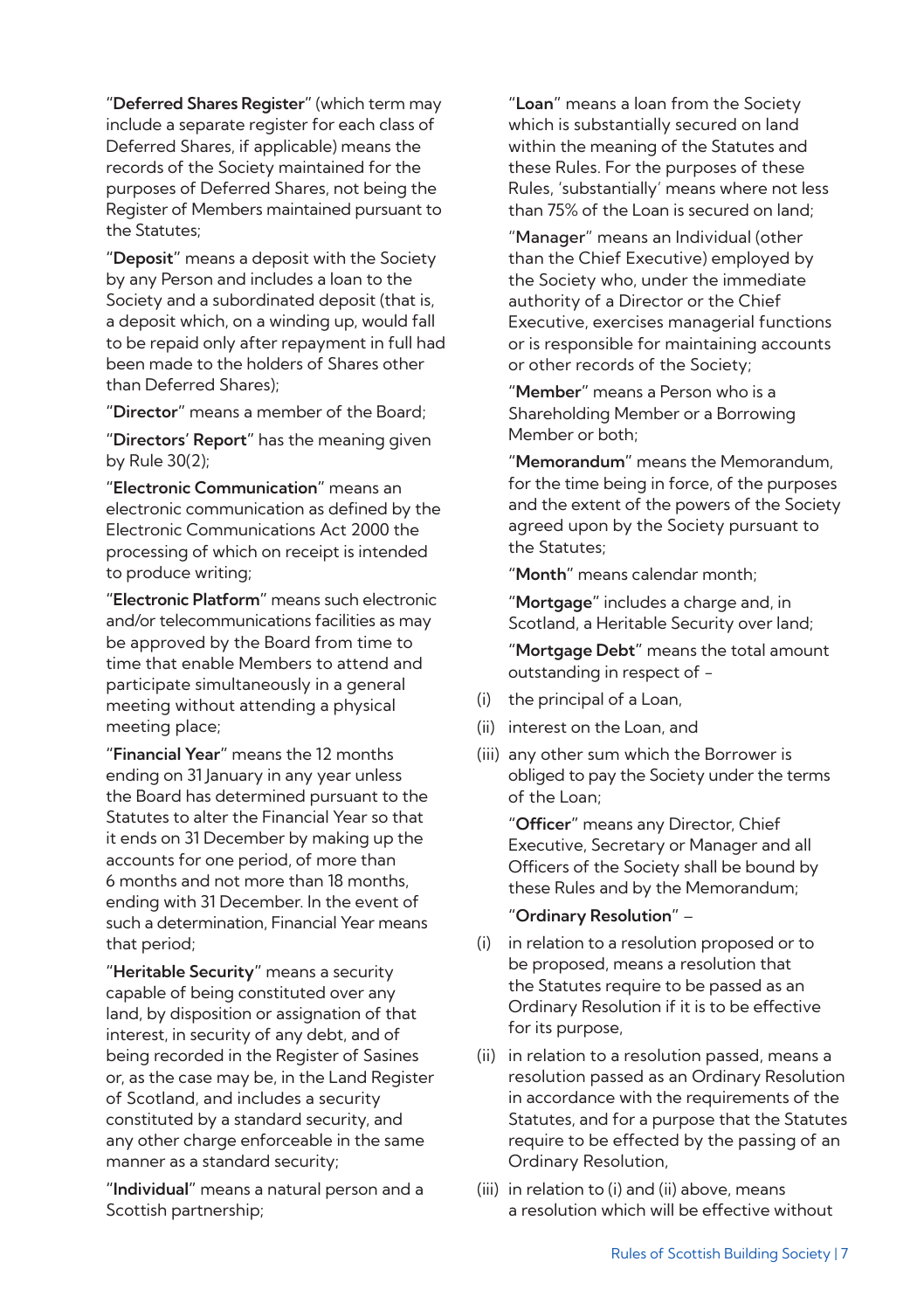being passed as a Special Resolution, Shareholding Members' Resolution or a Borrowing Members' Resolution;

**"Periodic Distributions"** means the distributions (if any) from time to time paid to holders of Core Capital Deferred Shares;

**"Periodic Distributions Cap"** means £15 per Share, being the maximum amount of Periodic Distributions which may be paid on each Core Capital Deferred Share in respect of any given Financial Year;

**"Person"** means any Individual or body corporate;

**"Principal Office"** means the Principal Office of the Society for the time being;

**"Prudential Regulator"** means the regulatory authority entitled to exercise supervision over the Society with respect to prudential matters, including the Prudential Regulation Authority or any successor or successors established by the Statutes;

**"Register"** means the Register of Members maintained pursuant to the Statutes showing the name and postal address of each Member, any electronic address notified by the Member and the purposes for which it has been notified, and whether each Member is a Shareholding Member or a Borrowing Member or both;

**"Registered Address"** in relation to any Member means –

- (i) the postal address currently shown in the Register except where paragraph (ii) below applies,
- (ii) where a Member has requested that communications from the Society be sent to some other postal address, that other address;

**"Regulator"** means the relevant body established under the Financial Services and Markets Act 2000 (as amended);

**"Representative Joint Borrower"** means that Borrowing Member who is named first in the records of the Society in respect of a Loan;

**"Representative Joint Shareholder"** means that Shareholding Member who is named first in the records of the Society in respect of a Share;

**"Rules"** means the Rules of the Society for the time being in force;

**"Secondary Meeting Place"** means a second physical meeting place (or more than one such place) for a general meeting at which Members may attend and participate in the general meeting simultaneously via an audiovisual link to the principal physical meeting place, as an alternative to attending the principal physical meeting place;

**"Secretary"** means the Officer appointed by the Board to be the Secretary of the Society and also means, if the office is vacant or if there is for any other reason no Secretary capable of acting, an Individual authorised by the Board to act as the deputy or assistant to or in the stead of the Secretary;

**"Share"** means a share account opened or a share issued by the Society –

- (i) in return for payment, (whether in cash or otherwise) or other consideration, or
- (ii) in pursuance of the fulfilment by the Society of the engagements of another building society, or
- (iii) by way of capitalisation of interest credited or application of reserves,

and includes stock and a part or fraction of a Share;

**"Shareholder"** means a Person who has a Shareholding;

**"Shareholding"** means the holding by a Member of a Share or Shares (whether in a class or not);

**"Shareholding Member"** has the meaning given by Rule 4(1)(a);

**"Shareholding Members' Resolution"** –

- (i) in relation to a resolution proposed or to be proposed, means a resolution that the Statutes require to be passed as a Shareholding Members' Resolution for it to be effective for its purpose,
- (ii) in relation to a resolution passed, means a resolution passed as a Shareholding Members' Resolution in accordance with the requirements of the Statutes, that is, when it has been passed by not less than three-quarters of the number of the Shareholding Members of the Society qualified to vote on a Shareholding Members' Resolution and voting in person or by proxy on a poll on the resolution at a meeting of the Society of which notice specifying the intention to move the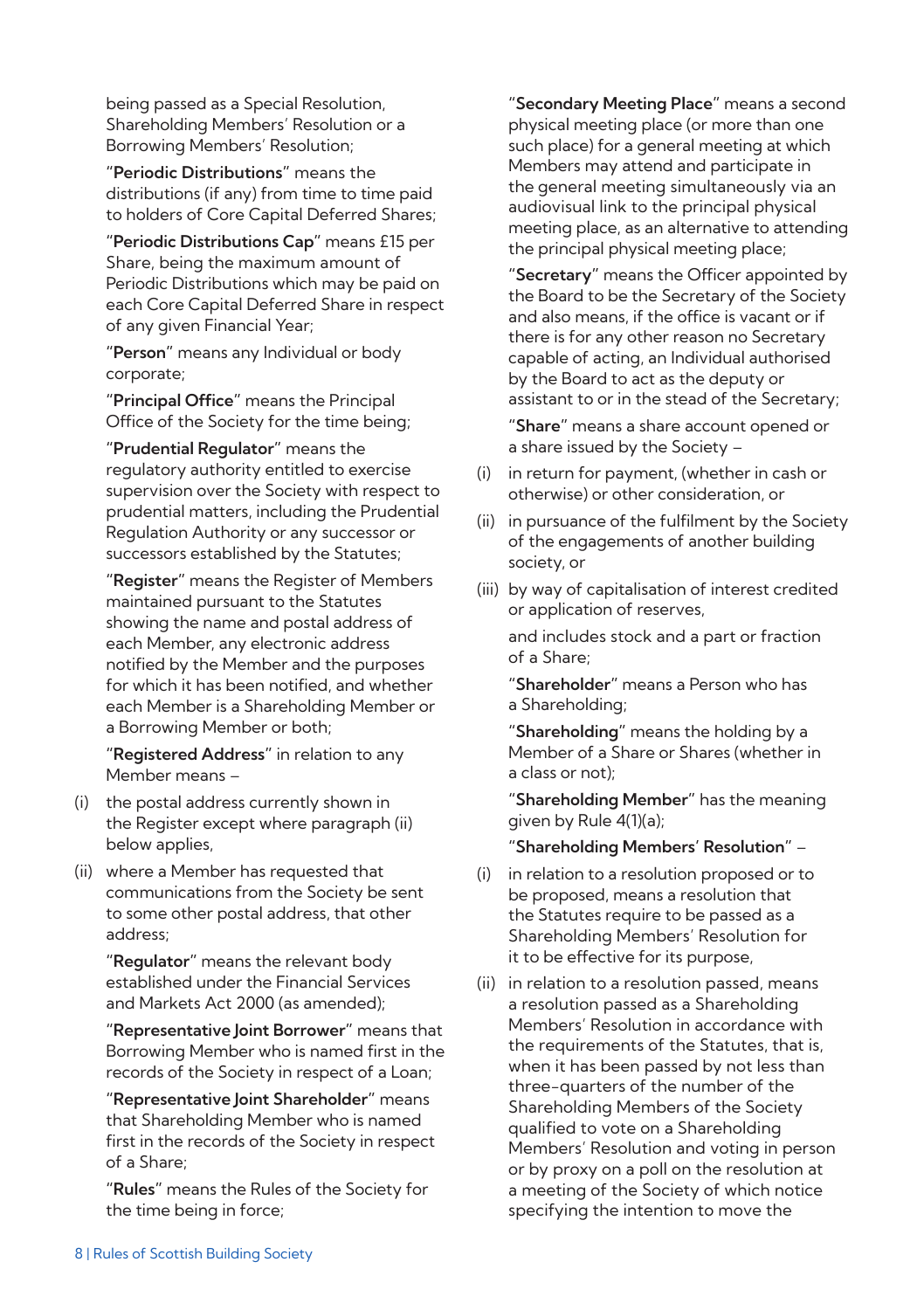resolution as a Shareholding Members' Resolution has been duly given, and for a purpose that the Statutes require to be effected by the passing of a Shareholding Members' Resolution;

**"Society"** means Scottish Building Society;

#### **"Special Resolution"** –

- (i) in relation to a resolution proposed or to be proposed, means a resolution that the Statutes require to be passed as a Special Resolution if it is to be effective for its purpose,
- (ii) in relation to a resolution passed, means a resolution passed as a Special Resolution in accordance with the requirements of the Statutes, that is, when it has been passed by not less than three-quarters of the number of the Members of the Society qualified to vote on a Special Resolution and voting (a) in person or by proxy on a poll on the resolution at a meeting of the Society, or (b) in a postal ballot or electronic ballot, of which notice specifying the intention to move the resolution as a Special Resolution has been duly given, and for a purpose that the Statutes require to be effected by the passing of a Special Resolution;

**"Statutes**" means the Building Societies Act 1986, or other Act or Acts, or statutory instruments or other statutory provisions from time to time in force relating to building societies, and any reference in these Rules to the provisions of any particular statute shall be construed as if these Rules were an enactment to which section 17(2) of the Interpretation Act 1978 applies.

- (b) In these Rules, unless the context requires otherwise, for any reference to the value of a Shareholding, that value shall be taken as the amount standing to the credit of the Shareholding Member in respect of –
- (i) payments (in cash or otherwise) made on or other consideration provided for the Shares, and
- (ii) interest credited by way of capitalisation. and for the purposes of these Rules, the paid-up or current nominal value of a Deferred Share, or the amount paid or deemed to have been paid (in cash or otherwise) on subscription of a Deferred Share, or such other amount as the Board considers appropriate, shall be treated as

being to the Shareholding Member's credit for so long as they are entered in the Deferred Shares Register as the holder of a Deferred Share.

- (c) In these Rules, unless the context requires otherwise:
- (i) references to a Person's holding of Shares include references to any Shares which, under section 4(2) of the Dormant Bank and Building Society Accounts Act 2008, that Person is for the time being treated as having in respect of the balance of a dormant share account which the Society has transferred to an authorised reclaim fund in accordance with section 1 of that Act, or which the Society has transferred to such a fund and one or more charities in accordance with section 2 of that Act;
- (ii) "hold" or "held", in relation to a Share, shall be construed accordingly; and
- (iii) references to an amount standing to the credit of a Shareholding Member in respect of any Shares include references to an amount credited in respect of Shares which the Shareholding Member is treated as having as described in sub-paragraph (i) above.
- (d) In these Rules, references to a document being signed, or to a signature, shall include:
- (i) a signature printed or otherwise reproduced by mechanical or other means;
- (ii) the use of a stamp or similar item indicating approval by the Person regarded as signing the document;
- (iii) an electronic signature or other means of verifying the authenticity of an Electronic Communication where this has been approved by the Board in relation to the relevant document or category of document.
- (e) Any reference in these Rules to a notice, document or other communication being sent, despatched, given, delivered or served shall include its being:
- (i) transmitted to an electronic address;
- (ii) published on a website; or
- (iii) otherwise communicated, in a manner and form which, in relation to the particular notice, document or other communication, is approved by the Board from time to time and complies with any applicable requirements of the Statutes.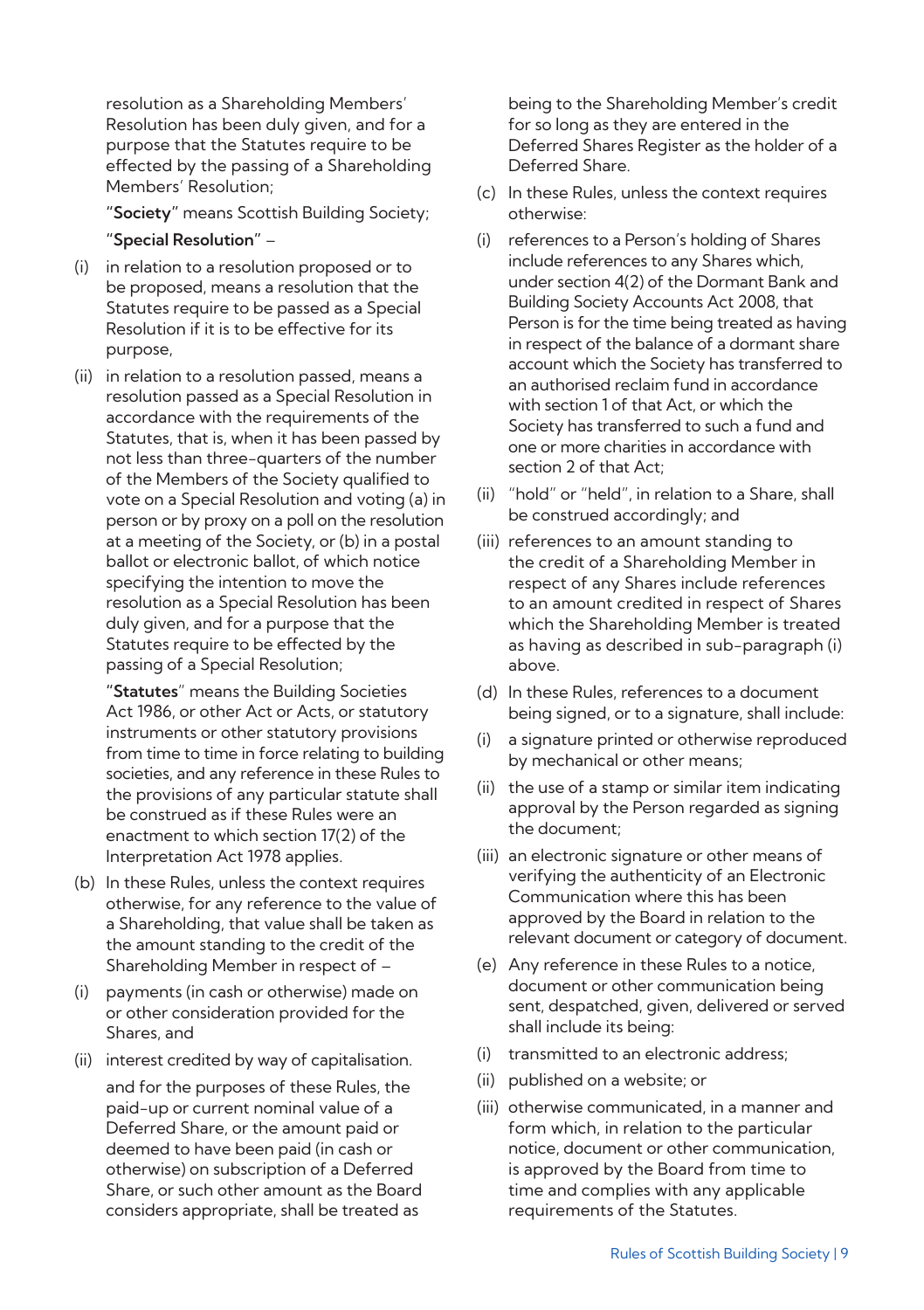- (f) In these Rules, unless the context requires otherwise, words importing one gender import any other gender, and words importing the singular include the plural, and vice versa.
- (g) In these Rules, each amount, figure, length of time or percentage shall be read as if followed by the words "or such other amount, figure, length of time or percentage (as appropriate) which is for the time being the maximum permitted for this purpose by the Statutes". Such Rules include –
- (i) paragraphs (1)(e), (4)(a), (4)(b), (5) and (11) of Rule 13,
- (ii) Rule 14,
- (iii) paragraph (1)(b) of Rule 24,
- (iv) paragraph (5)(g) of Rule 30,
- (v) paragraphs (3)(a), (4)(a) and (4)(b) of Rule 31,
- (vi) paragraphs (1)(a) and (1)(b) of Rule 34,
- (vii) paragraph (3)(b) of Rule 36,
- (viii) paragraphs (3)(c) and (4)(c) of Rule 38, and
- (ix) paragraph (5)(c) of Rule 43.

# 2. Name

The name of the Society is "Scottish Building Society".

# 3. Principal Office

- (1) The address of the Principal Office is SBS House, 193 Dalry Road, Edinburgh EH11 2EF.
- (2) The Board may from time to time by resolution change the place of the Principal Office.

# 4. Membership

- (1) No Person shall be a Member of the Society unless they are a Shareholding Member or a Borrowing Member or both, and –
- (a) **"Shareholding Member"** means a Person who holds a Share in the Society and, unless the context otherwise requires, includes a Person whose name is entered in the Deferred Shares Register as the holder of a Deferred Share or a fraction of a Deferred Share; and
- (b) **"Borrowing Member"** means an Individual –
- (i) who is indebted to the Society in respect of a Loan or a Loan from another building society whose interest in the Loan has, as the result of any amalgamation or transfer of engagements, passed to the Society, or
- (ii) who is indebted to the Society as mentioned in (i) above and who has taken with the consent of the Society a transfer of any land already in mortgage to the Society, and who shall become a Borrowing Member as from the date the transfer is registered in the records of the Society, or
- (iii) who, on the death or bankruptcy of a Borrowing Member or otherwise on transfer by operation of law becomes entitled to land already in mortgage to the Society and who (being willing to become a Borrowing Member) is accepted by the Society as a Borrowing Member while such Loan shall be outstanding, from the date of acceptance by the Society.
- (2) Each Member, and all Persons claiming through them or on their behalf or under the Rules, shall be bound by these Rules and by the Memorandum and where applicable, by the Additional Rules which are contained in the Appendix for accounts opened before these Rules took effect.
- (3) For the purposes of these Rules –
- (a) where, in relation to any two or more Shareholdings, to any two or more Loans, or to any Shareholding and a Loan, the names or Registered Addresses of the Shareholding Member or Borrowing Member (or the Representative Joint Shareholder or the Representative Joint Borrower as the case may be) have been notified to the Society in terms that are not identical the Society shall, in so far as it is reasonable to do so, be entitled to assume (in the absence of written notice to the contrary) that those Shares are held by different Shareholding Members, that those Loans were made to different Borrowing Members, or that the Shareholding Member and the Borrowing Member are different Persons,
- (b) where a Shareholding is issued during a Financial Year or up to 56 days prior to the voting date (if applicable) the Society shall, in so far as it is reasonable to do so, be entitled to assume that the Shareholding Member (or Representative Joint Shareholder) was not a member at the end of the last Financial Year unless either –
- (i) at the end of the last Financial Year the Register included an entry showing a Person of the same name and Registered Address as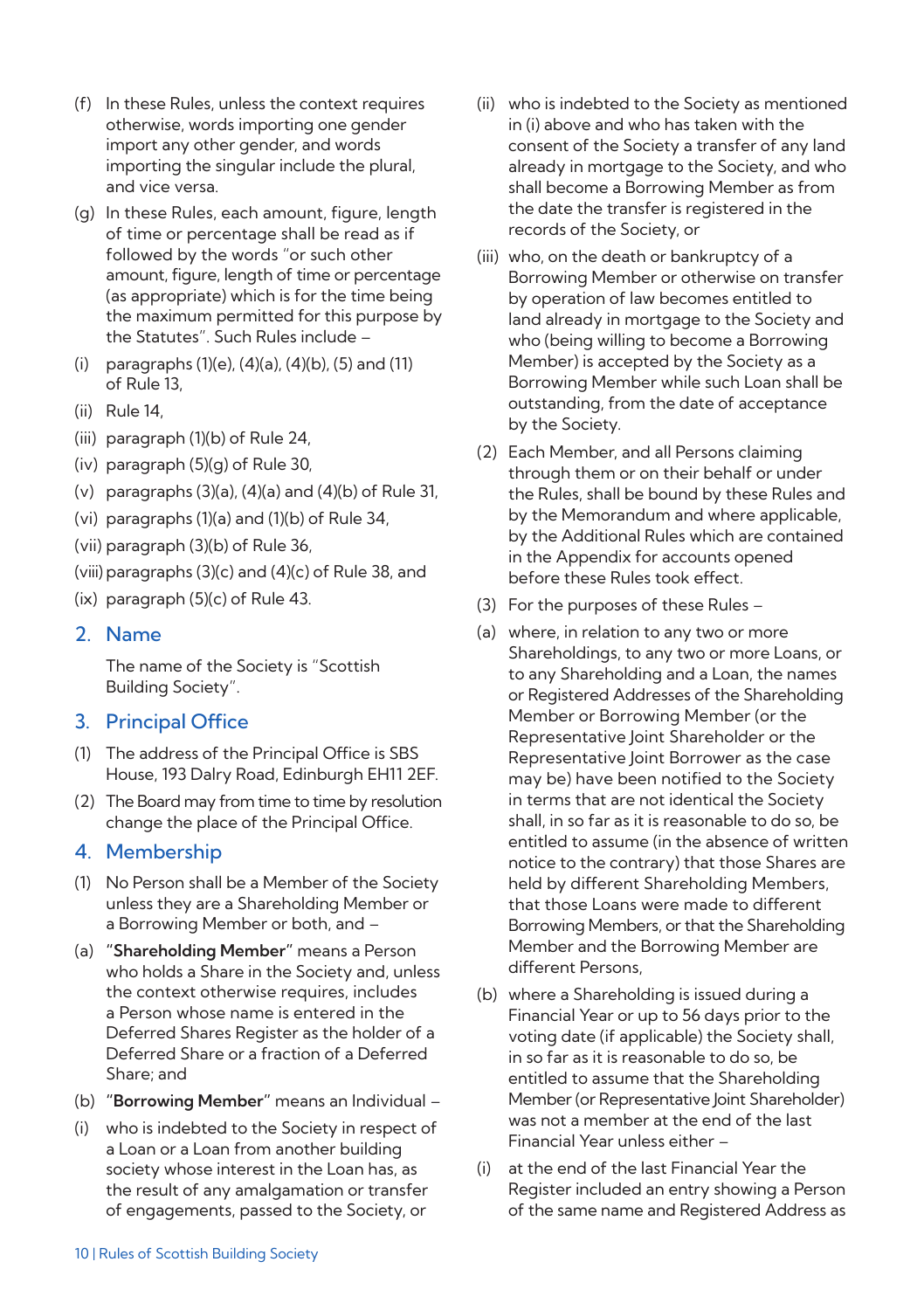a Shareholding Member (or Representative Joint Shareholder) or as a Borrowing Member (or Representative Joint Borrower), or

- (ii) the Society is given written notice to the contrary,
- (c) where a Loan is made during a Financial Year, the Society shall be entitled to assume that the Borrowing Member of the Loan (or Representative Joint Borrower) was not a Member during the last Financial Year unless either of the circumstances as set out in sub-paragraphs (i) and (ii) above applies in the same way, the necessary changes being made.
- (4) Two or more Persons may jointly hold a Share unless the terms of issue forbid a joint holding but no Share shall be issued to the holders, or be held by them at any time, as tenants in common. The Society may decline to issue any Share or lend money to more than four Persons jointly. Joint Shareholding Members or joint Borrowing Members shall be entitled to choose the order in which they are named in the records of the Society.
- (5) A Shareholding Member or all joint Shareholding Members may authorise an agent (who may be one of the joint Shareholding Members) to withdraw any Share (to the extent permissible under the terms of issue of the Share) or to receive any interest or bonus paid in respect of it and the receipt of, or evidence of payment to, an agent so authorised shall be a good discharge to the Society.
- (6) The Society may in its absolute discretion and without giving any reason refuse to –
- (a) open a new share or mortgage account for a Person, or
- (b) accept any Person as a Member except that any fully-paid Deferred Share may be transferred to any Person and such transferee shall be entitled to have their name entered in the Deferred Shares Register following notice by them or on their behalf to the Society of such transfer, such notice to be made or given in writing or in such other manner as the Society in its absolute discretion may permit.
- (7) If the Society accepts a transfer of engagements of any other building society, any Person who becomes a Member of the Society by virtue of the transfer shall be

deemed to have been a Member at any date before the transfer on which they were a member of the transferor society and –

- (a) in the case of a member holding shares in the transferor society, to have had a Shareholding on that date to the value of their shares in the transferor society, or
- (b) in the case of a member to whom a Loan has been made by the transferor society, to have owed the Society on that date the amount of their mortgage debt to the transferor society.

# 5. Death or Bankruptcy of Member

- $(1)$  If  $-$
- (a) a Member domiciled in any part of the United Kingdom dies testate or intestate, and
- (b) at the time of their death the sum of money standing to their credit with the Society in respect of their Shareholding other than in respect of a Deferred Share does not exceed the amount specified in or under the provision of the Statutes\* regarding payment to a Person who claims to be beneficially entitled without confirmation or the grant of probate of the will or the grant of letters of administration,

then, although there is no confirmation or probate of the will or letters of administration, as the case may be, the Society may pay that sum of money to a Person who claims to be beneficially entitled to that sum of money and who satisfies the requirements of that provision for the production to the Society of appropriate evidence of their entitlement. Such payment shall be valid and effective with respect to any demand against the funds of the Society from any other Person claiming to be entitled to it.

\*This footnote is not part of the Rules. When these Rules were printed in May 2022, the "Statutes" applicable was the Building Societies Act 1986 which specified an amount of £5,000.

(2) Any Person becoming entitled to a Share or to land already in mortgage to the Society as a result of the death or bankruptcy of a Member may, subject to Rule 4(8), the applicable terms and conditions of issue in the case of a Deferred Share, and upon such evidence being produced and upon payment of such fee (if any) as the Society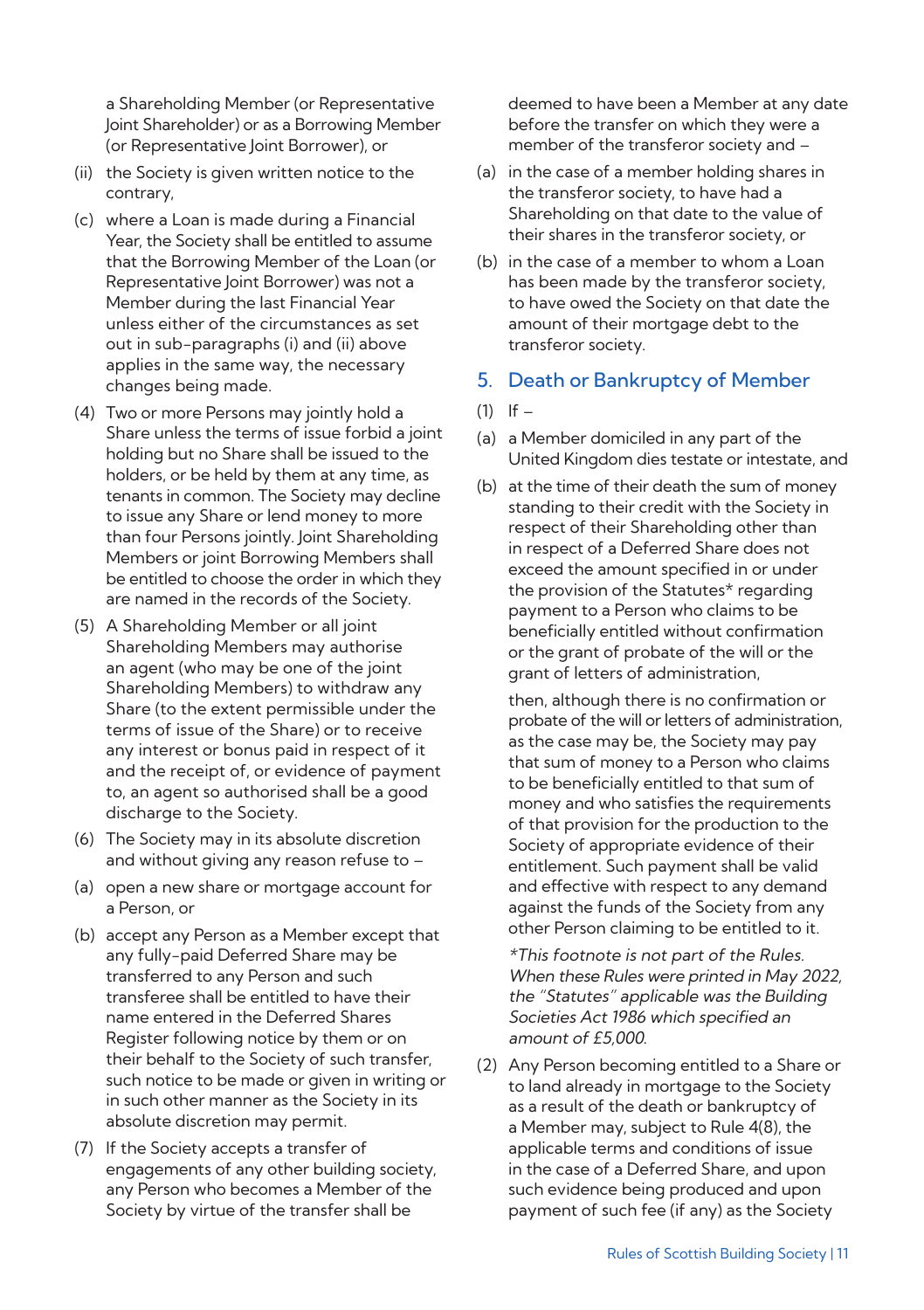may from time to time require, be registered as the Shareholding Member or as the Borrowing Member in respect of the Loan and, if registration is refused in respect of a Share (other than a Deferred Share), the Society shall repay that Share with interest up to the date of repayment at the rate then being paid on that type of Share.

# 6. Cessation of Membership

- (1) Subject to paragraphs (2) and (3) below, a Shareholding Member shall cease to be a Shareholding Member if they cease to hold a Share in the Society which, in the case of a Person who is a Member by virtue of holding a Deferred Share, will apply when their name is no longer entered in the Deferred Shared Register as the holder of a Deferred Share or a fraction of a Deferred Share.
- (2) If the Society allows a Shareholding Member to overdraw on their account, they shall not cease to be a Shareholding Member so long as the amount overdrawn does not exceed the limit to which the Society has for the time being consented but, if –
- (a) the amount overdrawn exceeds that limit, or
- (b) consent to overdrawing is withdrawn,

they shall cease to be a Shareholding Member on such date as the Society may decide.

- (3) Subject to the terms applying to the Share and save in relation to a Deferred Share (in respect of which the terms and conditions of issue shall apply), the Society may terminate the membership rights of a Shareholding Member, not being a Director, as follows:
- (a) Unless the Shares have been issued for a fixed term, the Society may give written notice to the Member, terminating their membership rights as a Shareholding Member, either:
- (i) with immediate effect if:
	- they have been physically or verbally abusive to the Society's staff;
	- the Society reasonably suspects that their share account is being used for an illegal purpose; or
	- the Society has any other valid reason for immediately terminating their membership rights as a Shareholding Member; or
- (ii) at the expiration of a period of not less than one month or (in the case of Shares for which the Shareholding Member would be required by the terms of issue to give more than one month's notice of withdrawal) a period not less than the period of notice which the Shareholding Member would be required to give of their intention to withdraw the Shares.
- (b) If the Shares have been issued for a fixed term, the Society may at any time give the Shareholding Member written notice terminating their membership rights as a Shareholding Member with effect from the expiration of the fixed term.
- (c) Upon a notice given under paragraph (a) or (b) above taking effect, the Society may pay to the Shareholding Member the whole of their Shareholding together with interest on it, up to and including the date of payment, at the applicable rate or rates. Payment may be made by any means the Society considers appropriate and may be posted, delivered or otherwise transmitted to the Shareholding Member or (in the case of Shares which are jointly held) to the Representative Joint Shareholder. Upon that payment being posted, delivered or otherwise transmitted, the Shareholding Member or (as the case may be) the joint Shareholding Members shall cease to be Shareholding Members.
- (4) A Borrowing Member shall cease to be a Borrowing Member at any time if at that time the Society –
- (a) takes possession of, or exercises its power of sale in relation to, the whole or any part of the land on which the Loan is secured, or
- (b) obtains an order for foreclosure in respect of the whole or any part of that land in Scotland, or an order for foreclosure absolute, or
- (c) serves upon them written notice that it has transferred or assigned its interest in their Mortgage.

# 7. Raising of Funds

The Society may raise funds in accordance with and subject to the Statutes.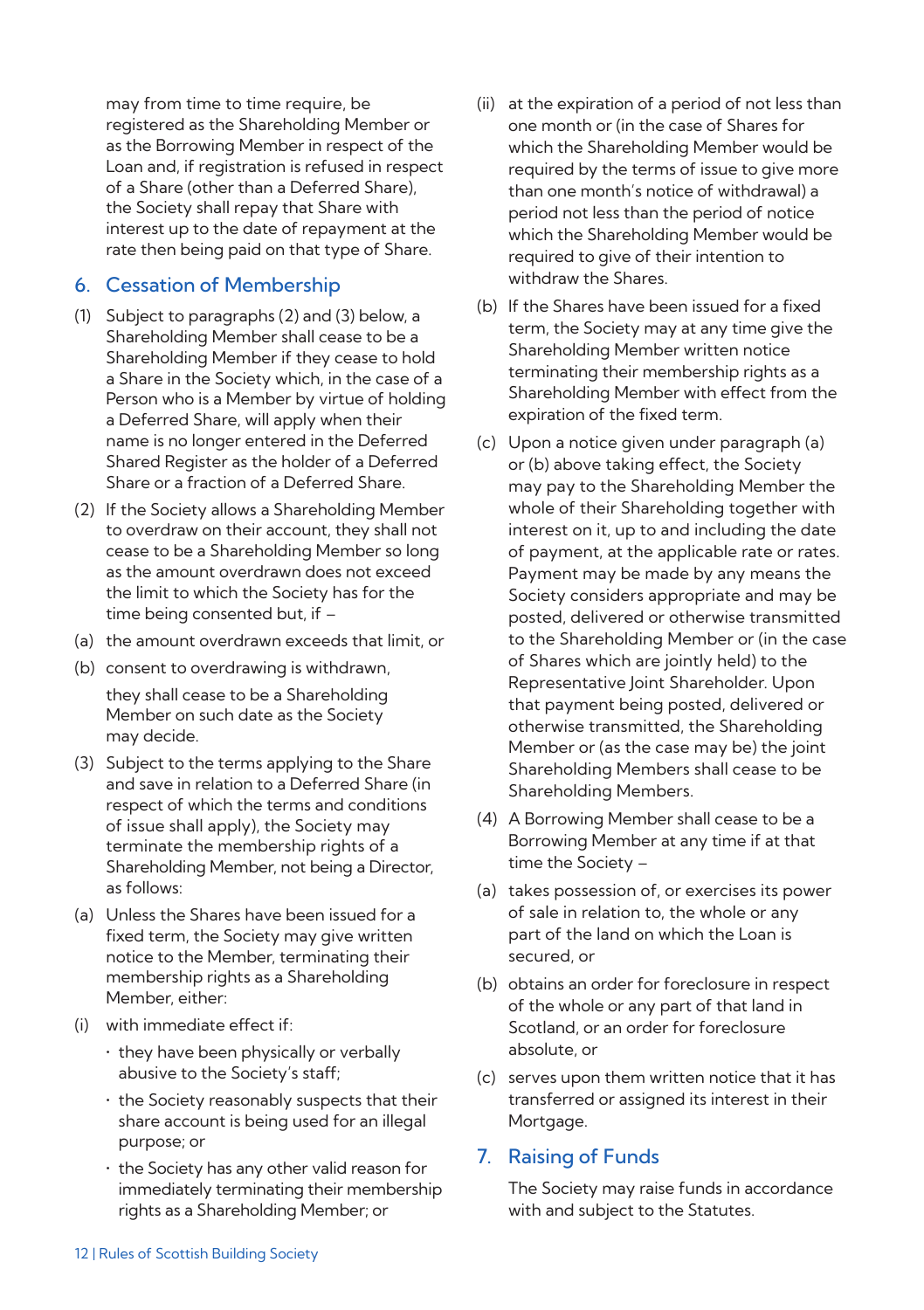# 8. Shares

- (1) The power of the Society to raise funds by the issue of Shares shall be exercised, subject to these Rules and the Statutes, by the issue of Shares or classes of Shares as the Board may from time to time in its absolute discretion determine and the Board may decide to discontinue, suspend, limit or resume the issue of any Shares or class of Shares.
- (2) Deferred Shares and preferential Shares may be issued on such terms and conditions as the Board may from time to time in its absolute discretion determine, but the Society's liabilities in respect of such Shares immediately following any such issue shall not exceed 25% of the Society's aggregated share, deposit and loan liabilities.
- (3) The terms and conditions of issue on which Shares or classes of Shares are to be issued shall be determined by the Society. Different classes of Deferred Shares may be issued on different terms and conditions including as to ranking, distributions, loss absorbency (including permanent or temporary write-down and re-instatement), conversion into Shares or debt and sharing in surplus assets on a winding-up or dissolution of the Society.
- (4) (a) Except in relation to Deferred Shares (in respect of which the terms and conditions of issue shall apply) the Society may at any time change the terms on which Shares or any particular class of Shares already issued are held, in the manner and subject to the conditions set out in the terms applying at that time to such Shares or class of Shares.

The Society shall notify each Shareholding Member of a change in the terms on which their Shares are held in the manner specified in the terms which apply to those Shares, or, if those terms do not specify (or do not validly specify) the manner in which such changes are to be notified, then by giving personal notice of the change to the Shareholding Member not less than two months before the date on which the change is to take effect.

(b) An accidental omission to exhibit a notice (where required) or to publicise under (a) above shall not affect the validity of the alteration.

- (5) Except in relation to Deferred Shares (in respect of which the terms and conditions of issue shall apply) if it appears to the Society that any Shareholding Member is suffering from mental disorder or is through mental infirmity arising from disease or age incapable of managing their affairs, any Person appearing to the Society to have the care of such Shareholding Member or the management of their affairs may with its consent, withdraw the whole or any part of the amount standing to the credit of that Shareholding Member's account but this will be subject to the terms and conditions applying to any Share.
- (6) A Shareholding Member may transfer their Deferred Shares to any Person and no fee shall be charged in respect of a transfer of a Deferred Share. Subject to paragraph (7) below, a Shareholding Member may transfer all or any of their Deferred Shares in any manner which is permitted by the terms and conditions of issue and is from time to time approved by the Board.

A fully-paid Deferred Share shall be free from all liens in respect of liabilities to the Society.

(7) The Board shall have power to implement any procedures as it thinks fit for the transfer of Deferred Shares and for the regulation of those procedures and to permit Deferred Shares to be transferred other than by a written instrument. Nothing in these Rules shall require a Deferred Share to be transferred by a written instrument if the Board has resolved that no such instrument be required.

## 9. Deposits with and Loans to the Society

- (1) The power of the Society to borrow money from any Person on deposit or by way of loan may be exercised, subject to these Rules and the Statutes, by the receipt of deposits or loans or classes of deposits or loans as the Board may in its absolute discretion from time to time determine.
- (2) The Society shall have power to determine the terms on which deposits or loans or classes of deposits or loans are to be received and the Board may determine the rates of interest or bonus (if any) to be paid on deposits or loans or on classes of deposits or loans, and the conditions subject to which the same shall be payable.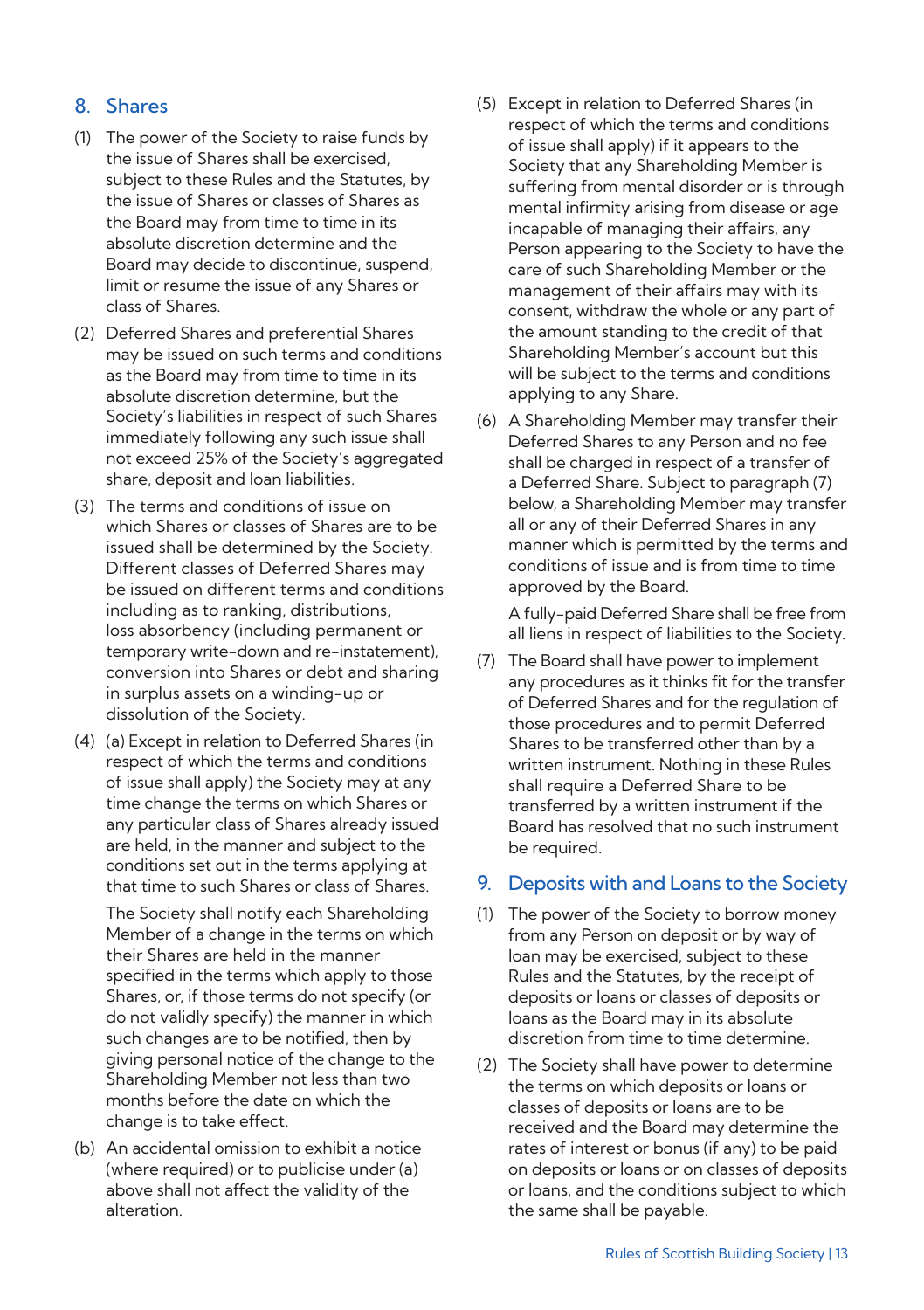- (3) The Society may give such security upon any of its assets for any deposits or loans as the Board may from time to time consider expedient.
- (4) Except where the Board requires otherwise the receipt of a deposit taken by the Society in accordance with the Statutes shall be, in so far as it is permissible by the Statutes to do so, on terms that Rule 4(3) to (7), Rule 5, Rule 6(1) to (3), Rule 8(4) and (5), Rule 12(5) and Rule 49 apply (with any necessary consequential amendments being made) to a depositor and a deposit as those Rules apply to a Shareholding Member (other than a holder of Deferred Shares) and a Share (other than a Deferred Share).

# 10. Lending

Members who received an advance or other Loan from the Society before these Rules took effect should read this Rule in conjunction with Additional Rule 1 on pages 41 to 42.

The Society may lend money, with or without security, upon such terms and conditions as the Board may determine from time to time, subject to the Statutes, the Memorandum and these Rules, and may suspend, reduce or waive any repayment of principal, or the payment of interest, or other payment on such terms and from such date (whether then already past or not) as the Society may think proper.

# 11. Repayment of Money Owed to the Society

Members who received an advance or other Loan from the Society before these Rules took effect should read this Rule in conjunction with Additional Rule 2 on page 42.

If a Person wishes to repay the whole or any part –

- (a) of a Mortgage Debt, or
- (b) of any sum owing,

before the time agreed, they may do so in accordance with the terms on which the money was lent and in the case of a repayment in full they shall pay to the Society the Mortgage Debt and all sums owing under the terms of the mortgage.

# 12. Direction and Management

- (1) The business of the Society and any business that the Society proposes to carry on shall be under the direction of a Board of Directors consisting of not more than 12 nor (subject to the provisions of Rule 25(6)) less than 4 Members and the Board may from time to time resolve the number who together shall constitute the Board within these limitations.
- (2) The Board may exercise all those powers of the Society that are not, by the Statutes or by these Rules, required to be exercised by the Society in general meeting.
- (3) No Rule or alteration to a Rule made by the Society in general meeting shall invalidate any act of the Board prior to the date on which the Rule or alteration takes effect that would have been valid if that Rule or alteration had not been made.
- (4) Without prejudice to the generality of the foregoing paragraphs (1), (2) and (3), the Board –
- (a) shall ensure the direction and management of all affairs and business of the Society by a sufficient number of Individuals fit and proper to be Directors or other Officers, in their respective positions, with prudence and integrity, in the best interests of the Society, in accordance with the Statutes, the Memorandum and these Rules,
- (b) may appoint, and terminate the appointment of, any Members of the Society as members of a local board with such powers, duties, discretions and authorities as the Board may at any time delegate to that board but so that –
- (i) each Director shall be a member ex officio of any such local board but no Director shall receive any remuneration by reason of their being an ex officio member of such local board,
- (ii) two members of a local board shall form a quorum, and
- (iii) no Member shall be eligible for appointment to, or continue as a member of any local board unless they shall have a Shareholding in their own right of not less than £1,000.
- (c) may, without prejudice to the generality of the foregoing sub-paragraph (b)(i), remunerate out of the funds of the Society,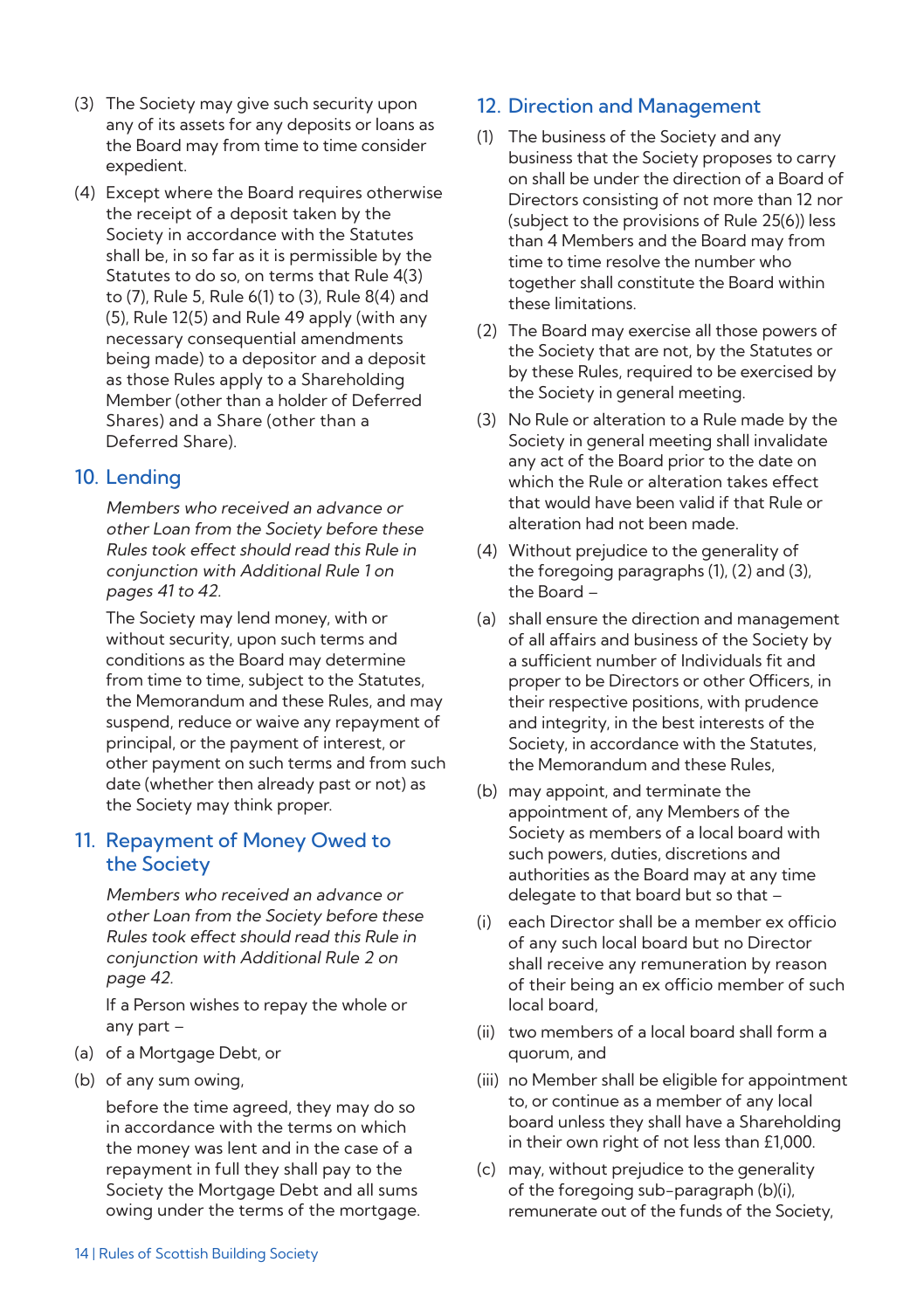and pay the reasonable expenses and any professional and other fees of, the members of any local board,

- (d) may pay out of the funds of the Society the expenses of the Society and such sums as the Board may deem necessary or expedient to be paid in the interests of the Society, but no Director (other than a holder of any executive office) shall receive any payment save as is authorised by these Rules,
- (e) may make, vary or revoke regulations for the conduct of its meetings and all affairs and business of the Society, provided that the same are not inconsistent with the Statutes, the Memorandum and these Rules,
- (f) may authorise the use of all forms, instruments and other documents that it may deem necessary for the proper conduct of the business of the Society,
- (g) may delegate any of its powers, duties, discretions and authorities relating to the business of the Society to –
- (i) one or more Directors,
- (ii) committees consisting of such Director or Directors, other Officer or Officers and/or employee or employees as it thinks fit,
- (iii) one or more Officers or employees provided that where the powers of the Board are delegated to a committee pursuant to (ii) above, the Board may make, vary or revoke without notice regulations for the membership of the committee and the conduct of its meetings (including but not limited to the quorum).

The Board may also, by power of attorney or otherwise, appoint a Person or Persons to be the agent of the Society and may delegate to such Person or Persons any of its powers, duties, authorities or discretions for such purposes, for such time and on such terms and conditions (including as to remuneration) as it thinks fit. The Board may grant the power to sub-delegate and may retain or exclude the right of the Board to exercise the delegated powers, duties, authorities or discretions collaterally with the agent. The Board may at any time revoke or alter the terms and conditions of the appointment or delegation.

(5) The Board may demand payment or reimbursement from any Person in respect of any cost, expense or liability that the Society may incur directly resulting from any act, default or neglect of such Person, or the carrying out of tasks considered by the Board to be outside the normal servicing of that Person's account.

(6) The Board may determine and from time to time publish the policy of the Society in relation to the Periodic Distributions on any Core Capital Deferred Shares, which may include an expectation of future Periodic Distributions having regard to the ongoing profitability and long term viability of the Society, the need for the Society to ensure that it has adequate capital resources and such other factors as the Board considers appropriate. The policy must provide that any such expectation (if given) is indicative only and not legally binding on the Society and that Periodic Distributions may be paid at the absolute discretion of the Board. Periodic Distributions may be paid either out of profits made by the Society in the relevant Financial Year or, subject to applicable law and regulation, out of the reserves of the Society available for distribution.

# 13. Eligibility and Election of Directors

- (1) No Individual shall be elected or appointed as a Director unless –
- (a) their election or appointment complies with any binding requirement of the Statutes regarding the age of a Director at the time their election or appointment takes effect,
- (b) they are qualified under Rule 14 at the date of their election or, in the case of appointment under Rule 25, the date of their appointment,
- (c) they are not a minor,
- (d) such Individual maintains in their own right a Shareholding with the Society of an amount not less than £1000, and
- (e) (except in the case of appointment under Rule 25, or nomination under paragraph (12) below, or where a Director retires under Rule 26), a nomination form in the form required by the Society, signed by not less than 150 Members who comply with the requirements of paragraph (4) below and addressed to the Secretary, has been delivered at the Principal Office. A nomination may be made at any time but, if made after the end of the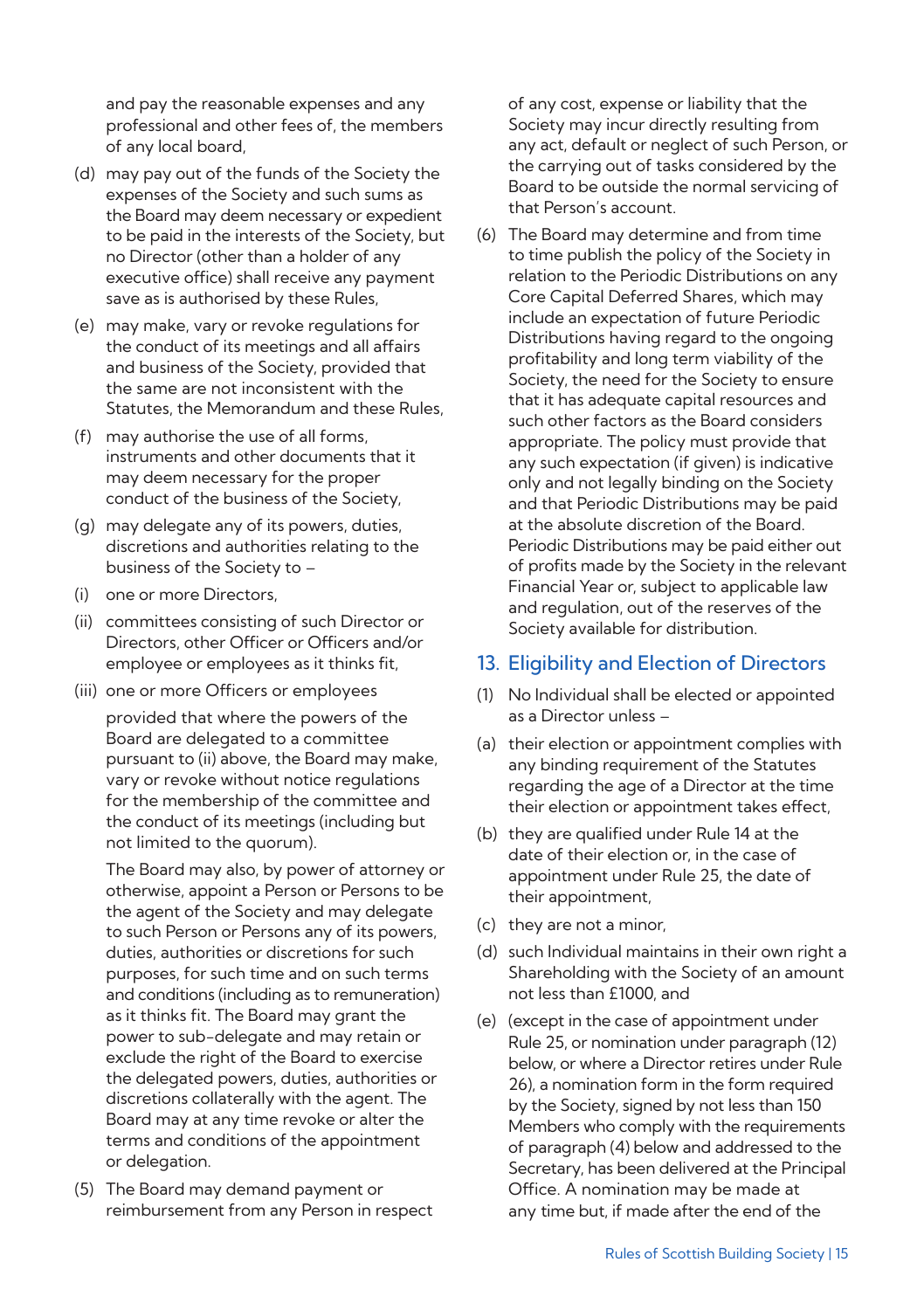Financial Year preceding the Annual General Meeting at which the vacancy in respect of which they are nominated is to be filled, the nomination shall be carried forward (unless the candidate otherwise requires) as a nomination for the next election of Directors at the next Annual General Meeting.

- (2) The nomination form shall contain the full name, address, age and occupation of the Individual nominated and their consent to be so nominated. The nomination form shall also –
- (a) give the full names, account numbers and addresses of the Members proposing the Individual's nomination; and
- (b) identify, in relation to each such Member, a share or mortgage account, or a holding of Deferred Shares, which will evidence the fact that the Member fulfils the condition set out in paragraph 4(a) below, and one or other of the conditions set out in paragraph 4(b) below.

If the Board wishes to object to a nomination form by virtue of any of the requirements of this Rule 13(2) not being met, it must do so within 14 days of the form being delivered to the Principal Office under Rule 13(1)(e).

- (3) In exercise of its duties pursuant to Rule 12(4)(a), the Board may require any Individual nominated for election as a Director to supply in writing in such form as the Board may specify, evidence as to their qualifications, financial and managerial experience, creditworthiness, competence and character and to complete in draft any form or questionnaire that, if elected, they would be required to submit to any regulatory authority in accordance with the Statutes.
- (4) The requirements with which a Member must comply in order to be eligible to nominate an Individual as a Director are as follows –
- (a) they must have been a Member for not less than 2 years before the date of nomination, and
- (b) either –
- (i) if they claim eligibility as a Shareholding Member, they must hold at that date Shares to the value of not less than £200, or
- (ii) if they claim eligibility as a Borrowing Member, they must owe at that date a Mortgage Debt of an amount not less than £200, and, at all times during that period of 2 years, they must have been such a Shareholding Member or such a Borrowing Member, and
- (c) they must not be a minor at that date.
	- and for the purposes of paragraph (4)(a) above, the holder of a Deferred Share shall be treated as being a Member from the date on which such Member's name is entered in the Deferred Shares Register as the holder of that Deferred Share.
- (5) An Individual duly nominated for election as a Director shall deposit £500 with the Society not later than one week after the end of the Financial Year referred to in paragraph (1)(e) above, and an Individual so nominated who fails to lodge the required deposit money with the Society within the time required by this paragraph shall not be eligible for election.
- (6) An Individual duly nominated for election as a Director may furnish the Society with an election address or a revised election address and the Society shall be under a duty to send a copy of the address or revised address to each Member entitled to vote in the election if –
- (a) the address or revised address does not exceed 500 words,
- (b) the Society is furnished with the address or revised address before the end of the Financial Year referred to in paragraph (1)(e) above,
- (c) publicity for the address or revised address is not likely to diminish substantially the confidence in the Society of investing members of the public,
- (d) the right conferred by this paragraph on the Individual seeking election is not being abused to seek needless publicity for defamatory matter or for frivolous or vexatious purposes, and
- (e) the address or revised address relates directly to the affairs of the Society,

and the Regulator shall hear and determine any dispute arising from sub-paragraph (c) above. Disputes arising from sub-paragraphs (a), (b) and (e) above shall be dealt with in accordance with Rule 51.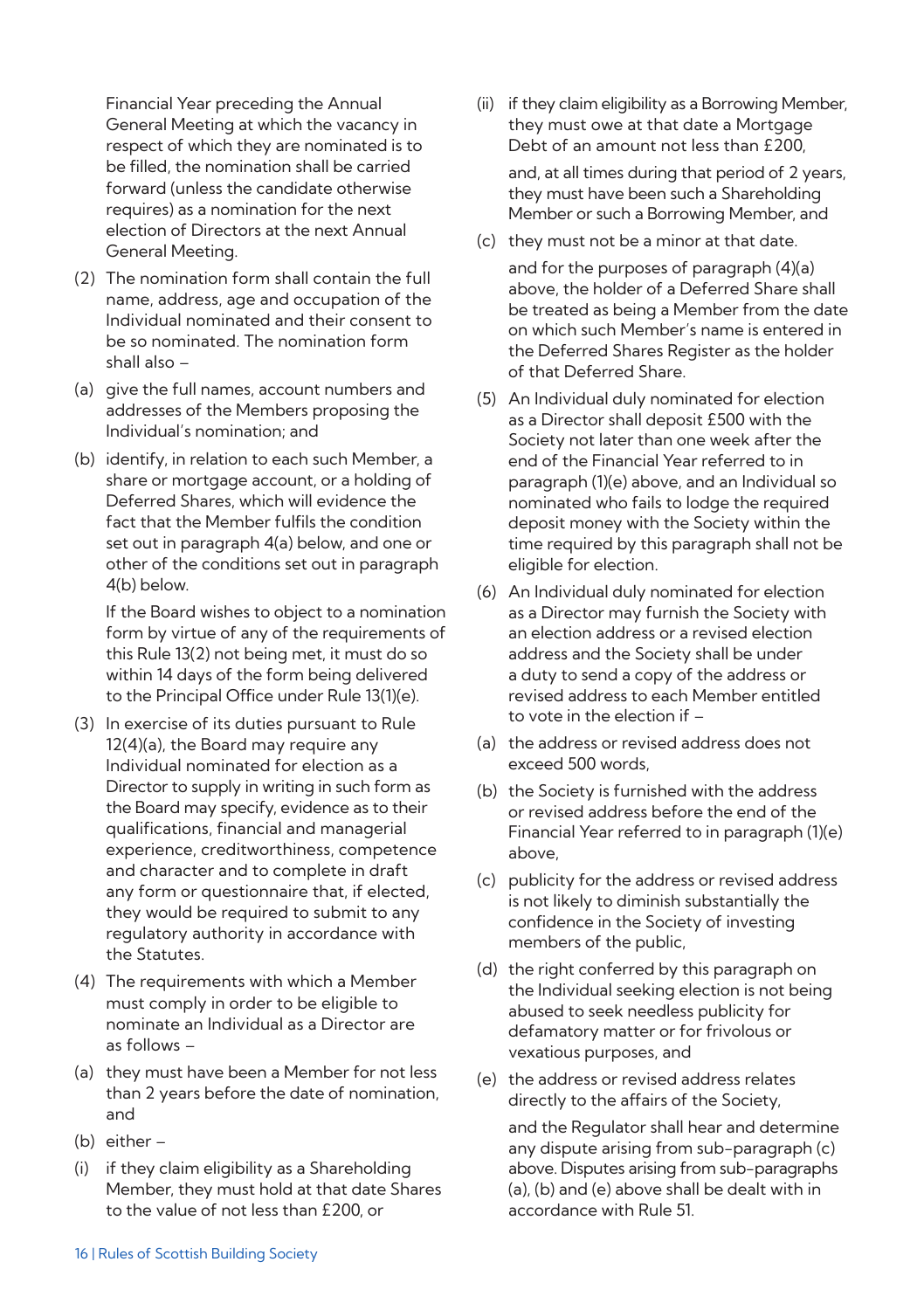- (7) Any Individual nominated for election as a Director may withdraw their name only by delivering a written notice of their withdrawal addressed to the Secretary at the Principal Office not later than 28 days after the end of the Financial Year during which their nomination was delivered at the Principal Office. In the event of such withdrawal the Board shall decide within one month after the date on which the Society received notice of their withdrawal whether all or any part of any deposit lodged by that person under paragraph (5) above shall be forfeited or returned to them.
- (8) Elections of Directors shall be conducted either on a poll taken at the Annual General Meeting or, if the Board so determines, by postal ballot or electronic ballot (conducted in accordance with Rule 41) of the Members conducted during that part of the Financial Year which precedes the date of the Annual General Meeting. If an election is conducted by postal ballot or electronic ballot the following provisions of this Rule shall apply to the ballot by making any necessary consequential amendments.

Where Directors are to be elected at the Annual General Meeting, a form for the appointment of a proxy shall be sent to each person entitled to notice of the meeting. Subject to paragraph 10(c) below, the vacancies shall be filled by those candidates obtaining the most votes in their favour. The Persons entitled to vote in an election of Directors are those Members who, on the voting date, are entitled to vote on an Ordinary Resolution.

The following provisions of the Rules shall apply to the poll –

- (a) the voting papers shall include the number of vacancies on the Board, the full names of all the candidates and any declarations required by the Statutes,
- (b) subject to paragraph (a) above, the Board shall prescribe or approve the form of the voting paper and may include such other declarations and denoting of retiring Directors as it thinks fit,
- (c) the voting shall be effected by the placing of an X after the names of the candidates for whom the votes are to be cast,
- (d) the voting paper shall be void if a Member votes for more candidates than there are vacancies to be filled.
- (9) If on the election of Directors there are more candidates than vacancies to be filled by the election, each Member entitled to vote in the election –
- (a) shall have one vote in respect of every vacancy, but
- (b) cannot be required to cast all or any of their votes.
- (10) If on the election of Directors there are not more candidates than vacancies to be filled by the election –
- (a) each Member entitled to vote in the election shall have one vote in respect of every candidate, but cannot be required to cast all or any of their votes,
- (b) each vote shall be capable of being cast either for or against the candidate concerned, and
- (c) a candidate shall be elected if, and only if, more votes are cast for them than against them.
- (11) Within 14 days after the date of the election the Society shall return to an Individual who –
- (a) has been nominated for election as a Director, but
- (b) has not been elected,

the deposit money lodged by them under paragraph (5) above if, but only if, they secured not less than –

- (i) 5 per cent of the total number of votes cast for all the candidates in the election, or
- (ii) 20 per cent of the number of votes cast for the candidate who has been elected with the smallest number of votes,

whichever is the smaller, and the Society shall also return within a like period to a Member who has been nominated for election as a Director, and who has been elected as such, the deposit money so lodged by them.

(12) If a vacancy arises on the Board after the last day of the Financial Year and before the conclusion of the Annual General Meeting held in the succeeding Financial Year for any reason including the death, disqualification or resignation of any retiring Director who was seeking re-election the Board may either –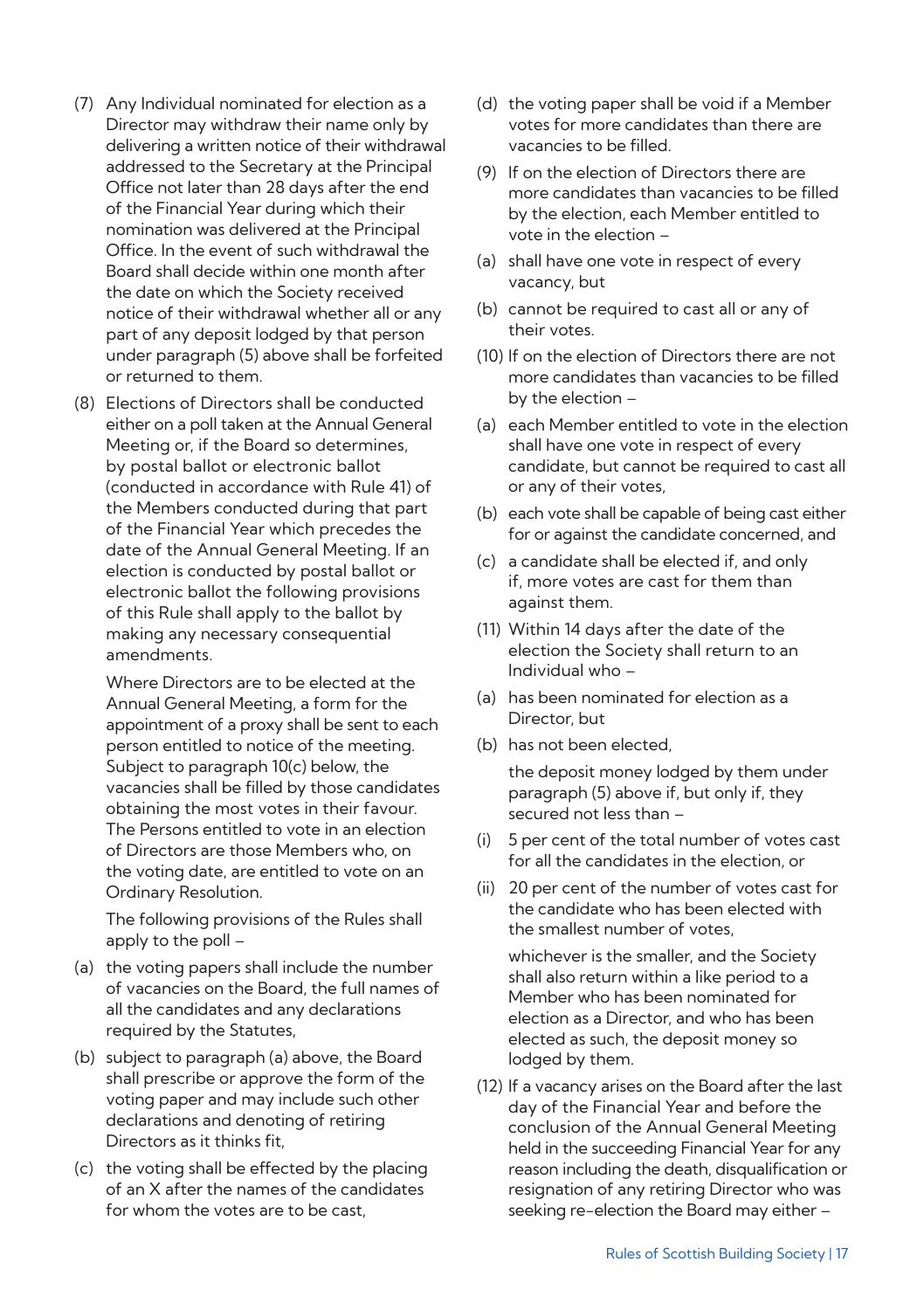- (a) without giving notice under Rule 33 substitute in that Director's place some other Member who has filled the vacancy under Rule 25 and who is at the date of that meeting –
- (i) of an age that no breach occurs of any binding requirement of the Statutes regarding the age of a Director, and
- (ii) not a minor, and
- (iii) qualified under Rule 14

to take the place of such retiring Director as a candidate for election and such Member shall be deemed to be a retiring Director, or

(b) reduce the number of vacancies to be filled at the Annual General Meeting by one in respect of each such event and any remaining vacancy on the Board shall be and become a vacancy which the Directors have power to fill under Rule 25.

# 14. Qualification of Directors

The qualification of a Director shall be that they hold in their own right a Shareholding to the value of not less than £1,000.

# 15. Appointment of Chairperson and Vice-Chairperson

- (1) At its first meeting after every Annual General Meeting the Board shall elect from its number a Chairperson and if thought fit a Vice-Chairperson who shall, subject to paragraph (3) below, hold office until the commencement of the first meeting of the Board held after the next Annual General Meeting unless either shall cease in the meantime to be a Director or shall resign the office. The Chairperson shall preside at all meetings of the Board at which they are present and in the absence of the Chairperson the Vice-Chairperson shall take their place.
- (2) If the Chairperson and the Vice-Chairperson so elected shall both be absent from a meeting of the Board or shall both decline to act as Chairperson, the Directors present at that meeting shall elect a Director to be Chairperson for the purposes of that meeting.
- (3) The Board may at any time remove the Chairperson or the Vice-Chairperson from office.

(4) The Board shall fill from its number any casual vacancy (whether or not arising from the exercise of its power under paragraph (3) above) in the office of Chairperson or Vice-Chairperson and a Chairperson or Vice-Chairperson so elected shall, subject to paragraph (3) above, hold office until the commencement of the first meeting of the Board held after the next Annual General Meeting unless they shall cease in the meantime to be a Director or shall resign the office.

# 16. Meetings of Directors

- (1) The Board shall meet for the despatch of business as often as it shall find necessary and 3 Directors present at any Board meeting shall, subject only to the provisions of Rule 25(6), form a quorum.
- (2) Questions arising at a meeting shall be resolved by a majority of votes and, in the case of an equality of votes, the Chairperson of the meeting shall have a second or casting vote.
- (3) A Director may, and the Secretary at the request of a Director shall, call a meeting of the Board.
- (4) This paragraph applies to any Board meeting, other than one at which it is intended to move a resolution of the kind specified in Rule 24(2). Where this paragraph applies, notice of a Board meeting shall be deemed to be duly given to a Director if:
- (a) it is given to them personally or by word of mouth; or
- (b) it is given to them by electronic means at an electronic address which they have supplied to the Society for the purpose; or
- (c) it is sent in writing to their last known address within the United Kingdom or any other address within the United Kingdom which they have supplied to the Society for the purpose.

It shall not be necessary to give notice of a Board meeting to a Director who is absent from the United Kingdom unless the Director has notified the Society in writing of an address in the United Kingdom or an electronic address at which notice of such meetings is to be given to them when they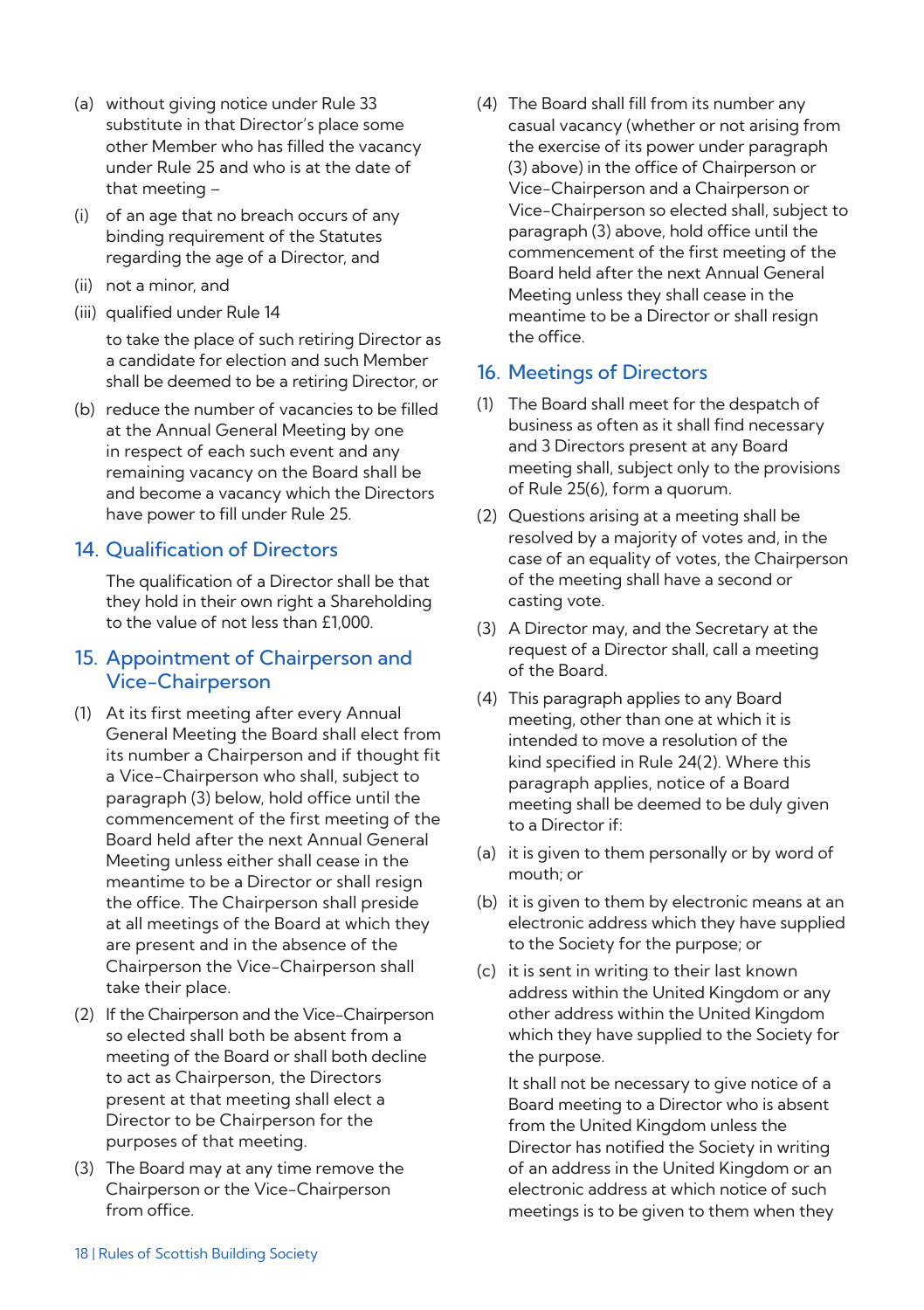are absent from the United Kingdom. A Director may waive the requirement that notice of any Board meeting be given to them, either prospectively or retrospectively.

- (5) A notice given under paragraph (4) above shall state the business to be transacted at the meeting.
- (6) Subject to paragraphs (1) to (5) above and the approval of the Chairperson of the meeting, all or any members of the Board, or any committee of the Board, or any local board, may participate in a meeting of the Board, or that committee, or local board, by means of a conference telephone or any other communications equipment which allows all Individuals participating in the meeting to hear, or both see and hear, each other. An Individual so participating shall be deemed to be present in person at the meeting and shall be entitled to vote or be counted in a quorum accordingly. Such a meeting shall be deemed to take place where the largest group is assembled or, if there is no such group, where the Chairperson of the meeting is present.
- (7) A resolution in writing signed by all the Directors entitled to receive notice of a meeting of Directors or of a committee of Directors shall be as valid and effectual as if it had been passed at a meeting of Directors or (as the case may be) a committee of Directors duly convened and held and may consist of several documents in the like form each signed by one or more Directors.

# 17. Minutes

The Board shall cause minutes to be taken of all proceedings at all meetings of the Society, of the Board, of any committee and of any local board. Any such minutes of any meeting if purporting to be approved and signed by the Chairperson of that meeting or by the Chairperson of the next succeeding meeting (or in the case of any Annual General Meeting or Special General Meeting, by the Chairperson at a Board meeting following the relevant general meeting) shall be conclusive evidence without any further proof of the facts stated in those minutes.

# 18. Validity of Acts

- (1) All acts done by the Board, or any committee, or any local board, shall be valid even though it might afterwards be discovered that there was some defect in the constitution of the Board, or committee, or local board, or in the election, or re-election, appointment, of any member of the Board, or committee, or local board, or Individual acting as such. Likewise, such acts shall not be invalidated by reason of the fact that any Individual acting in such capacity was disqualified from holding office, or was not entitled to vote.
- (2) A resolution in writing signed by all the members of the Board or of a committee of Directors or any local board shall be as valid and effectual as if it had been passed at a meeting of the Board or (as the case may be) a committee of Directors or any local board duly convened, constituted and held and may consist of several documents (which may be or include Electronic Communications) in a like form each signed by one or more Directors or (as the case may be) members of the local board.

# 19. Remuneration and Expenses of Directors

- (1) The annual remuneration of the Directors as members of the Board (exclusive of any remuneration paid in respect of executive duties) shall be paid at a rate to be determined by the Board from time to time but not exceeding 20 pence per one hundred pounds of total assets of the Society as at the first day of the Financial Year in which payment is made. This remuneration shall be divisible among the Directors in such proportion as may be agreed among them by a majority decision and, in default of agreement, in equal shares.
- (2) In addition to such remuneration, any Director may be paid such reasonable travelling, accommodation and other expenses as they might incur while attending Society business with the approval of the Board. They may also, by resolution of the Board, be paid for professional or other work done by them on behalf of the Society in addition to their usual services as a Director.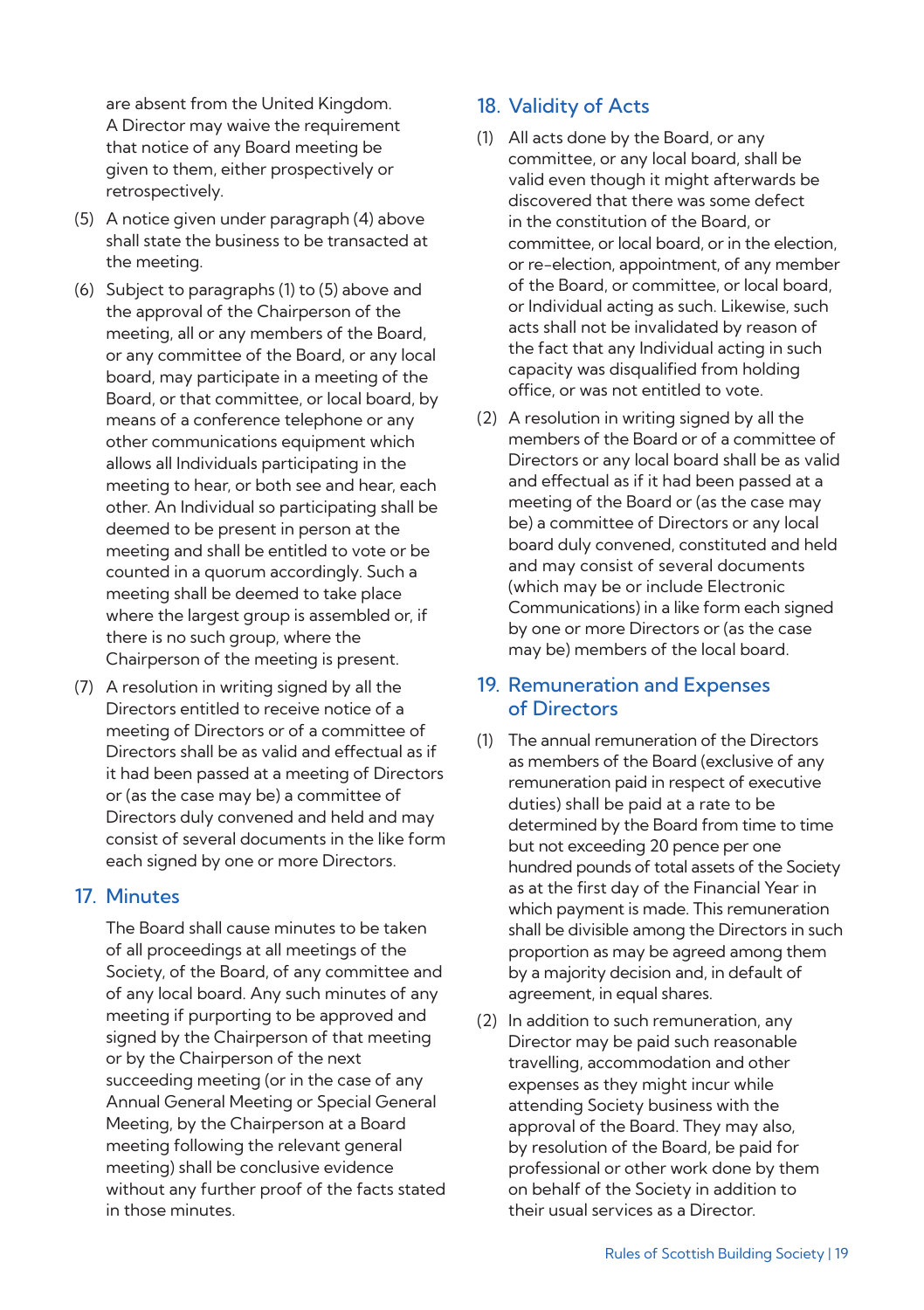# 20. Offices of Profit

- (1) A Director may hold any office or place of profit with the Society (other than the office of auditor or valuer) simultaneously with their office of Director and may be appointed by the Board to an office or place of profit with any body corporate in which the Society is, or will be, interested.
- (2) A Director so appointed to an office or place of profit with a body corporate in accordance with paragraph (1) above shall disclose to the Board any benefit they derive from any such office or place in the Financial Year in which it is received.
- (3) A Director, notwithstanding their interest, may be counted in the quorum present at any meeting at which they or any other Director is appointed to hold any office or place of profit with the Society or with any body corporate in which the Society is, or will be, interested or at which the terms of any such appointment are arranged. They may vote on any such appointment or arrangement other than their own appointment or the arrangement of the terms of that appointment.

# 21. Interest in Contracts

- (1) Subject to a Director's complying with the provisions for the time being of the Statutes that –
- (a) require them to declare to the Board any direct or indirect interest they might have, or be treated as having in any contract to which the Society is a party,
- (b) prohibit particular contracts,
- (c) require a contract to be approved by a resolution of a general meeting, or
- (d) require them to furnish to the Society particulars of any related business,

they may enter into or be interested, whether directly or indirectly, in contracts with the Society and shall not be disqualified from office as a result of their interest nor shall they be liable to account to the Society for any profit arising out of any such contract to which they are a party or in which they are interested by reason of their being at the same time a Director.

(2) Except as required by Rule 19(1) and 29(5), no Director may vote as a Director in regard to any contract, or proposal for a contract, in which they are interested, whether directly or indirectly, or upon any matter arising out of it. If they shall so vote, their vote shall not be counted nor shall they be reckoned in estimating a quorum when any such contract, or proposal for a contract, is under consideration.

- (3) Notwithstanding anything contained in this Rule, the prohibition contained in the foregoing paragraph (2) may at any time or times be suspended or relaxed to any extent by resolution at a general meeting of the Society.
- (4) In this Rule the term "contract" includes any transaction or arrangement. For the avoidance of doubt, the word "interest" in this Rule does not include any interest a Director may have as a director of a wholly owned connected undertaking of the Society or as a Member.

# 22. Appointment of Officers, Employees and Others

- (1) The Board shall appoint and may terminate the appointment of the Chief Executive and the Secretary.
- (2) The Board may also –
- (a) appoint and terminate the appointment of a Manager and such employees, advisers, bankers and agents as the Board may at any time determine,
- (b) appoint under this Rule more than one Individual to any office or place of profit with the exception of the offices of Chief Executive and Secretary,

and may require from any Person appointed under this Rule such guarantees as in its judgment shall appear necessary.

(3) The powers and duties of Persons appointed under this Rule shall be those given them from time to time by the Board which may pay them such salaries, wages, remunerations, fees, commissions and bonuses (whether or not section 67 of the Building Societies Act 1986 would otherwise apply to such commissions or bonuses but not so as to contravene sub-section (5) of that section), compensation for loss of office or of employment, fees and other remuneration as it may consider desirable.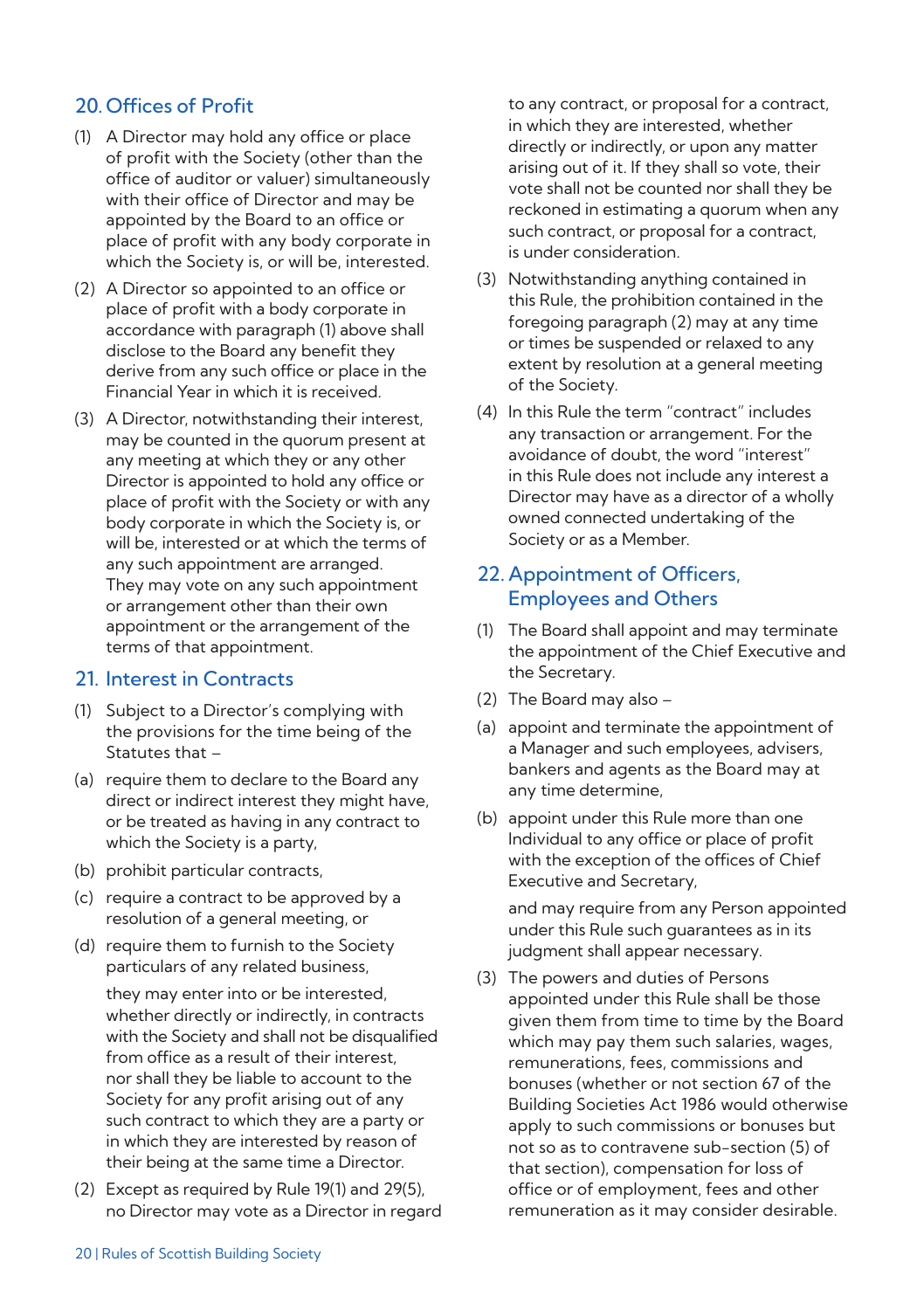# 23. Indemnity to Directors, Officers and Employees

- (1) Every Director, every other Officer and every employee of the Society shall be indemnified by the Society against any liability in respect of losses, costs, charges, damages and expenses which might arise from, or in the course of, their duties, but not against any such liability as, by virtue of any rule of law or of the Statutes, would attach to them in respect of any negligence, default, breach of duty or breach of trust of which they might be quilty in relation to the Society. They shall, however, be indemnified against any liability incurred by them in defending any proceedings whatsoever, whether civil or criminal, arising out of their duties in relation to the Society in which judgment is given in their favour or in which they are acquitted.
- (2) The Society may make arrangements to provide and pay for insurance in respect of any such indemnity or liability as is mentioned in paragraph (1) above.

# 24.Vacation of Office and **Disqualification**

- (1) A Director shall cease to hold office –
- (a) if they resign their office by notice in writing to the Secretary on the date specified in the notice or, if none, the date that the notice is received by the Secretary,
- (b) if they cease to hold in their own right a Shareholding of not less than £1000 as prescribed by Rule 14,
- (c) if they take up a permanent residence outside the United Kingdom,
- (d) if they are requested in writing by a majority of their co-Directors to resign and a resolution that they have vacated office is thereafter passed at a meeting of the Board by at least a majority of the members of the full Board,
- (e) if for more than six consecutive months they absent themself without permission of the Board from meetings of the Board held during that period and the Board passes a resolution that they have vacated office,
- (f) if they become bankrupt or are sequestrated or compound or make any arrangement with their creditors generally,
- (g) if they are, or might be, suffering from mental disorder and either –
- (i) are admitted to hospital under the provisions of the Mental Health (Scotland) Act 1984 or are admitted to hospital in pursuance of an application for admission for treatment under the provisions of the Mental Health Act 1983 or the provisions of the Mental Health (Northern Ireland) Order 1986, or
- (ii) a registered medical practitioner who is treating that person gives a written opinion to the Society stating that they have become physically or mentally incapable of acting as a Director and may remain so for more than three months
- (h) upon a resolution of which notice has been given under Rule 34(2)(a) that they shall cease to be a Director passed by a majority of the votes cast on a poll at a general meeting,
- (i) if, whilst a Director of the Society and without the consent of the Board, they accept the office of a director or officer in, or employment by, any other building society or firm which has permission under Part 4A of the Financial Services and Markets Act 2000 to accept deposits or enter into regulated mortgage contracts as lender, or any other organisation, company or body deemed by the Board to be in direct competition with the business of the Society,
- (j) if they retire at the conclusion of an Annual General Meeting as a result of any binding requirement of the Statutes regarding retirement of a Director by reason of their age,
- (k) if they become prohibited by law from being a Director,
- (l) if they contravene Rule 21(1) by knowingly or recklessly failing to declare an interest and the Board passes a resolution that they have vacated office,
- (m) if the Board passes a resolution that the Director shall vacate office after either of the following has occurred –
- (i) the Regulator has made it a condition of the Society's continued authorisation that the Director should cease to hold office or has imposed a requirement or made a recommendation that they should cease to hold office,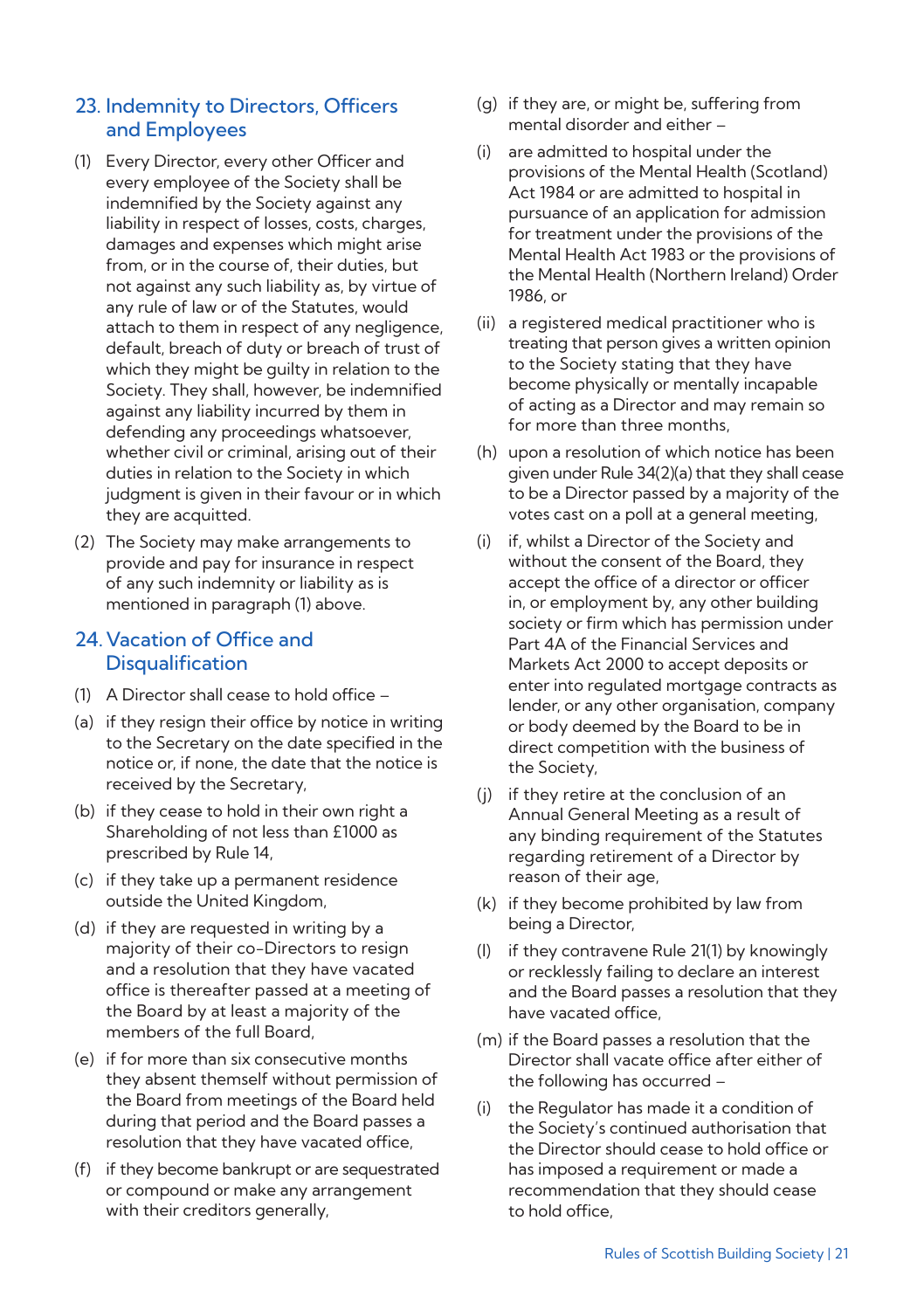- (ii) the Director has failed to obtain or maintain any personal authorisation required from the Regulator relevant to the office of Director,
- (n) if, in the case of a Director who holds executive office, their appointment to such office is terminated or expires and the Board resolves that their office be vacated.
- (2) The Secretary shall give not less than 14 clear days' notice in writing to all Directors of a meeting of the Board at which it is intended to move a resolution regarding vacation of office by a Director. The notice shall set out the proposed resolution and, if all the requirements of this paragraph are not complied with, the resolution, even if passed, shall be of no effect. The provisions of Rule 48(2) shall be deemed to apply to any such notice.

# 25. Filling of Casual Vacancies

- (1) In the case of any vacancy not occasioned by the retirement of any Director by rotation the Board may at any time, and from time to time, appoint an Individual as a Director to fill such vacancy.
- (2) If the Board resolves to increase the number of Directors within the limitations prescribed by Rule 12(1), the Board may appoint an Individual as an additional Director in order to fill any vacancy.
- (3) The Board shall appoint under this Rule only an Individual who –
- (a) appears to it to be fit and proper to be a Director, and
- (b) is qualified under Rule 13 (as far as that Rule is applicable), and
- (c) is not an Individual who, having been nominated for election as a Director at any election held within the preceding 12 months, was not elected as a Director.
- (4) A Director appointed under this Rule shall hold office –
- (a) until the conclusion of the Annual General Meeting next following such appointment, or
- (b) if appointed in exceptional circumstances on a date falling within a period commencing with the beginning of the Financial Year and ending with the Annual General Meeting held in that year, they may (unless otherwise determined by the Board) hold office until –
- (i) the conclusion of the next Annual General Meeting, or
- (ii) the expiration of the period of 16 months beginning with the date of their appointment, whichever is the earlier.
- (5) A Director appointed under this Rule and retiring under paragraph (4) above shall be eligible for election without nomination, provided that they are qualified under Rule 14 at the date of the Annual General Meeting at which they retire and are not ineligible by reason of their age on that date.
- (6) Notwithstanding any vacancies on the Board, the remaining Directors may continue to act. If at any time the number of Directors falls below the minimum of 4 prescribed by Rule 12, the Board so constituted, although its members are insufficient to form a quorum, may act by a majority of its members for a maximum period of 6 months but the Chairperson shall, notwithstanding Rule 16(2), not have a second or casting vote.

# 26. Retirement by Rotation

- (1) In addition to any Director retiring under Rule 24(1)(j) or 25(4) and any Director choosing to retire and stand for re-election, not less than one-third (or the whole number nearest to but not exceeding one-third) of the other Directors or (if their number is greater) all those of the other Directors who have not been elected or re-elected at either of the last two Annual General Meetings shall retire from office at the Annual General Meeting in each year.
- (2) The Directors to retire by rotation in each year shall be those who have been longest in office since their last election but, as between Individuals who were elected or were last re-elected Directors on the same day, those to retire shall, unless they agree among themselves, be decided by the Board by lot.
- (3) A Director retiring under this Rule shall be eligible for re-election without nomination provided they are qualified under Rule 14 at the date of the Annual General Meeting at which they retire and are not ineligible by reason of their age on that date and they shall retain office until the conclusion of that meeting.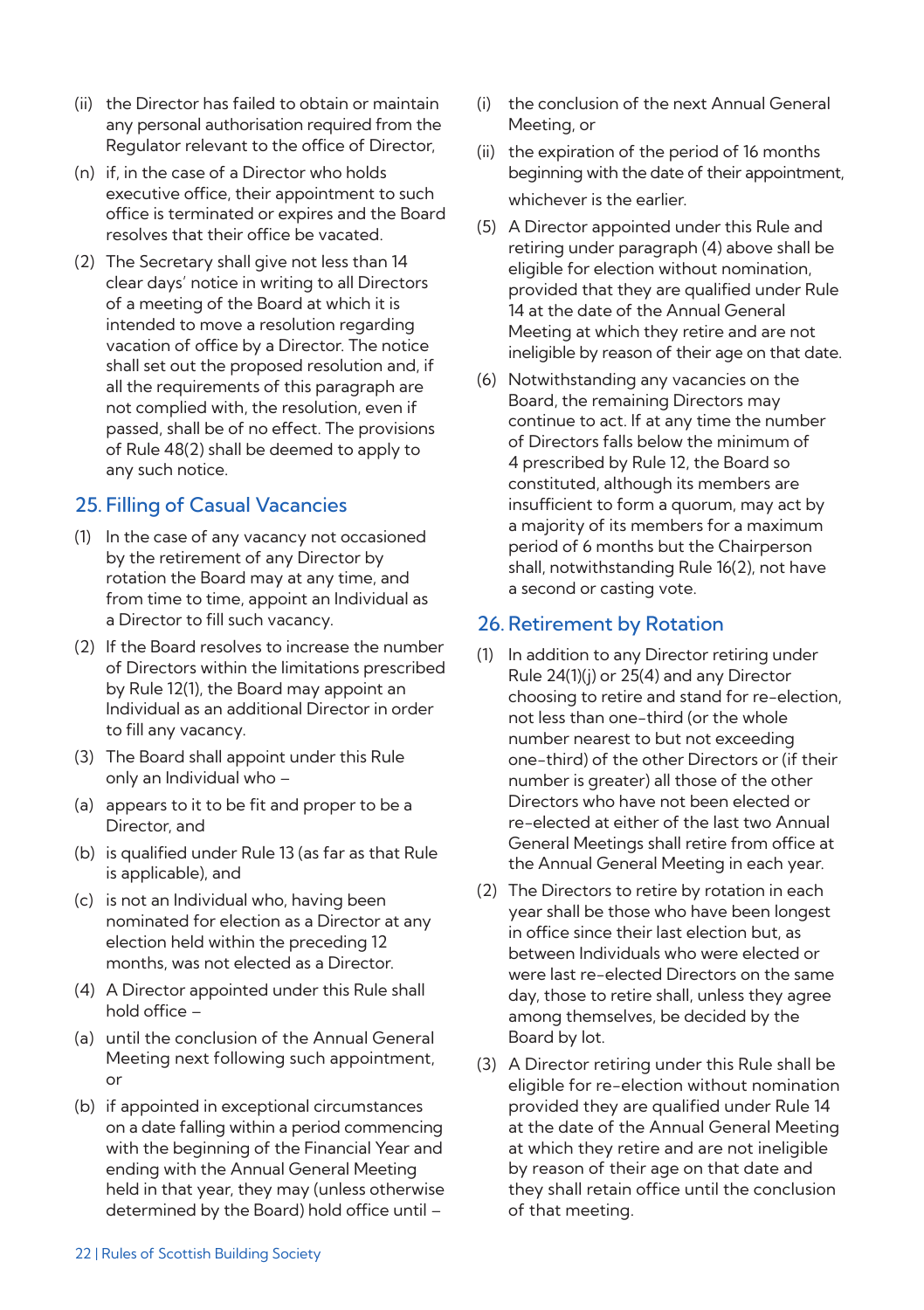# 27. Reserves

- (1) The Board may set aside to reserve sums whether for particular purposes or otherwise. Subject to the Statutes or regulations made under the Statutes or other applicable regulations, the revenue and reserve funds may be drawn upon for such purposes of the Society as the Board may think fit and in particular for the payment of interest, distributions and bonuses, or any of them, on Shares at such rates and in such manner as the Board may from time to time determine (but subject to terms and conditions of issue of any Shares and any restrictions contained in these Rules).
- (2) Any Core Capital Deferred Share must be issued on terms that limit the amount of the Periodic Distributions that may be paid on any such Share in respect of any given Financial Year to not more than the applicable Periodic Distributions Cap, in order to protect the reserves of the Society.

## 28. Losses

- (1) For the purposes of this Rule liabilities and assets shall be determined at the figures at which they are taken into account in a balance sheet of the Society.
- (2) If the accounting records show a loss in respect of any Financial Year, that loss shall be borne first by the Society's reserves (if any). If the reserves are insufficient to meet the loss in full, the balance of the loss following depletion of the reserves shall be met by the holders of Deferred Shares, or subordinated debt and, if applicable, other debt in accordance with the terms of those Shares and debts and all applicable laws and regulations. The foregoing provisions of this paragraph shall be without prejudice to any loss absorption by Deferred Shares or debt before depletion of the reserves in the manner and circumstances provided in the terms and conditions of such Deferred Shares or debt or otherwise as provided by applicable law and regulation.
- (3) If at any time the accounting records disclose that the liabilities exceed the assets, the Board shall take such steps as it may deem necessary in the interests of the Society; for example, it may put to the Members proposals, including proposals to deal with the situation as follows –
- (a) the transfer of all the Society's engagements to an existing building society or company with or without the writing down of the Deferred Shares (if any), or
- (b) the winding up of the Society.
- (4) No Person who has been lent money by the Society and who does not hold a Share shall be liable for any loss incurred by the Society other than a loss incurred in connection with such lending but, if that Person also holds Shares, they shall be liable in respect of that Shareholding.

# 29. Pension and Other Schemes and Funds

- (1) In this Rule the term "Officers" excludes any Director who does not hold or has not held any executive position in the Society in addition to that of Director.
- (2) Subject to paragraph (5) below, the Board may from the Society's resources and on such terms as it thinks fit provide, establish, maintain and administer pension, life assurance, sickness, annuity and other funds or schemes (whether contributory or not) for the benefit of –
- (a) past, present or future Officers and employees of the Society,
- (b) past and present Officers and employees of any society with which the Society might merge in the future,
- (c) the spouses, children and dependants of Individuals referred to in sub-paragraphs (a) or (b) above.
- (3) In addition to the powers aforesaid the Board may, subject to paragraph (5) below, grant on such terms as it thinks fit other pensions, allowances, gratuities, donations and bonuses to or for the benefit of –
- (a) past or present Officers and employees of the Society,
- (b) past Officers and employees of a society with which the Society has merged,
- (c) any spouses, children or dependants of Individuals mentioned in (a) or (b) of this paragraph.
- (4) The Board may make, vary and revoke the rules of any such fund or scheme as is mentioned in paragraph (2) (to such extent as this power is not as a result prohibited, or is found permissible) and may constitute any trust and may from time to time at its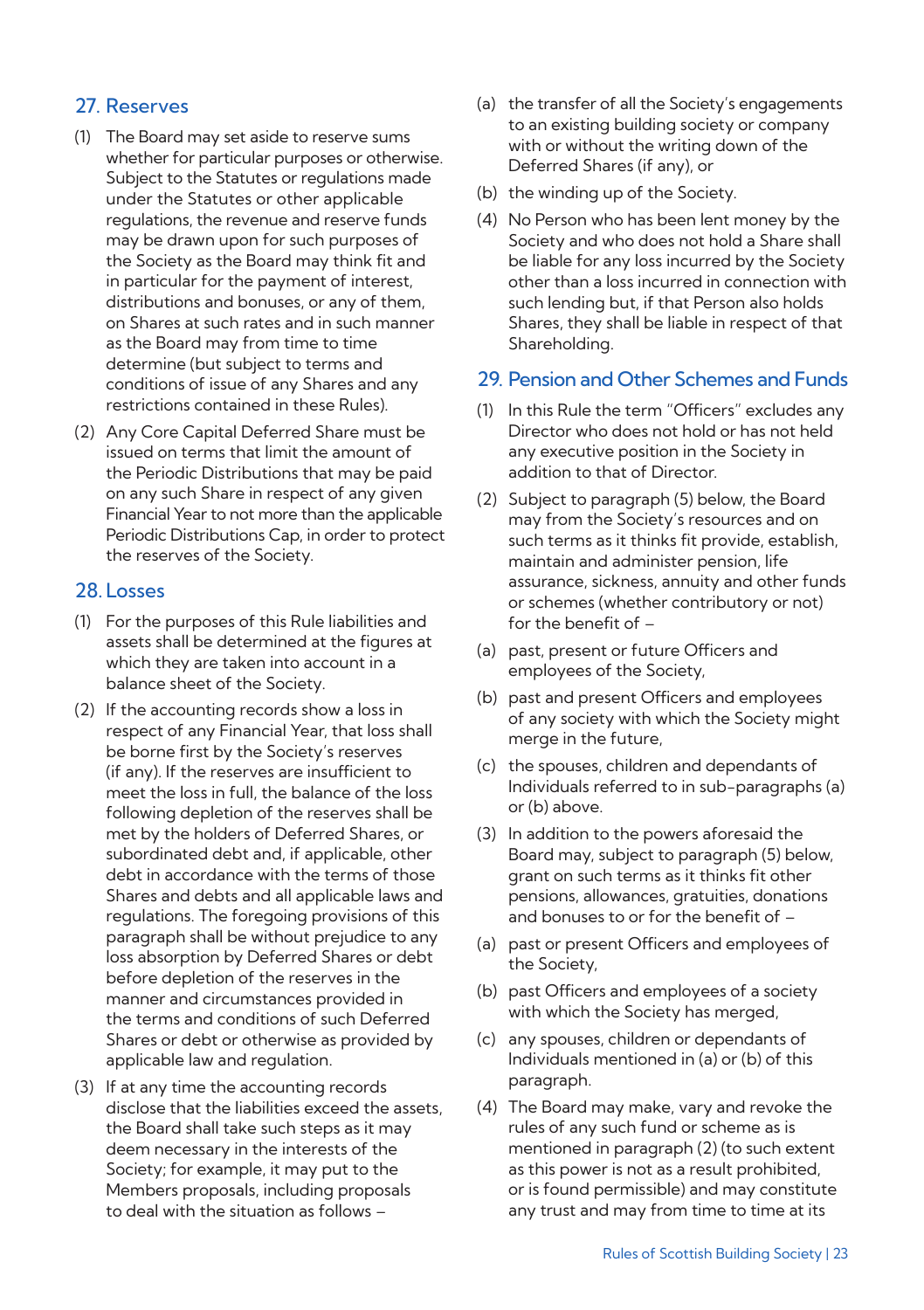discretion exercise any powers reserved to the Society by the terms of any trust constituted by the Society including the power of modifying or discontinuing the terms of any such trust or any rules or regulations that may be or may have been made pursuant to it.

(5) A pension may be provided in respect of an Individual by reason of their office as a non-executive Director, if their total non-executive service with the Society or any other society with which it has merged is not less than six years, and they retire from service as a Director having attained the age of 60 years or retires on the grounds of ill-health or dies in such service, or retires from service as a Director prior to having attained the age of 60 (in which case no pension will be payable before they have attained the age of 60). This provision shall not prejudice any pension arrangements for a non-executive Director who has previously served as an executive Director, in respect of such period of executive service. The amount of the pension and the terms and conditions on which it is paid shall be determined by the Board on terms no more advantageous than those available to the Society's staff, except that the Director may be credited with no more than 6 added years attributable to late entry. The amount so payable shall not in any event exceed in any year two thirds of the fees payable in that year to a serving non-executive Director of equivalent status.

#### 30. Annual General Meeting

- (1) The Society shall hold an Annual General Meeting in each Financial Year, at such hour, date and place as the Board shall determine.
- (2) The Board shall lay before the Members at the Annual General Meeting the Annual Accounts of the Society for the last Financial Year before the date of that meeting, and shall also submit to them a report by the Board (called in these Rules "the Directors' Report") on the business of the Society, which Directors' Report shall include the information required by or under the Statutes.
- (3) In these Rules "Annual Accounts" means the classes of document (including the notes to them) the Society is required (unless

otherwise exempted) by or under the Statutes to prepare by way of accounts for itself individually and, if it has subsidiary undertakings, by way of group accounts for itself and those subsidiary undertakings.

- (4) The report of the auditors on –
- (a) the Annual Accounts laid before the Annual General Meeting, and
- (b) to the extent required by the Statutes, the annual business statement of the Society and the Directors' Report shall be open to inspection by any Member at that meeting.
- (5) No business shall be transacted at an Annual General Meeting, and no resolution shall be brought forward at any such meeting, except as might arise upon –
- (a) the Annual Accounts laid before the Meeting,
- (b) the annual business statement for the last Financial Year before the date of the meeting,
- (c) the Directors' Report submitted to the meeting,
- (d) the report of the auditors on the documents listed in (a) to (c) above,
- (e) the election and re-election of Directors,
- (f) the appointment or re-appointment of auditors,
- (g) a motion for a resolution (whether Special Resolution or Ordinary Resolution), notice of intention to move which at the meeting has been duly given to the Society by 500 Qualified Members (as defined in Rule 34(1) (a)) not later than the last day of the Financial Year preceding that in which the meeting is held,
- (h) business (including a motion for a resolution, whether Special Resolution or Ordinary Resolution or a motion for a Shareholding Members' or Borrowing Members' Resolution) brought before the meeting by the Board, and
- (i) notification of any merger or transfer proposal required by the Statutes.

#### 31. Special Meetings

- (1) All general meetings other than Annual General Meetings shall be called special general meetings.
- (2) The Board may, whenever it thinks fit, convene a special general meeting.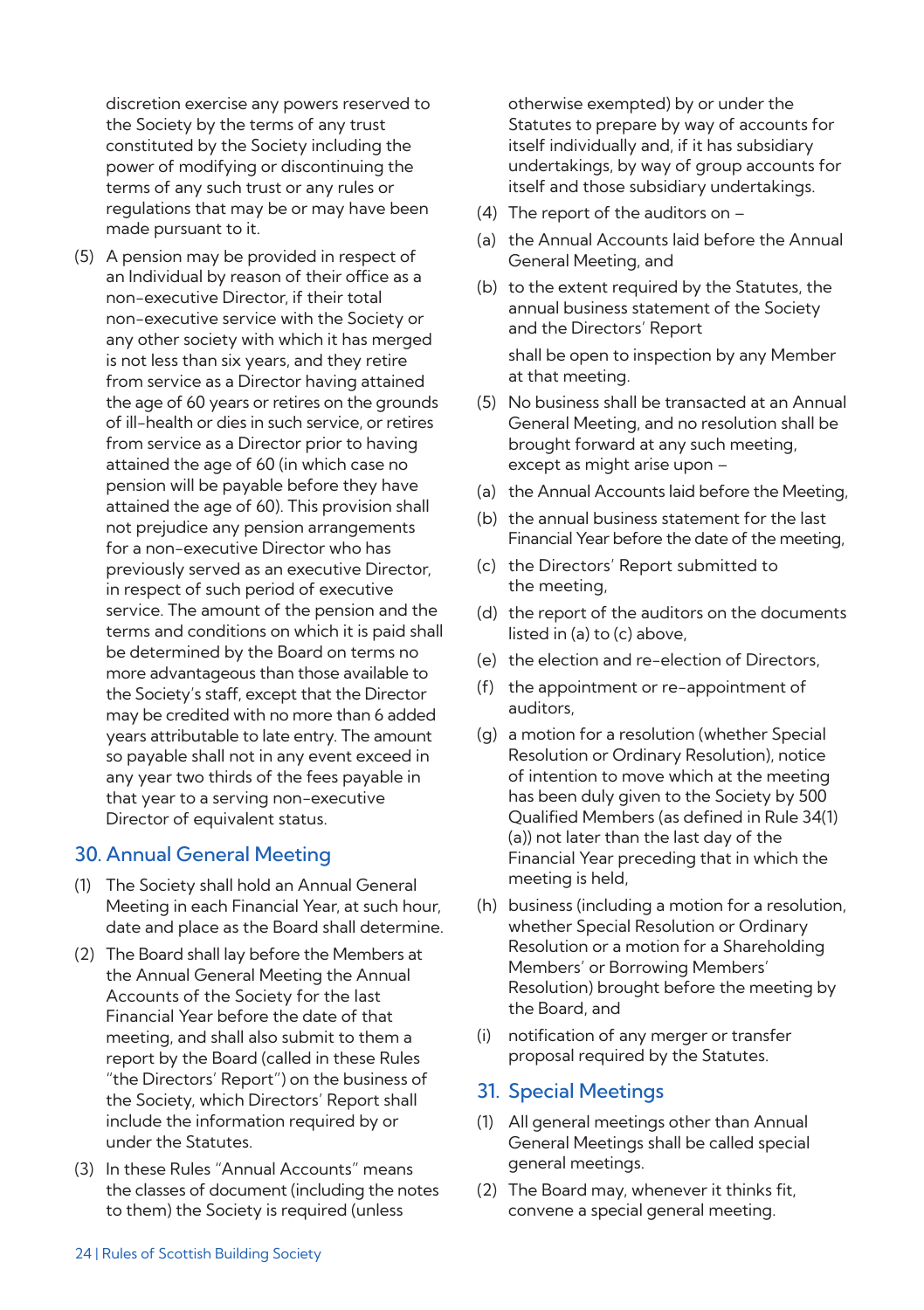(3) (a) The Board shall convene a special general meeting on the requisition of not less than 500 Members qualified under paragraph (4) below, and specify the meeting as such in the notice calling it. Subject to the provisions of sub-paragraph (b) below, the requisition shall state the objects of the meeting, and the full text of any resolution which the requisitioners wish to move at the meeting, (neither of which must include the election of a Director or a resolution which, if passed, would purport to interfere with the Directors' right and duty to manage the affairs of the Society). The requisition shall be signed by the requisitioners and deposited at the Principal Office and may consist of several documents in like form each signed by one or more requisitioners, provided that each document is deposited within 3 months of the date on which the first was deposited. A deposit of £50 in respect of each requisitioner signing the requisition shall be lodged with it. If within half an hour after the time appointed for the meeting a quorum is not present, all such deposits shall be forfeited but if a quorum is present the Members present and entitled to vote at the meeting shall decide by Ordinary Resolution whether the deposits shall be appropriated either wholly or in part towards the expenses of convening and holding the meeting and to any extent to which the deposits are not so appropriated they shall be returned by the Society to the requisitioners equally.

If required by the requisition, the Board shall, subject to sub-paragraph (c) below, send to each Member entitled to receive notice of the meeting a copy of a statement of not more than 500 words with respect to the matters to be dealt with at the meeting.

- (b) The Board shall be under no duty to convene such a special general meeting if –
- (i) the only or main object of the meeting as stated in the requisition is to move a resolution in substantially the same terms as any resolution which has been defeated at a meeting or on a postal ballot or electronic ballot during the period beginning with the third Annual General Meeting before the date on which the requisition is deposited at the Principal Office, or
- (ii) the date of the meeting called in accordance with paragraph (5) below would fall during the period of four months beginning one month after the end of the Financial Year.
- (c) The Board shall be under no duty to send copies of a statement to Members entitled to receive notice of the meeting in any case where –
- (i) the statement does not relate directly to the affairs of the Society, or
- (ii) publicity for the statement would be likely to diminish substantially the confidence in the Society of investing members of the public, or
- (iii) the rights conferred by paragraph (a) above are being abused to seek needless publicity for defamatory matter or for frivolous or vexatious purposes,

and the Regulator shall hear and determine any dispute arising from sub-paragraph (ii) above.

- (4) A Member shall be qualified under this paragraph for the purposes of paragraph (3) above if they –
- (a) have or had a Shareholding to the value of not less than £100 or owes or owed to the Society a Mortgage Debt of not less than £100 on the qualifying date, and
- (b) had held such a Shareholding or owed such a Mortgage Debt for a continuous period of not less than 2 years ending with the qualifying date, and
- (c) are not a minor,

and in (a) and (b) above the "qualifying date" is either the date of deposit of the sole requisition or the date of deposit of the last requisition sufficient to comply with the requirements of paragraph (3).

For the purposes of this paragraph (4), the value of a Deferred Share shall be counted as held by a Member only if, at the qualifying date, the Member was entered in the Deferred Shares Register as the holder of that Deferred Share.

In addition, to be qualified under this paragraph for the purposes of paragraph (3) above, a Member must –

(i) state their full name and address, and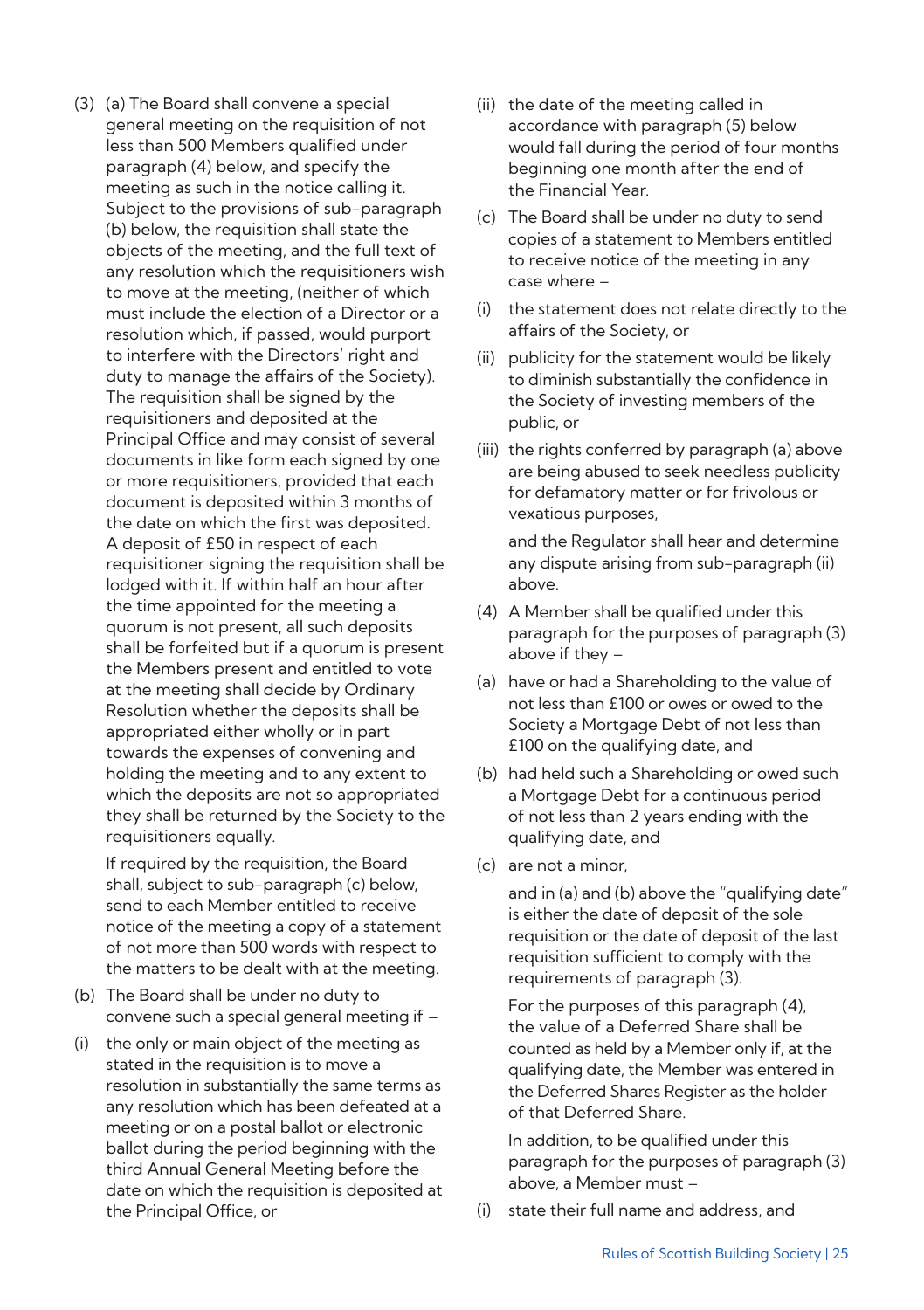(ii) identify a share account or a holding of Deferred Shares or mortgage account with the Society which will evidence the fact that they fulfil the conditions set out in paragraphs (a) and (b) above.

If the Board wishes to object to the requisition by virtue of any of the requirements of this paragraph or paragraph (3) above not being met, it must do so within 14 days of the requisition or document being deposited at the Principal Office.

(5) If the Board does not within 28 days after the date of deposit of the sole requisition or the date of deposit of the last requisition sufficient to comply with the requirements of paragraph (3) above proceed to despatch notices convening a meeting to be held within 63 days after that date, the requisitioners or any proportion of them exceeding one-half may themselves convene a special general meeting, but any meeting so convened shall not be held after the expiration of five months from the date of the deposit of the sole or last requisition. The meeting so convened by the requisitioners shall be convened in the same manner, as nearly as possible, as that in which meetings are convened by the Board and notices of it shall be sent by post to the Persons entitled to it under Rule 33(3).

The Board or, as the case may be, the requisitioners, shall give to the Members notice of any resolution the requisitioners propose to move at the meeting at the same time and in the same manner as notice is given of the meeting.

If the Board is required under paragraph (3) (a) above to send a statement to Members entitled to receive notice of the meeting and does not comply with the requirement within 28 days from the date of the deposit of the sole requisition or the date of deposit of the last requisition, not less than one half of the requisitioners themselves may send a copy of the statement to each Member entitled to receive notice of the meeting.

Any days falling within the period mentioned in paragraph (3)(b)(ii) above shall be disregarded in determining any period for the purposes of this paragraph.

Any reasonable expenses incurred by the requisitioners by reason of the failure of the Board duly to convene a meeting shall be paid to those requisitioners by the Society. Any sum so paid shall be recovered by the Society from the defaulting Directors (whether by way of retention of fees or other remuneration in respect of services, or otherwise).

- (6) No business shall be entertained at any special general meeting except such as shall be stated in the notice convening the meeting or, (where applicable), to decide by Ordinary Resolution whether the deposits mentioned in paragraph (3)(a) above shall be appropriated either wholly or in part towards the expenses of convening and holding the meeting.
- (7) Except where the requisitioners themselves convene a special general meeting under paragraph (5) of this Rule, special general meetings shall be held at such hour, date and place as the Board shall determine.
- (8) The accidental omission to give, send or deliver a statement to, or the non-receipt of a statement by, any Person entitled to receive a statement shall not invalidate the proceedings at that meeting.

#### 32. Means of Participation in Meetings

- (1) The Board may make arrangements for Members to attend and participate in Annual General Meetings and/or special general meetings by:
- (a) attendance at a physical meeting place;
- (b) simultaneous attendance and participation at a Secondary Meeting Place; and/or
- (c) using an Electronic Platform.
- (2) An Annual General Meeting and/or a special general meeting may be held:
- (a) solely as a physical meeting; or
- (b) subject to the Statutes, by offering Members the option to attend and participate at a physical meeting place (which may include a Secondary Meeting Place) or by using an Electronic Platform; or
- (c) subject to the Statutes, solely as an electronic meeting accessible by using an Electronic Platform.
- (3) A Member is present at an Annual General Meeting or special general meeting for the purposes of these Rules if: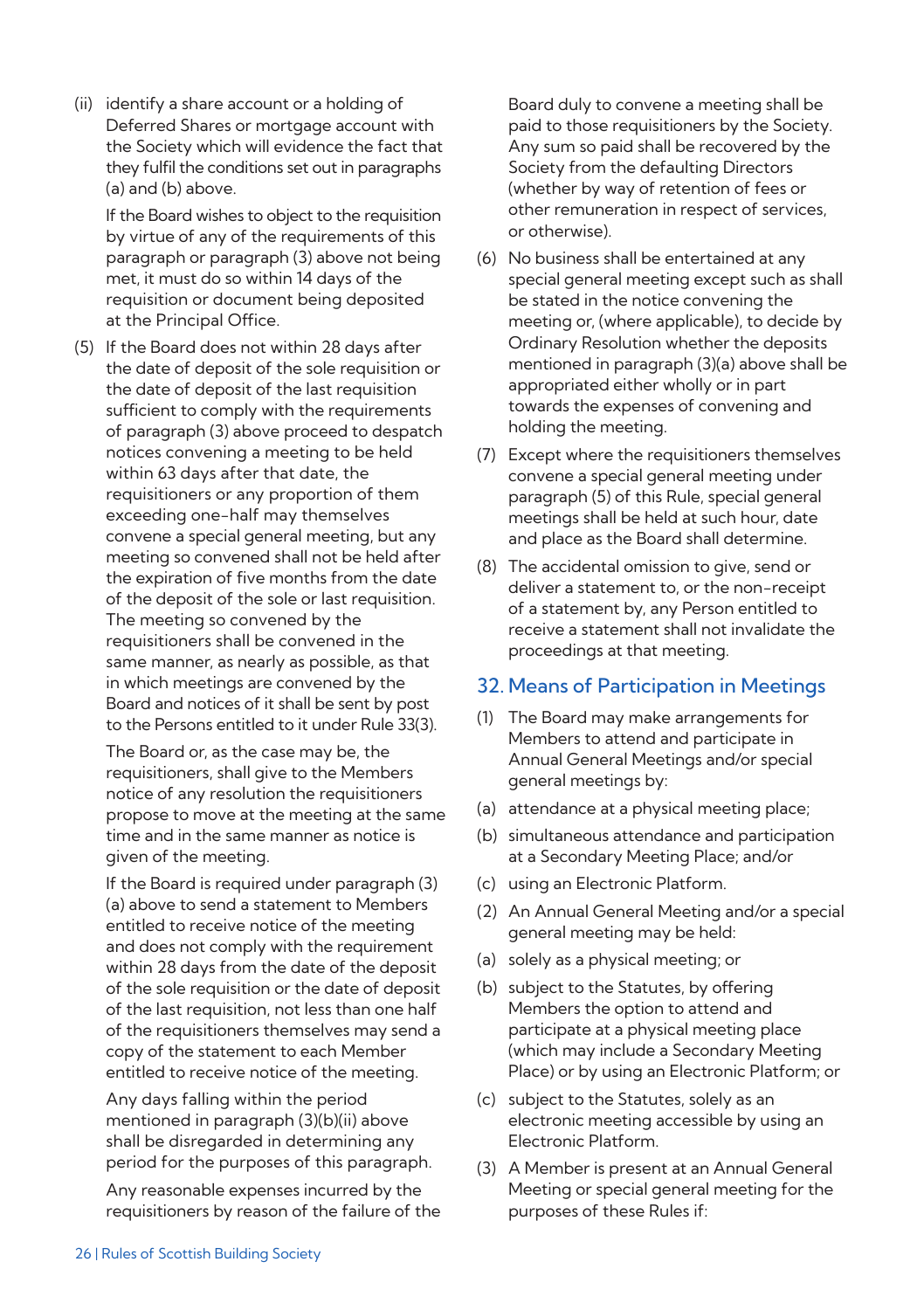- (a) being an individual, they attend in person;
- (b) being a body corporate, a Corporate Representative attends in that capacity in person; or
- (c) a person appointed as their or its proxy or attorney (or any person specified in paragraph (7) of Rule 38) attends in person, including in each case, where permitted by the Board in accordance with these Rules, attendance at any Secondary Meeting place or by using an Electronic Platform.
- (4) Where the Board decides that Members may attend and participate in an Annual General Meeting or a special general meeting by using an Electronic Platform, the notice of meeting given under Rule 33 shall set out details of the Electronic Platform for the meeting (and any access arrangements for such Electronic Platform shall be communicated to Members, either in the notice or otherwise).
- (5) Details of any physical meeting place, Secondary Meeting Place and/or Electronic Platform that shall be stated in a notice of meeting given under Rule 33 shall constitute the place of such meeting.
- (6) Arrangements shall be made for any documents which are required to be made available for inspection by Members at an Annual General Meeting or a special general meeting to be available for inspection at any Secondary Meeting Place (in addition to the principal physical meeting place) and by any Members who attend and participate in the meeting by using an Electronic Platform.
- (7) Any persons wishing to attend an Annual General Meeting or a special general meeting (whether at any principal physical meeting place or any Secondary Meeting Place, or by using an Electronic Platform) shall be required to comply with any identification procedures and security arrangements as the Board shall reasonably specify from time to time.

# 33. Notice of Meetings

(1) At least 21 clear days' notice, calculated from the final date for the receipt of proxies under Rule 39(3), in writing of every general meeting (whether an Annual General Meeting or a special general meeting) specifying the hour, date and place of the meeting shall be

given to Members and to auditors as provided in paragraph (3) of this Rule. The notice shall specify –

- (a) the nature of any resolution to be moved at the meeting and of the other business to be transacted at it, and
- (b) the full name of each candidate for the office of director or auditor, unless in the case of an Individual nominated under Rule 13(12) the nomination has been made, or in the case of an auditor their nomination has been received, too late for their candidature to be included in, or to accompany, the notice.

The notice shall state that –

- (i) a Member entitled to attend and vote may appoint one proxy to attend and, on a poll, vote at the meeting instead of them, and
- (ii) the proxy need not be a Member of the Society, and
- (iii) the Member may direct the proxy how to vote at the meeting.
- (2) The Annual General Meeting shall be described as such in the notice of meeting.
- (3) Notice of meeting shall be given to every Member who would be eligible to vote at the meeting under the provisions of Rule 38 if the meeting were held on the date of the notice. Notice shall also be given to every Person who –
- (a) becomes a Shareholding Member or Borrowing Member of the Society after the date of the notice and before the specified date, or
- (b) being such a Member at the date of the notice, attains the age of 18 after that date and on or before the date of the meeting,

and who would (in either case) be eligible to vote at the meeting if they remained such a Member until the date of the meeting. The "specified date" means the date specified by the Society as the final date for the receipt of proxies under Rule 39(3).

(4) Subject to Rule 48(3) to (5), a notice of meeting shall, unless otherwise specified, be given in accordance with Rule 48(2). In paragraphs (5) to (9) below, the term "notice" includes any Members' Notice given or statement duly lodged and required to be sent by Rule 34(2) and any election address, or revised election address, required to be sent by Rule 13(6).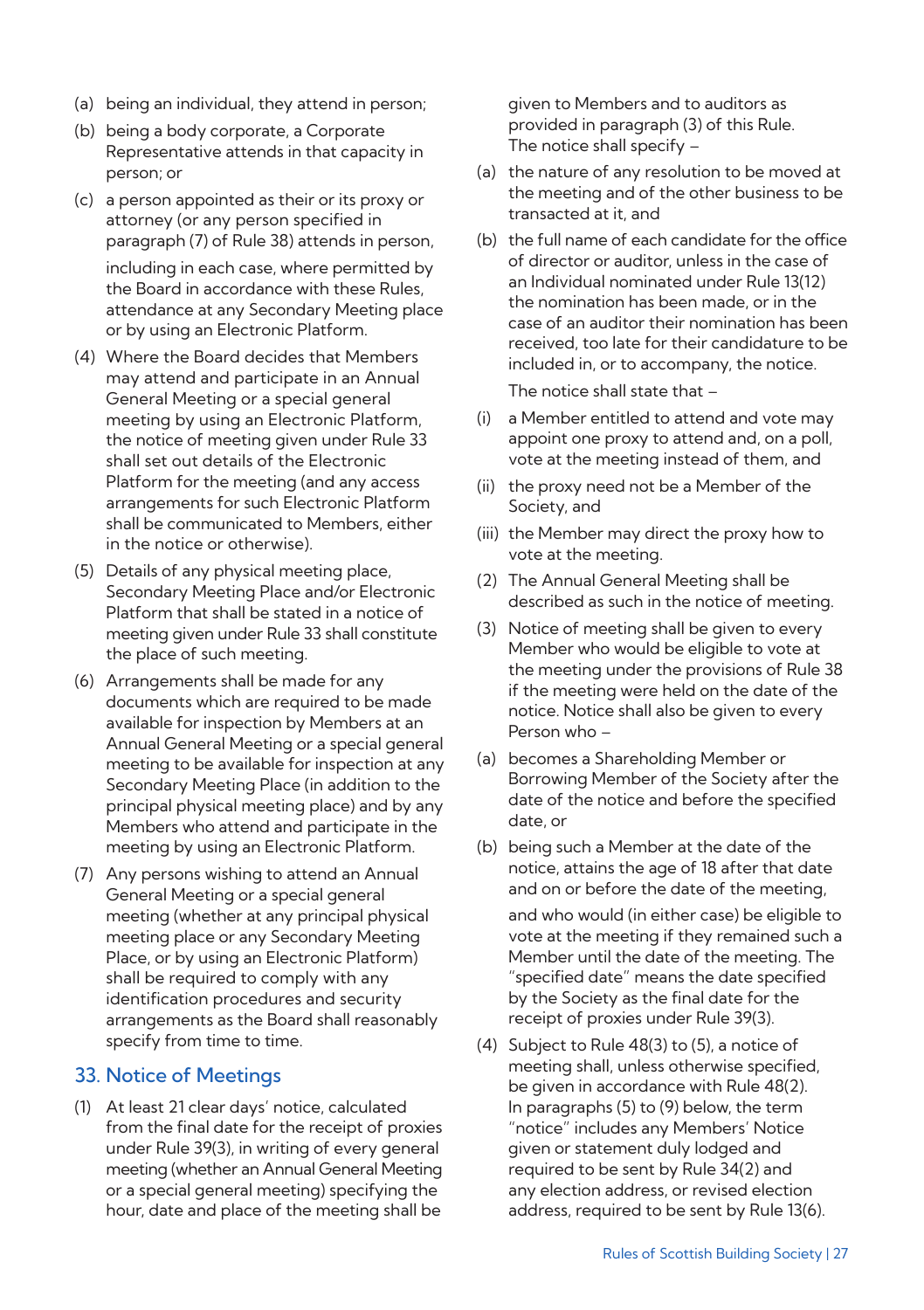- (5) A notice of meeting shall be given by the Society to –
- (a) joint Shareholding Members, or
- (b) joint Borrowing Members,

either by giving it personally or by sending it by post or otherwise delivering it to the Representative Joint Shareholder or (as the case may be) the Representative Joint Borrower at their Registered Address or at any electronic address which they have notified for the purpose.

- (6) A notice of meeting shall be given by the Society to the Persons who, in consequence of the death or bankruptcy of a Member, are entitled –
- (a) to a Share, or
- (b) to land already in mortgage to the Society

either by giving it personally or by sending it by post or by otherwise delivering it, addressed to them by name, or by the title of representatives of the deceased, or trustee of the bankrupt, or by any like description, to the address, if any, supplied for the purpose by the Persons claiming to be so entitled, or (until such an address has been so supplied) by sending the notice through the post to the Registered Address of the deceased or bankrupt member.

- (7) A notice of meeting shall be given to the holder of a power of attorney which has been duly registered in the records at the Principal Office by giving it personally or by sending it by post or otherwise delivering it to the Registered Address of the holder of the power of attorney, and shall relieve the Society of the obligation to give notice to the Member who gave the power.
- (8) If a Member is suffering from mental disorder a notice of a meeting shall be given by the Society to their curator bonis, deputy or other Person in that behalf appointed by any court having jurisdiction (whether in the United Kingdom or elsewhere) in matters concerning mental disorder.

Such a notice shall be given to such Person personally or by sending it by post or otherwise delivering it to the address supplied for the purpose by the aforesaid curator bonis, deputy or other Person or, until such an address has been so supplied, by sending the notice by post to the Registered Address of the Member.

- (9) Neither
- (a) the accidental omission to give, send or deliver a notice of meeting to any Person entitled to receive it; nor
- (b) the non-receipt of a notice of a meeting by any Person entitled to receive it; nor
- (c) subject to compliance by the Society with applicable laws, the inability of any Person entitled to attend a general meeting to attend any physical meeting place (including any Secondary Meeting Place) and/or participate in the business of the meeting by using an Electronic Platform (whether as a result of any technical difficulties in relation to such Electronic Platform or otherwise),

shall invalidate the proceedings at that meeting.

# 34. Entitlement to Propose Resolutions

- (1) For the purposes of the following paragraphs of this Rule the following expressions shall have the following meanings –
- (a) "Qualified Member" means a Member who has been a Member for not less than 2 years before the qualifying date, was not a minor on the qualifying date, and either –
- (i) holds or held Shares to the value of not less than £100 on the qualifying date, or
- (ii) owes or owed a Mortgage Debt to the Society of an amount not less than £100 on the qualifying date,

and

(iii) at all times during that period of 2 years, was such a Shareholding Member or such a Borrowing Member,

and in this paragraph the "qualifying date" is the date on which the notice of intention to have the resolution moved is given to the Society.

For the purposes of this sub-paragraph (a), the value of a Deferred Share shall be counted as held by a Member only if, at the qualifying date, the Member was entered in the Deferred Shares Register as the holder of that Deferred Share.

(b) "Requisite Number" means 500, and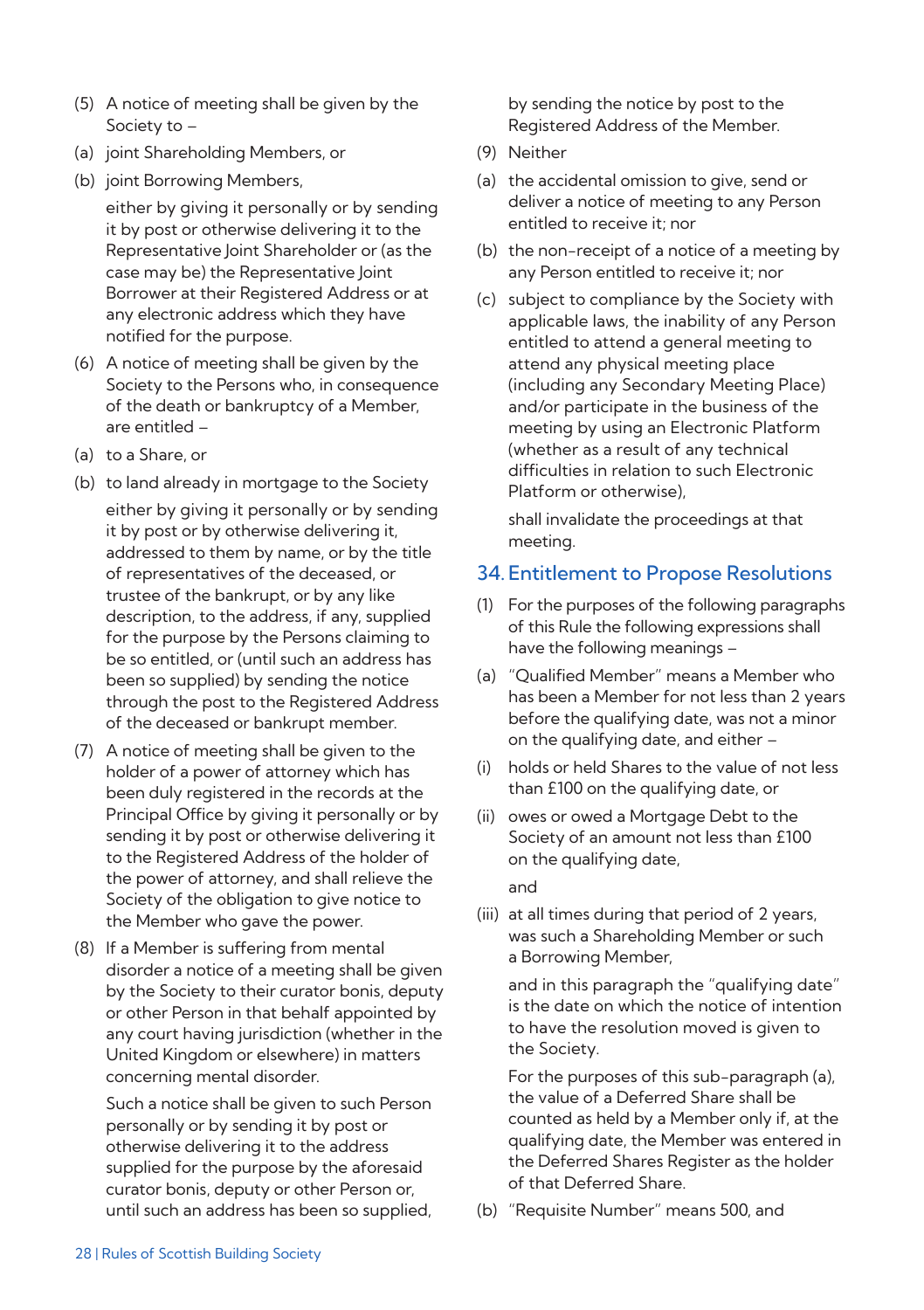(c) "Members' Notice" means a notice given to the Society in writing (whether in one or more documents) by at least the Requisite Number of Qualified Members, of their intention to have moved on their behalf at an Annual General Meeting a resolution that is specified in the notice and is either a Special Resolution or an Ordinary Resolution, but is not a Shareholding Members' Resolution or a Borrowing Members' Resolution.

The notice must –

- (i) be signed by the Members giving the notice;
- (ii) state the full names and addresses of those Members; and
- (iii) identify, in relation to each such Member, a share or mortgage account, or a holding of Deferred Shares, which will evidence the fact that the Member fulfils the conditions set out in sub-paragraph (a)(i) and (iii) above or (as the case may be) the conditions set out in subparagraph (a)(ii) and (iii) above.

If the Board wishes to object to a Members' Notice by virtue of any of the requirements of Rule 34(1)(c)(i) to (iii) not being complied with, it must do so within 14 days of the notice being given to the Society.

- (2) If the Society receives a Members' Notice, (subject to paragraphs (3) and (4) below) the Board shall –
- (a) include in the notice of the Annual General Meeting a notice specifying the intention of those Members moving it to have the resolution moved on their behalf at that meeting and, if applicable, the intention to move it as a Special Resolution and
- (b) at the request of the Qualified Members intending to have the resolution moved on their behalf, include in the notice of that meeting to each Member entitled under Rule 33(3) above to receive notice of that meeting a copy of any statement of not more than 500 words with respect to the matter referred to in the resolution.
- (3) The Board shall be under no duty –
- (a) to include a Members' Notice in the notice of the Annual General Meeting, or
- (b) to send to Members such a statement as is mentioned in paragraph 2(b) above if –
- (i) the Members' Notice (or the last of the documents sufficient to enable it to comply

with the requirements of paragraph 1(c) above) and, if submitted, any statement given (of the kind mentioned in paragraph 2(b) above) are given to or lodged with the Society later than the last day of the Financial Year preceding that in which the Annual General Meeting at which it is intended to move the resolution is held, or

- (ii) the resolution specified in the Members' Notice and, if lodged, any such statement does not relate directly to the affairs of the Society, or
- (iii) publicity for the resolution specified in the Members' Notice or, as the case may be, the statement would be likely to diminish substantially the confidence in the Society of investing members of the public, or
- (iv) the rights conferred by paragraph (2) above are being abused to seek needless publicity for defamatory matter or for frivolous or vexatious purposes, or
- (v) the resolution specified in the Members' Notice is in substantially the same terms as any resolution that has been defeated at a meeting or on a postal ballot or electronic ballot during the period beginning with the third Annual General Meeting before the date on which the Members' Notice (or the last of the documents sufficient to enable it to comply with the requirements of paragraph 1(c) above) is given to the Society, or
- (vi) the resolution if passed would purport to interfere with the Directors' right and duty to manage the affairs of the Society, and the Regulator shall hear and determine

any dispute arising from sub-paragraph (iii) above.

(4) If it is not practicable for any reason to include a Members' Notice, duly given, within the notice of the Annual General Meeting, the Members' Notice so given together with any statement, duly lodged, as mentioned in paragraph 2(b) above shall be sent along with the notice of that meeting. If, however, that is not practicable, the Members' Notice so given and any statement so lodged shall be sent as soon as practicable after the despatch of the notice of that meeting.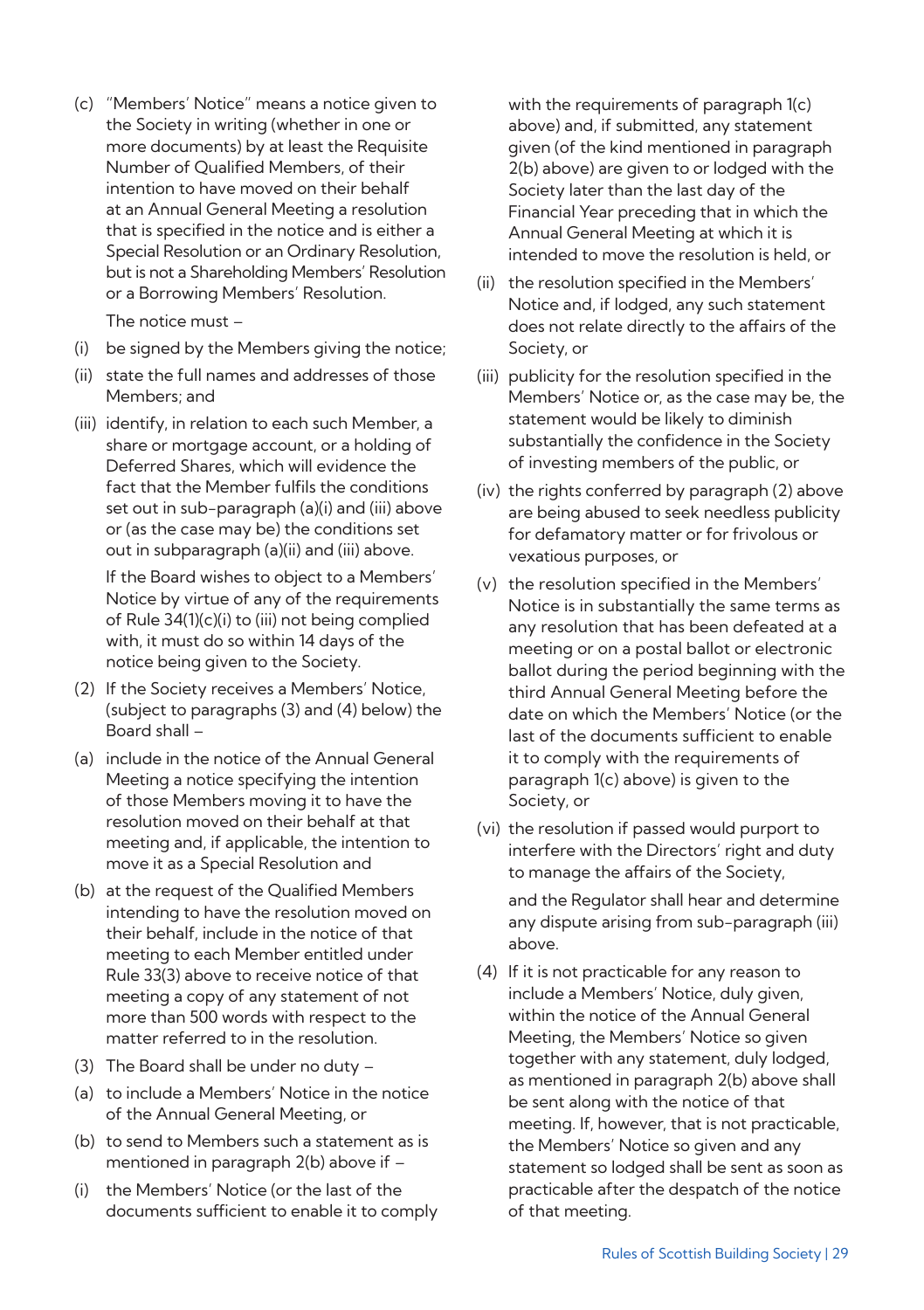# 35. Quorum at Meetings

- (1) No business shall be considered at any Annual General Meeting or special general meeting unless a quorum is present at the time when the meeting proceeds to business and, subject to Rule 35(3) below in the case of an adjourned meeting, a quorum shall be constituted for all purposes by 10 Members present and entitled to vote on a show of hands under Rule 38(5).
- (2) If no quorum shall be present within half an hour after the time appointed for the Annual General Meeting or special general meeting, the Chairperson of the meeting shall adjourn it to such hour, date and place as they shall direct, unless it is a special general meeting requisitioned under Rule 31(3) whereupon the Chairperson of the meeting shall dissolve it.
- (3) At an adjourned meeting, two Members present and entitled to vote on a show of hands under Rule 38(5) shall constitute a sufficient quorum.

# 36. Procedure at Meetings

- (1) The Chairperson of the Board or, in their absence, the Vice-Chairperson of the Board shall preside at every meeting of the Society. If there is no such Chairperson or Vice-Chairperson or if neither the Chairperson nor the Vice-Chairperson is present within fifteen minutes after the time appointed for the meeting or if both the Chairperson and the Vice-Chairperson are unwilling to act, the Directors present shall elect one of their number to be Chairperson of the meeting. If at any meeting no Director is willing to act as Chairperson, or if no Director is present within fifteen minutes after the time appointed for the meeting, the Members present and entitled under Rule 35(1) above to be included in the quorum for the meeting shall choose one of their number who is present to be the Chairperson of the meeting.
- (2) Subject to the Statutes and these Rules every question submitted to an Annual General Meeting or special general meeting shall be decided by a simple majority and such votes shall be taken in the first instance by a show of hands unless, before the show of hands, a poll is validly demanded under Rule 36(3).
- (3) A poll may (before or on the declaration of the result of the show of hands) be demanded by –
- (a) the Chairperson of the meeting, or
- (b) 10 Members who are entitled to vote at the meeting and are present in person, by proxy, by attorney, by Corporate Representative or by a Person specified in Rule 38(7),

and in the event of such a demand, a poll shall be taken in accordance with paragraph (7) of this Rule, but no poll shall be permitted upon a resolution to appoint a Chairperson.

- (4) Unless a poll be so demanded, a declaration by the Chairperson that a resolution on a show of hands has been carried, or carried unanimously, or by a particular majority, or lost, or not carried by a particular majority, and an entry to that effect in the minutes of the meeting shall be conclusive evidence of the fact without proof of the number or proportion of the votes recorded in favour of, or against, such resolution.
- (5) If a motion for a Special Resolution or an election of Directors is to be put to the vote of the meeting or there is a contest for the office or appointment of auditor, a poll shall be deemed to have been demanded by the Chairperson.
- (6) Except in the case of a motion for a Special Resolution or of an election of Directors or of a contest for the office or appointment of auditor, the demand for a poll may, before the poll is taken, be withdrawn but only with the consent of the Chairperson, and a demand so withdrawn shall not be taken to have invalidated the result of a show of hands declared before the demand was made.
- (7) If a poll is duly demanded in accordance with paragraph (3), it shall be taken at the meeting at which it is demanded or, if the Chairperson so decides, at an adjourned meeting and in either case (subject to Rules 13(8), (9) and (10) in the case of an election of Directors and to Rule 43(6) in the case of a contested appointment of auditors) in such manner, subject to paragraph (9) below, as the Chairperson directs and the result of the poll, shall, notwithstanding Rule 37(2) , be deemed to be the resolution of the meeting or adjourned meeting at which the poll was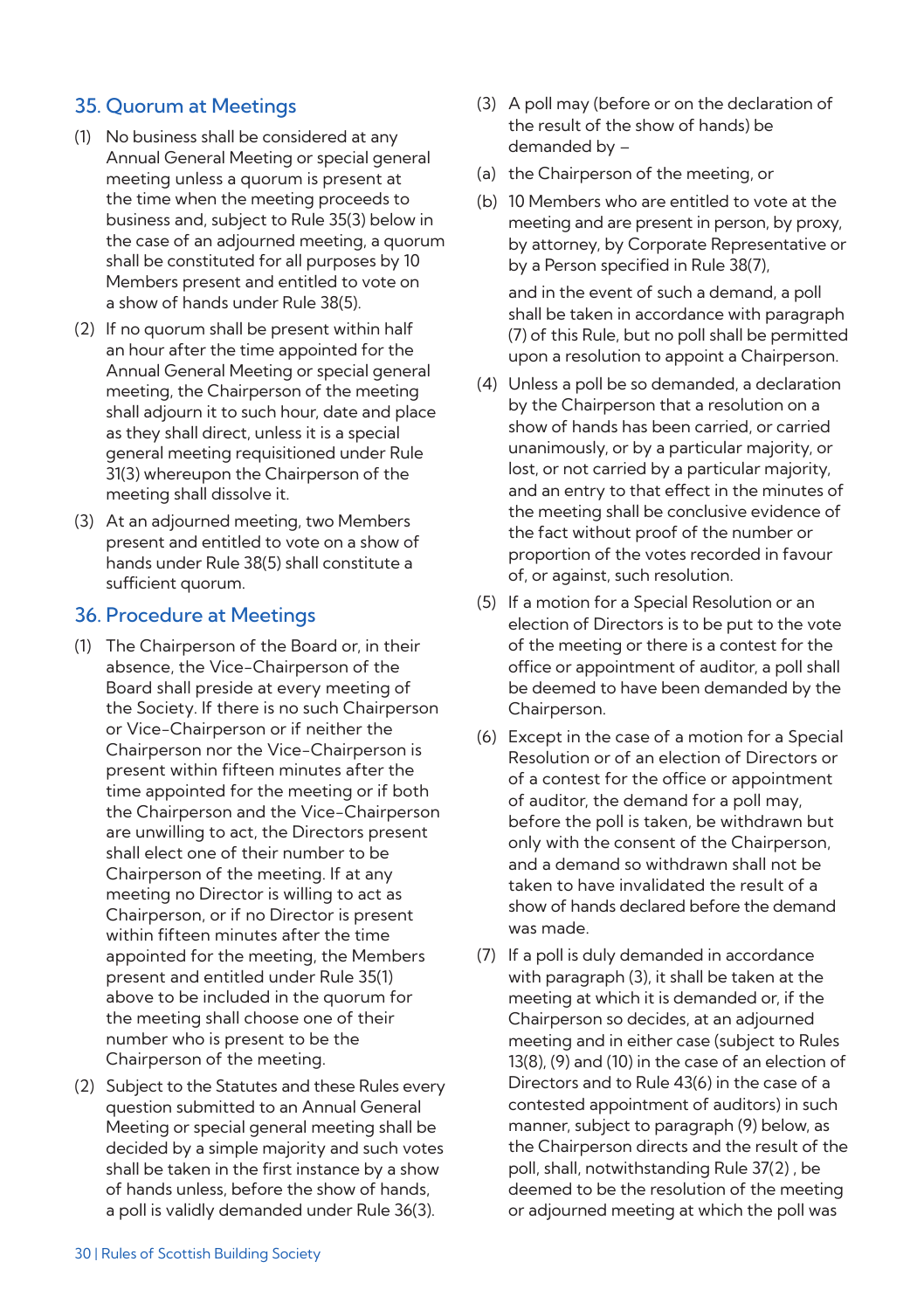taken. The Chairperson may, in the event of a poll, appoint the scrutineers (who need not be Members) and may adjourn the meeting or adjourned meeting to some hour, date and place fixed by them for the purpose of declaring the result of the poll.

- (8) A poll demanded on a question of adjournment shall be taken forthwith and the result declared immediately upon the conclusion of the taking of the poll. A poll demanded on any other question shall not prevent the continuance of a meeting for the transaction of any business other than that upon which the poll has been demanded. The result of a poll, other than on a question of adjournment, shall be declared in the manner and at the time determined by the Chairperson.
- (9) Voting papers to be used on a poll shall be valid only if they are issued by the Society. Members are entitled to vote in accordance with Rule 38. In addition, if the Member is voting by proxy, Rule 39 shall apply.
- (10) In the case of an equality of votes, whether on a show of hands or on a poll, the Chairperson of the meeting at which the show of hands takes place, or at which the poll is taken, shall be entitled to a second or casting vote.

## 37. Adjourned Meetings

- (1) The Chairperson of the meeting may, notwithstanding the presence of a quorum (and shall be so directed by a resolution of the meeting), adjourn the meeting from time to time and from place to place but, except as provided in Rule 36(7), no business shall be transacted at any adjourned meeting other than the business left unfinished or not reached at the meeting from which the adjournment took place.
- (2) Every adjourned meeting shall be deemed a continuation of the original meeting but any resolution passed at an adjourned meeting shall for all purposes be treated as having been passed on the date on which it was in fact passed and shall not be deemed to have been passed on any earlier date.
- (3) When a meeting is adjourned for 30 days or more, a notice specifying the hour, date and place of the adjourned meeting, and stating the business left unfinished or not reached

at the meeting from which the adjournment took place, shall be given to Members as provided in Rule 33(3). The notice shall also state that -

- (a) a Member entitled to attend and vote may appoint one proxy to attend and, on a poll, vote at the meeting instead of them, and
- (b) the proxy need not be a Member of the Society, and
- (c) the Member may direct the proxy how to vote at the meeting.

Where a meeting is adjourned for less than 30 days, it shall not be necessary to give any notice of an adjournment or of the business to be transacted at such an adjourned meeting.

- (4) The appointment of a proxy made in accordance with Rule 39 shall, unless provided otherwise in the instrument appointing such proxy, be valid for any adjournment of the meeting. Nothing in this paragraph (4) shall prevent a Member from submitting a new instrument appointing a proxy in relation to the adjourned meeting, which shall take precedence over any earlier instrument, or from attending the adjourned meeting in person if the Member wishes to do so.
- (5) The adjournment of a meeting shall not affect the validity of the business that was concluded at the meeting from which the adjournment took place, prior to the adjournment of such meeting.

# 38. Entitlement of Members to Vote on Resolutions

- (1) In this Rule "voting date" means –
- (a) the date of the meeting at which the resolution is intended to be moved, or
- (b) in the case of a Member appointing a proxy to vote instead of them at a meeting, the date the Society specifies as the final date for the receipt of instruments appointing proxies to vote on that resolution.
- (2) Subject to paragraphs (3) and (4) below, a Member is entitled to vote –
- (a) on an Ordinary Resolution or a Special Resolution if they were, at the end of the last Financial Year before the voting date, and is, on the voting date, a Shareholding Member or Borrowing Member,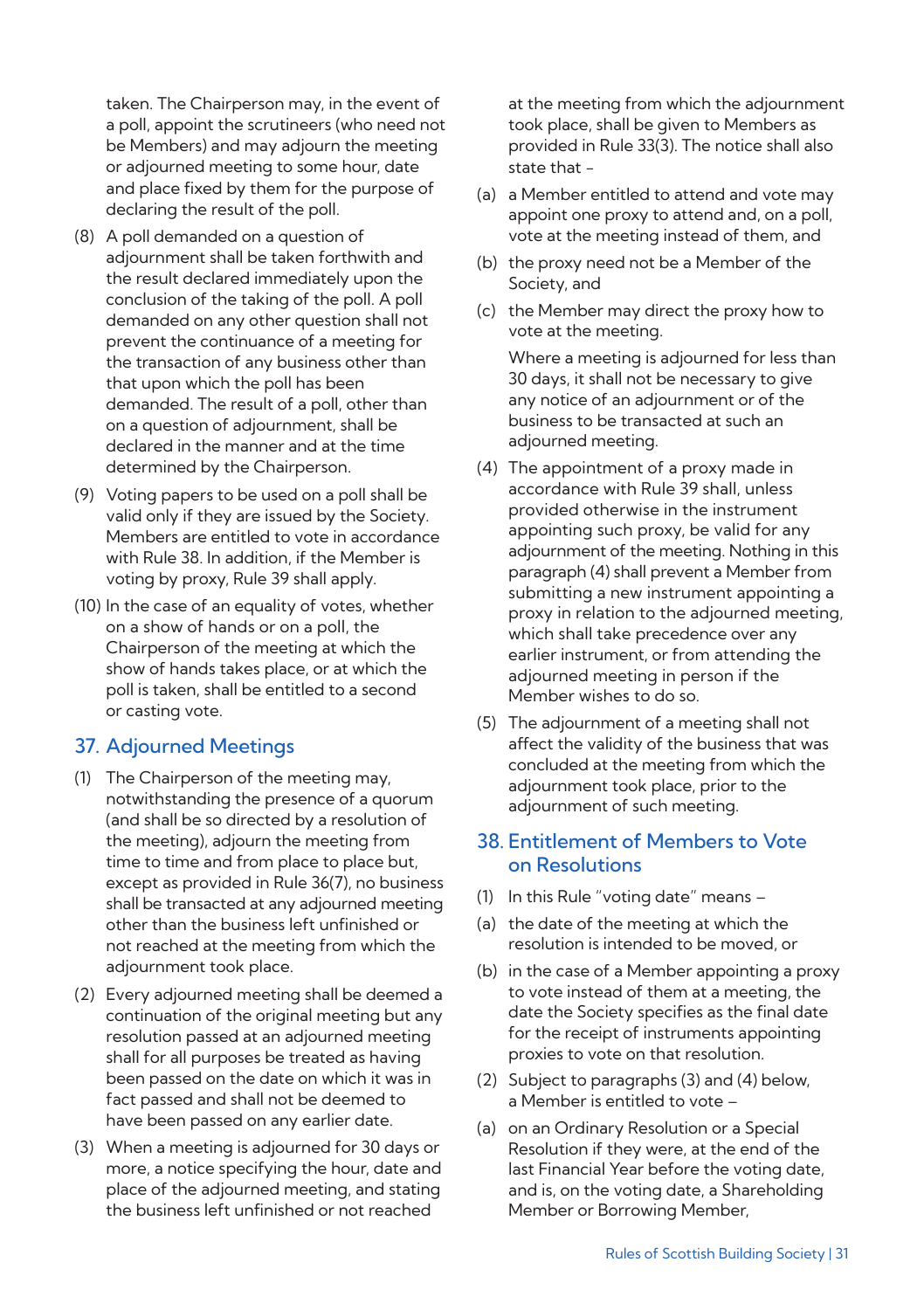- (b) on a Shareholding Members' Resolution if they were, at the end of that year, and is, on the voting date, a Shareholding Member, and
- (c) on a Borrowing Members' Resolution if they were, at the end of that year, and is, on the voting date, a Borrowing Member.
- (3) A Shareholding Member is entitled to vote on a resolution (whether Ordinary, Special or Shareholding Members') if
- (a) being an Individual they are not a minor on the voting date or, where they are voting by proxy, on the date of the meeting at which the resolution is intended to be moved, and
- (b) in the case of a joint Shareholding they are the Representative Joint Shareholder, and
- (c) they held Shares to the value of not less than  $f100 -$
- (i) at the end of the Financial Year before the voting date, or
- (ii) if the voting date falls during that part of the Financial Year which follows the conclusion of the Annual General Meeting commenced in that year, at the beginning of the period of 56 days immediately preceding the voting date for Members voting in person at a special general meeting or a postal ballot or an electronic ballot,

as the case may be, and

(d) they have not ceased to hold Shares at any time between the time referred to in (c)(i) or (ii) above (as applicable) and the voting date.

and for the purposes of this paragraph (3) the value of a Deferred Share shall be counted as held by a Member only if at the end of the Financial Year before the voting date or at the beginning of the period of 56 days immediately preceding the voting date, as the case may be under (c)(i) or (ii) above, the Member was entered in the Deferred Shares Register as the holder of that Deferred Share.

- (4) A Borrowing Member is entitled to vote on a Resolution (whether Ordinary, Special or Borrowing Members') if –
- (a) being an Individual they are not a minor on the voting date or, where they are voting by proxy, on the date of the meeting at which the resolution is intended to be moved, and
- (b) in the case where the Loan has been made to two or more Members jointly they are the Representative Joint Borrower, and
- (c) the amount of their Mortgage Debt to the Society in respect of that Loan both at the end of the last Financial Year before the voting date and at that date is not less than £100, and
- (d) where a Borrowing Members' Resolution approving a transfer of the engagements of the Society is moved, theirs is one of the mortgages to be transferred.
- (5) Subject to paragraph (3) or (4) above (as applicable), on a show of hands every Member who –
- (a) being an Individual, is present in person or by attorney or by a Person specified in paragraph (7) of this Rule, or
- (b) being a body corporate, is present by a Corporate Representative, not being themself a Member entitled to vote thereon,

shall be entitled to one vote and on a poll a Member may vote in person or by proxy or by attorney or by a Corporate Representative or by a Person specified in paragraph (7) of this Rule and shall be entitled to one vote.

- (6) The holder of a power of attorney from a Person who is a Member and who is entitled to vote under paragraphs (2) or (3) or (4) above shall, if the power of attorney is duly registered at the Principal Office and if the power has the effect of authorising the holder to exercise the rights of the Member under the Rules, be entitled to vote in all circumstances as if they were a member and in the Member's stead but they shall not be entitled to appoint a proxy or an attorney.
- (7) A Member who is entitled to vote under paragraph (2) or (3) or (4) above but in respect of whom an order has been made by any court having jurisdiction (whether in the United Kingdom or elsewhere) in matters concerning mental disorder may vote, whether on a show of hands or on a poll, by their curator bonis, deputy or other representative in that behalf appointed by that court. Any such curator bonis, deputy or other representative may, on a poll, vote by proxy. Evidence to the satisfaction of the Board of the authority of the Person claiming to exercise the right to vote shall be deposited at the Principal Office (or such other place as may be specified in the relevant notice of meeting, which may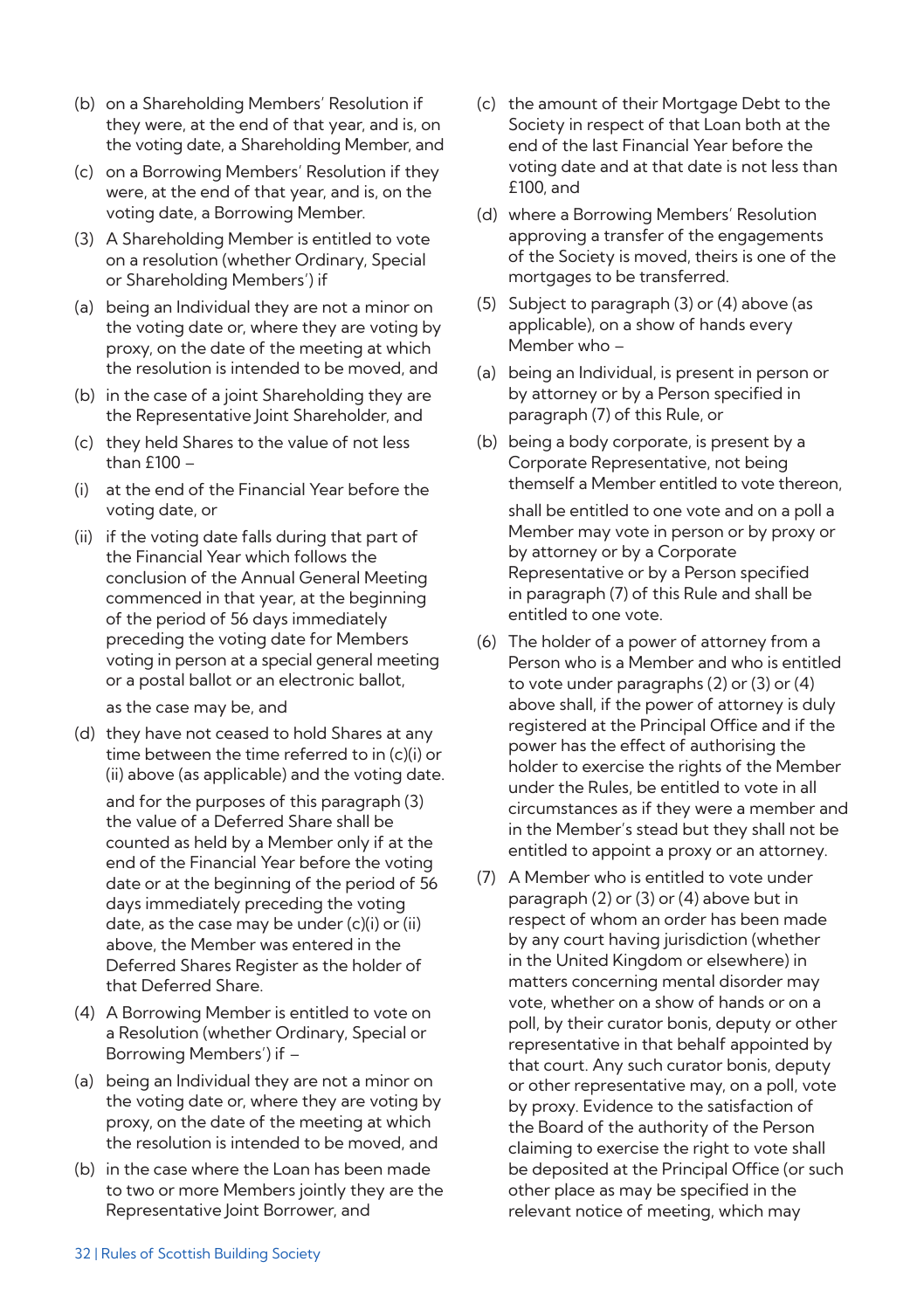include any electronic address which is specified for the purpose) not less than 2 clear days before the day appointed for holding the meeting or adjourned meeting at which the right to vote is to be exercised and in default the right to vote shall not be exercisable.

(8) A body corporate entitled to vote under paragraph (2) or (3) or (4) above may by resolution of its directors or other governing body expressed in a deed or other duly executed instrument authorise an Individual (who should not be a Member) to act as its Corporate Representative at a meeting or adjourned meeting. Such Corporate Representative shall not be entitled to appoint a proxy but shall (subject to Rule 39(3)) otherwise be entitled to exercise the same powers on behalf of the body corporate they represent as that body corporate could exercise if it were an Individual Member.

Alternatively, a body corporate which is the holder of any Deferred Shares may appoint a proxy. The instrument appointing a proxy of a body corporate shall be signed by a duly authorised officer of such body corporate.

(9) The right to vote shall be limited to those Persons on whom this Rule confers a right to vote.

## 39. Appointment of Proxies

- (1) A Member entitled to attend and vote at a meeting of the Society –
- (a) may appoint one Person (whether a Member or not) as their proxy to attend and, on a poll, to vote at the meeting instead of them, and
- (b) may direct the proxy how to vote at the meeting.
- (2) A proxy shall be appointed by an instrument in writing (which may, if the Board so determines, take the form of an Electronic Communication) which shall be in such form and include such declarations as the Board may from time to time determine. The instrument shall enable the Person appointing the proxy to direct them how to vote and, if the instrument is not in the form specified by the Society or is not signed by the appointor, the appointment of the proxy shall be invalid.

The appropriate forms of declaration shall, with such additional or amended wording as the Board may consider appropriate, be used in the case of a body corporate. If the appropriate declaration is not included in the instrument, the appointment of the proxy shall be invalid.

- (3) The instrument appointing a proxy shall be received at the Principal Office (or such other place as may be specified in the relevant notice of meeting which may include any electronic address which is specified for the purpose) not less than 2 clear days before the day appointed for holding the meeting, or adjourned meeting, and in default the instrument shall not be treated as valid.
- (4) The instrument appointing a proxy shall be deemed to confer authority to demand or join in demanding a poll and to speak at the meeting.
- (5) If a Member who at the final date for the receipt of proxy instruments determined under paragraph (3) above is entitled to attend and vote at the meeting appoints a Person as a proxy to vote instead of them at that meeting and then ceases after that date to be so entitled, that Person may notwithstanding Rule 38(2), (3) or (4) act as the Member's proxy at that meeting.
- (6) A vote given in accordance with the terms of an instrument of proxy shall be valid notwithstanding the previous death or mental disorder of the appointor or revocation of the proxy or of the authority under which the proxy was executed, or the transfer of a Share in respect of which the proxy is given, provided that no intimation in writing of such death, mental disorder, revocation or transfer as aforesaid shall have been received by the Society at its Principal Office (or such other place as may be specified in the relevant notice of meeting which may include any electronic address which is specified for the purpose) before the commencement of the meeting or adjourned meeting at which the proxy is used.
- (7) The Board may from time to time make, vary, or revoke regulations regarding the appointment of proxies, provided that the same are not inconsistent with the Statutes. Such regulations may include (but need not be limited to) provisions for determining: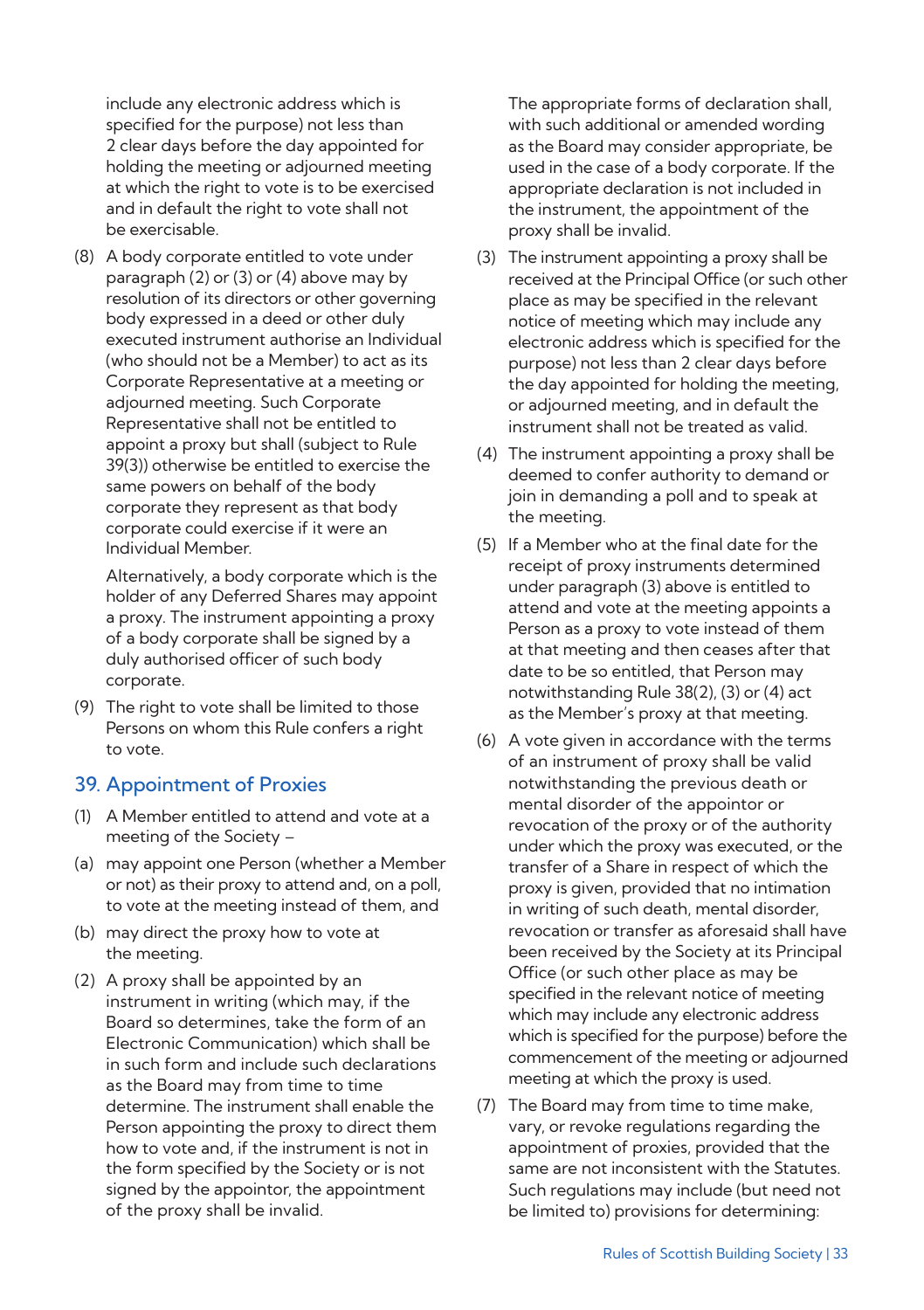- (a) the authenticity and time of receipt of any Electronic Communication which purports to appoint, or to revoke the appointment of, a proxy, or to notify the Society of an event terminating such an appointment; and
- (b) which of two or more proxy appointments received from the same Member in respect of the same meeting is to be treated as valid.

# 40. Joint Shareholding Members and Joint Borrowing Members

- (1) No joint Shareholding Member, other than the Representative Joint Shareholder, and no joint Borrowing Member, other than the Representative Joint Borrower, may attend a meeting except as a proxy or exercise any right conferred by these Rules on a Member. The Chairperson of the meeting may however (if in their absolute discretion they so decide) permit any other joint Shareholding Member or joint Borrowing Member to attend and speak at a meeting but this shall not confer any further right on such Member.
- (2) Any reference in these Rules to any number of Members shall be read as if any joint Shareholding were held by the Representative Joint Shareholder and as if any Loans received jointly were received by the Representative Joint Borrower.

## 41. Postal Ballots and Electronic Ballots

- (1) The Board may determine that the voting on any resolution or in any election of directors may be conducted by postal ballot or by electronic ballot (being a ballot on which some of the voting is conducted in accordance with the provisions of the Statutes as to electronic voting and the remainder of the voting is conducted as if it were a postal ballot), but the power conferred by this Rule shall not be exercisable in respect of –
- (a) Shareholding Members' Resolutions, or
- (b) Borrowing Members' Resolutions, or
- (c) any other resolution required by the Statutes to be passed at a meeting of the Society, or
- (d) resolutions for the appointment or reappointment of an auditor or for the removal of an auditor before the expiration of their term of office.
- (2) If any resolution is passed or is rejected at any general meeting or adjourned general meeting then, if in the opinion of the Board the carrying into effect of such resolution would be injurious to the Society (in the one case) or the passing of such resolution would be beneficial to the Society (in the other case), the Board may within one month after that meeting –
- (a) determine to submit the resolution for decision by postal or electronic ballot, and
- (b) cause the operation of a resolution passed to be suspended until such a decision.
- (3) Within one month (or such longer period as the Board may deem necessary) after the determination of the Board under paragraphs (1) or (2) above the Society shall give notice of the postal or electronic ballot in accordance with the Statutes. Except where the Statutes otherwise provide in relation to a Member who has agreed with the Society to access notice of the ballot on a website, the notice shall be accompanied by or incorporate a ballot form and shall be sent –
- (a) not less than 21 days nor more than 56 days before the date which the Society specifies for the receipt of the completed ballot forms, and
- (b) subject to Rule 49(3) to (5), by post to the Registered Address (or to any electronic address notified to the Society for the purpose) of every Member who under Rules 38(2) to (4) (whichever is applicable) would be eligible to vote on the resolution if the voting date fell on the date of the notice of the postal or electronic ballot, "the voting date" here meaning the date specified for the receipt of the completed ballot forms, and
- (c) to every Person –
- (i) who becomes a Shareholding Member or Borrowing Member of the Society after the date of the notice of the postal or electronic ballot and before the voting date, or
- (ii) who, being such a Member at the date of that notice, attains the age of 18 after that date and on or before the voting date,

and who would (in either case) be eligible to vote on the resolution if they remained such a Member until the voting date,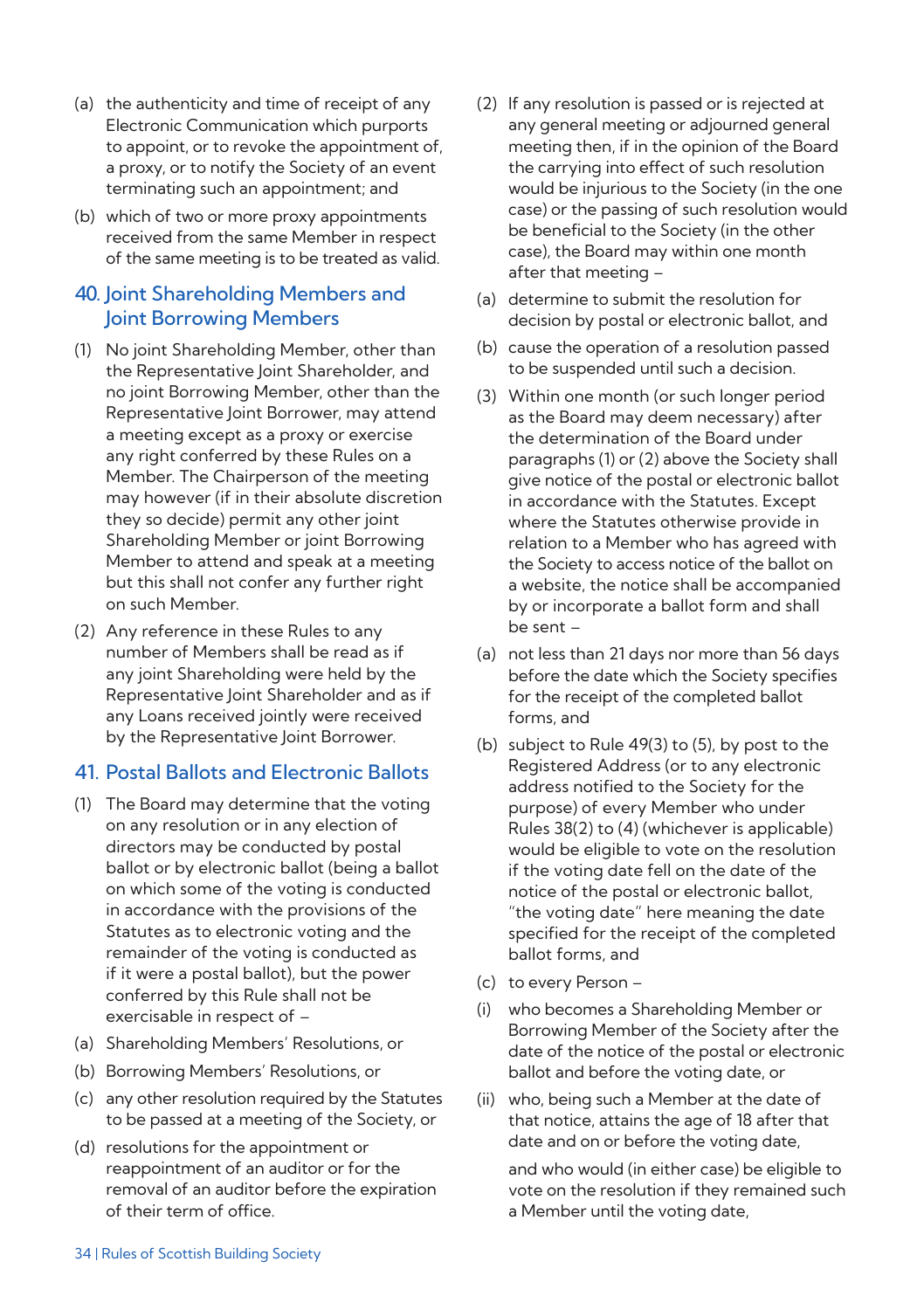and for the purposes of this paragraph, paragraphs (5) to (9) of Rule 33 shall apply to the sending of a notice of a postal or electronic ballot as they apply to the sending of a notice of a meeting.

- (4) The notice of a postal or electronic ballot sent in accordance with paragraph (3) above –
- (a) shall contain such other notices relating to the resolution, and
- (b) shall be accompanied by such other documents,

as would be required to be given, sent or delivered to a Member with a notice of meeting, had it been intended to vote on the resolution at a meeting instead of by postal or electronic ballot with the exception of any notices relating to voting by proxy at a meeting.

- (5) The accidental omission –
- (a) to give notice of a postal or electronic ballot, or
- (b) to send a ballot form or any document required by paragraph (4) above to accompany such a notice,

to any Person entitled to receive it, or non-receipt of such a notice, ballot form or document by such a Person, shall not invalidate the ballot.

- (6) The ballot form shall be in such form and be accompanied by or incorporate any explanatory note as the Board may decide.
- (7) Subject to the foregoing provisions of this Rule, the Board shall make regulations for the conduct of the ballot (including the appointment of a Person to decide all questions that might arise relating to the ballot except such as are by this Rule delegated to the Board) and shall fix a time (not being later than 7 days after the final date for the receipt of ballot forms) and place at which the ballot forms shall be opened and counted.
- (8) A Member to whom a ballot form is sent in accordance with paragraph (3) above shall be entitled to one vote on any resolution.
- (9) The matter in question shall be decided by the appropriate majority of the votes given and if the decision is –
- (a) to rescind a resolution, it shall be rescinded as from the time at which the counting

of the votes is completed but any such rescission shall not affect the validity of any act done under the resolution before it was suspended, or

- (b) to carry into effect or to pass a resolution, that resolution shall come into effect as from the time at which the counting of the votes is completed.
- (10) The Board shall announce the result of the postal or electronic ballot by –
- (a) a notice published on the Society's website, and
- (b) a notice displayed in a prominent position at the Principal Office and at all branch offices and shall state in that advertisement and notice the time at which the counting of the votes was completed.
- (11) Where the Board has determined under paragraph (1) above that the voting in an election or on a resolution of the Society is to be conducted by an electronic ballot, the regulations made by the Board under paragraph (7) above may include (but need not be limited to) regulations prescribing –
- (a) the manner in which the votes of Members who vote electronically may be registered in accordance with the Statutes;
- (b) the manner in which Members who vote electronically may confirm the terms of the declarations required by the Statutes;
- (c) the manner in which the authenticity and integrity of the votes of Members who vote electronically is to be established;
- (d) the consequences of any irregularities occurring in the course of the ballot, including (but not limited to) provisions as to the validity of multiple votes cast by a Member in the same election or on the same resolution; and
- (e) the final date for the registration of the votes of Members who vote electronically.

# 42.Counting of Votes

If on a show of hands, a poll or a postal ballot or electronic ballot –

- (a) any votes are counted that ought not to have been counted, or
- (b) any votes are not counted that ought to have been counted,

the error shall not vitiate the decision arrived at unless it has been in the opinion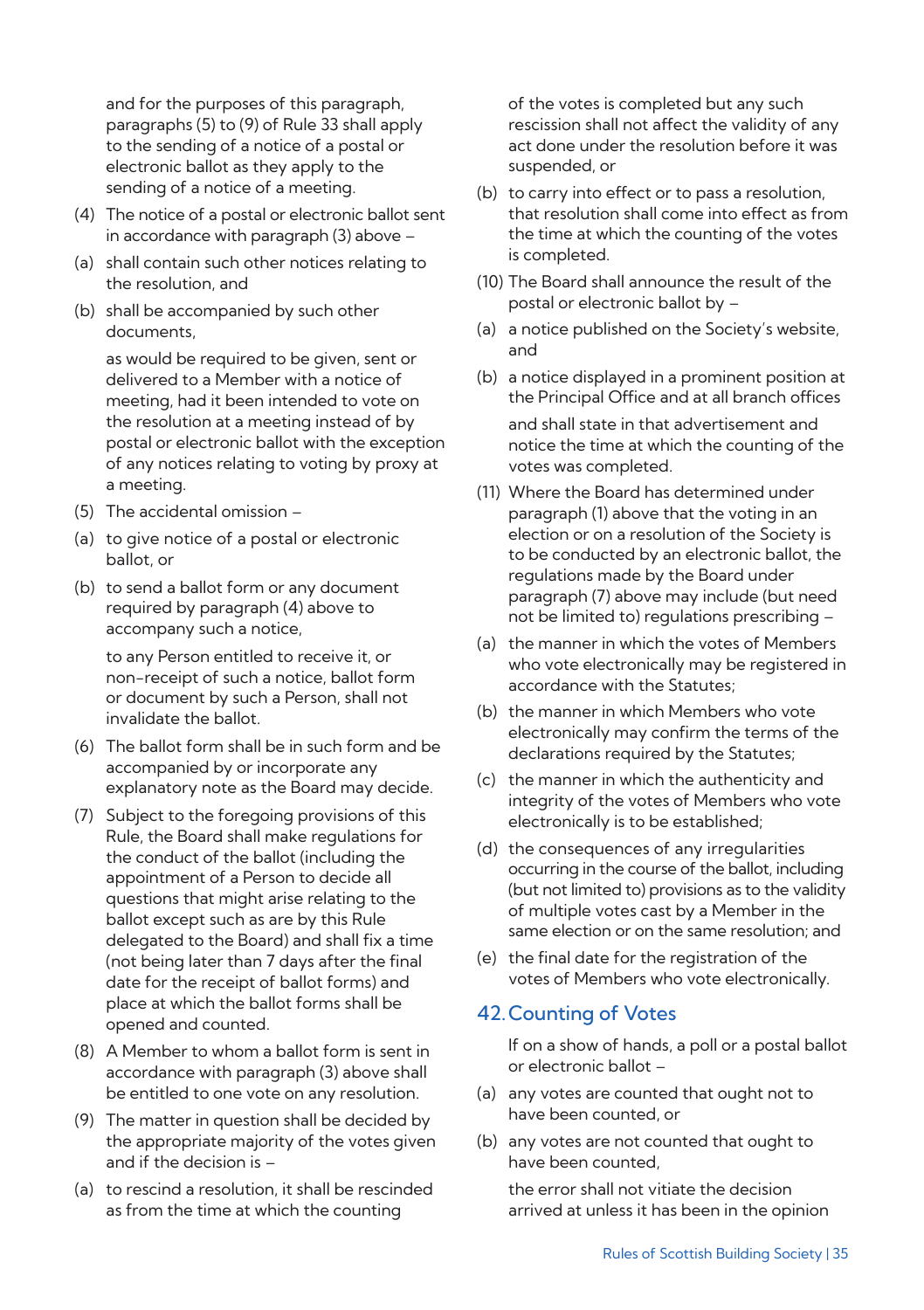of the Chairperson or in the case of a postal ballot or electronic ballot the Individual appointed by the Board pursuant to regulations made under Rule 41(7) of sufficient magnitude so to do.

# 43. Auditors

- (1) At each Annual General Meeting the Society shall appoint one or more auditors to hold office as such from the conclusion of that meeting until the conclusion of the next Annual General Meeting.
- (2) No Person shall be appointed as an auditor of the Society unless they are qualified for such an appointment by or under the **Statutes**
- (3) The Board may appoint any Person qualified for appointment under this Rule to fill any casual vacancy but, while any such vacancy continues, any surviving or continuing auditor may continue to act.
- (4) If notice of intention to move a resolution at an Annual General Meeting or special general meeting –
- (a) appointing as auditor a Person other than a retiring auditor, or
- (b) filling a casual vacancy in the office of auditor, or
- (c) reappointing as auditor a retiring auditor who was appointed by the Board to fill a casual vacancy, or
- (d) removing an auditor before the expiration of their term of office,

is to be given, the notice, if it is to be effective, must be given in accordance with paragraph (5) below.

- (5) Such notice must be given to the Society not less than 28 clear days before the meeting at which it is to be moved –
- (a) by the Board, or
- (b) in the case of an Annual General Meeting, by the requisite number of qualified Members entitled to move a resolution under Rule 34(1), or
- (c) in the case of a special general meeting, by 500 Members qualified to requisition such a meeting under Rule 31(4), and the Society shall give notice of the resolution (and send copies of any

appropriate representations made by the auditors in due time) to the Members entitled to receive notice of the meeting at which the resolution is to be moved.

- (6) If at an Annual General Meeting or special general meeting there is a contest for the office of auditor in that there are more candidates for such office than there are vacancies, the vote shall be taken on a poll, which shall be deemed to have been demanded by the Chairperson and the candidates obtaining the most votes shall fill the vacancies. The procedure for the poll shall be the same as that set out in Rules 13(8) and (9) for election of Directors but substituting "auditors" for "Directors" and with any other necessary consequential amendments.
- (7) The remuneration to be paid to the auditors shall be fixed by the Board and, for the purposes of this paragraph, the term "remuneration" shall be deemed to include sums to be paid in respect of the auditors' expenses.

# 44.Common Seal

- (1) The Common Seal of the Society shall bear the device of a hand in hand surrounded by the name of the Society.
- (2) The Society may have in addition to the Common Seal one or more other seals each of which shall be a facsimile of the Common Seal. Any provisions relating to the safe custody and otherwise of the Common Seal shall also apply to any such facsimile seals.
- (3) The Common Seal shall be kept at the Principal Office or at such other place as the Board may from time to time determine, and shall be in the custody of such Individual as the Board may from time to time direct.
- (4) The Common Seal shall not be used without the authority of the Board and, when used or affixed to any document, such document shall be countersigned by such Individual or Individuals as the Board may authorise for that purpose from time to time. All documents so sealed and countersigned shall be deemed to be validly executed by the Society.
- (5) In this Rule the word "countersigned" includes the use of a facsimile signature by whatever process reproduced. The use of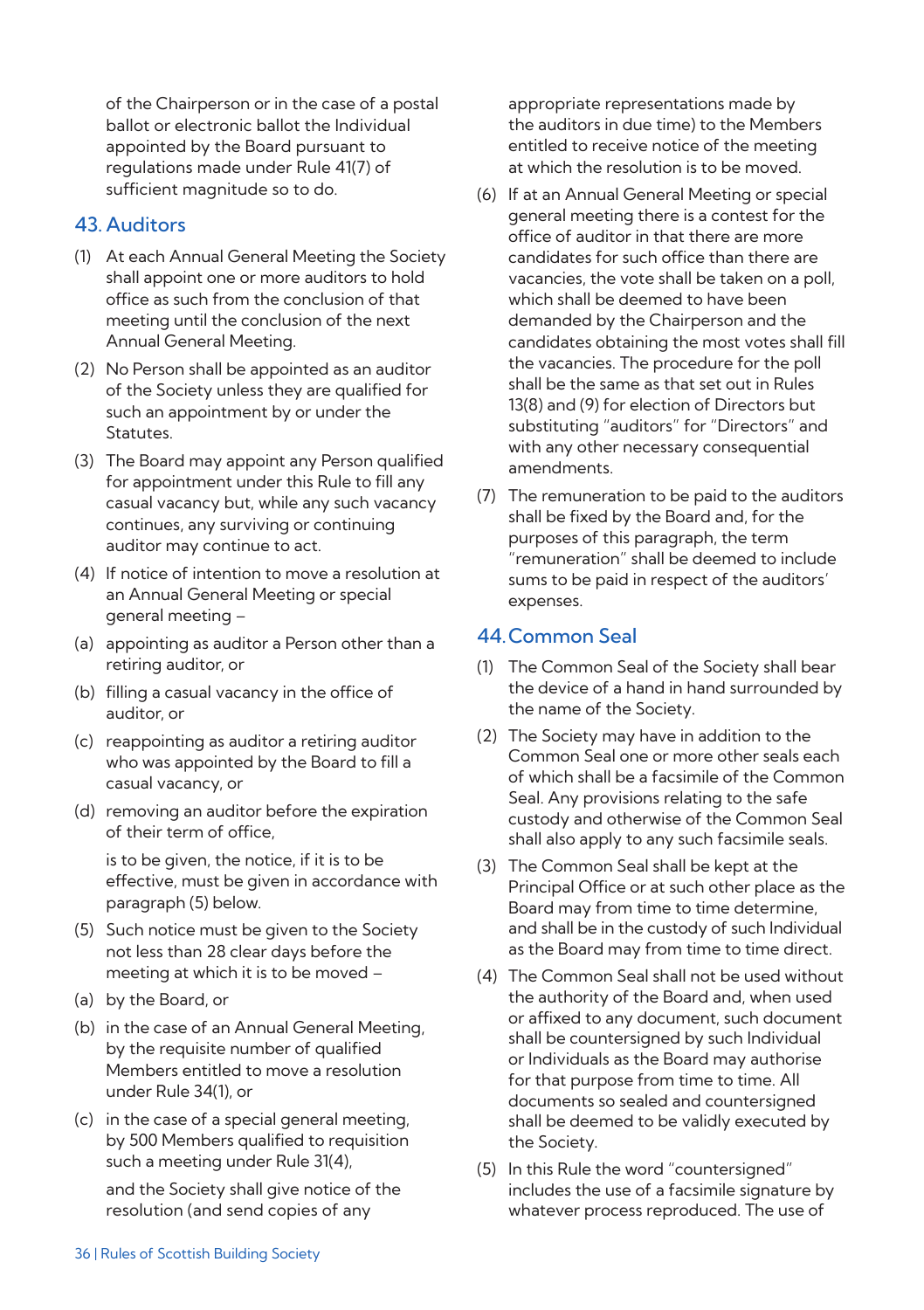such facsimile signature is only authorised in so far as it is permitted from time to time by law.

(6) In this Rule reference to the Common Seal being affixed to any document includes the reproduction of the image of that seal on a document by any mechanical or electronic means which has been approved by the Board.

# 45. Custody of Documents

All documents of title, mortgage deeds and other securities belonging to the Society and all the documents relating to –

- (a) land on which Loans are secured, and
- (b) loans, whether or not they are secured, made by the Society

shall be kept in safe custody by such Persons as the Board shall appoint for the purpose either –

- (i) at the Principal Office, or
- (ii) at such other place or places as may from time to time be determined by the Board,

and the consent of the Board or of an Officer or such Person shall be required on each occasion on which any such document is released from such custody.

# 46. Distribution of Surplus Assets on Winding up or Dissolution

- (1) Upon the winding-up of the Society, or upon it being dissolved by consent, any surplus remaining after payment in full of the Society's creditors and repayment to Members of the amount of their Shares (together with interest due thereon) according to their priority under their respective terms and conditions of issue (but excluding Core Capital Deferred Shares unless and to the extent provided in their terms and conditions of issue) shall be divided among:
- (a) qualifying Members in proportion to their Shareholding (excluding any Deferred Shares) at the relevant date;
- (b) holders of Deferred Shares (excluding Core Capital Deferred Shares) at the relevant date subject to, and in proportion to the amount specified in, or calculated by reference to, their terms and conditions of issue; and

(c) holders of Core Capital Deferred Shares at the relevant date subject to, and in proportion to the amount specified in, or calculated by reference to, their terms and conditions of issue.

The relevant date is the earlier of either the date of notice of a winding-up or dissolution resolution or the date of presentation of a winding-up petition or some other date as may be specified by the insolvency official appointed with primary responsibility for the winding-up or dissolution of the Society.

If there are insufficient assets to repay all Members the amounts payable on their Shares in accordance with their terms and conditions of issue, no repayments shall be made in respect of any Deferred Share until all other Members have been repaid in full.

(2) For the purposes of this Rule, "qualifying Members" means Persons who hold Shares (excluding any holding of Deferred Shares) on the relevant date.

# 47. Alteration of Rules

Notwithstanding anything elsewhere in these Rules, these Rules may be altered by passing a resolution as a Special Resolution.

# 48. Notices to the Secretary and by the Society

- (1) Any notice or other document to be served on the Society under these Rules may be served –
- (a) by leaving it, addressed to the Secretary, at the Principal Office, or
- (b) by sending it by post, or delivering it, to them at that Office.
- (2) Subject to paragraph (3) below, any notice or other document to be served by the Society on a Member under these Rules may be served on them either:
- (a) personally, or
- (b) by sending it by post or by otherwise delivering it, addressed to them at their Registered Address, or
- (c) by sending it electronically to an electronic address which they have notified for the purpose,

and in the case of a notice or document sent by post as described in sub-paragraph (b)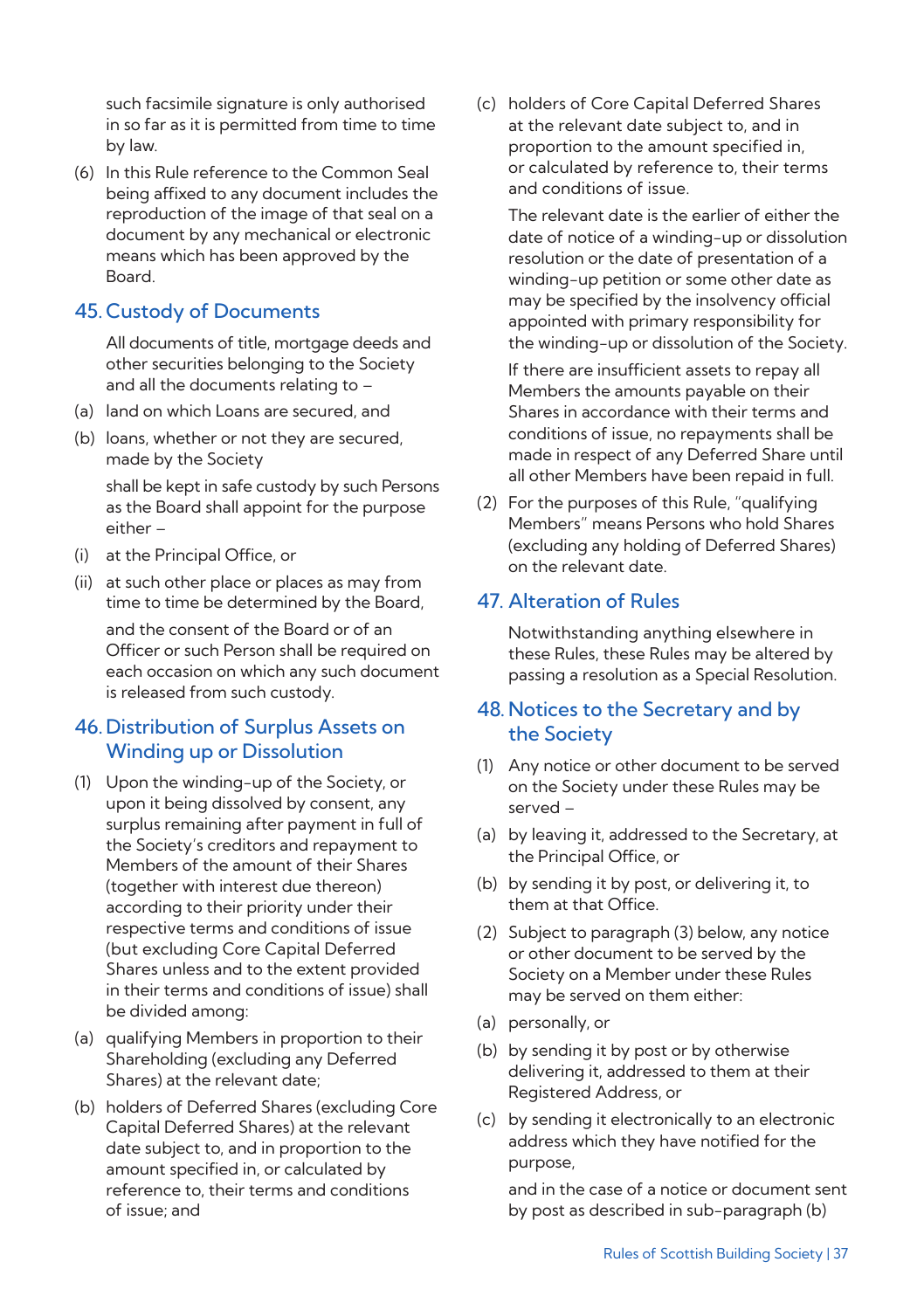above, the notice or document shall be deemed to have been duly served 48 hours after having been posted (regardless of the class of post by which such notice or document is sent). The provisions of Rule 33(5) to (9) shall apply to the service of any notices in the same way as to notice of meetings, with the necessary changes being made.

- (3) The Society shall not be obliged by the Statutes or these Rules to serve a notice (including a notice of a meeting or a notice of a postal ballot or electronic ballot), a ballot form or other document to a Member in whose case the Society has reason to believe that communications sent to them at their Registered Address are unlikely to be received by them but in the case of a notice (defined by Rule 33(4)) of a meeting and in the case of the notice of a postal ballot or electronic ballot pursuant to Rule 41 the Society shall, if it decides not to send the notice to them by post in accordance with those provisions, instead display in a prominent position at the Principal Office and in every branch office a notice of the holding of the meeting or a notice of the holding of the postal ballot or electronic ballot which –
- (a) must be given not later than 21 clear days before the date of the proposed meeting, or 21 clear days calculated from the final date for the receipt of proxies or, as the case may be, the final date for the receipt of completed ballot forms, and
- (b) must state –
- (i) where Members may obtain copies of the resolutions and of any statements with respect to the matters referred to in a resolution, and
- (ii) where Members may obtain forms relating to voting by proxy and in the case of a postal ballot, where they may obtain ballot papers or in the case of an electronic ballot, how they may access electronic voting facilities.
- (4) If, by reason of the suspension or curtailment of postal services, the Society is unable to give notice by post in hard copy form of a meeting, then such notice shall be deemed to have been given to all Members entitled to receive such notice in hard copy form if the Society complies with paragraph 35 of Schedule 2 to the Act and the notice is

published on the Society's website and is advertised either:

- (a) by a notice displayed in a prominent position at the Society's Principal Office and at all branch offices; or
- (b) it is advertised in at least two leading daily newspapers widely circulated in the United Kingdom.

Such notice shall be deemed to have been duly served on all Members entitled to receive notice of such meeting at noon on the earlier of the date on which the notice is first displayed at all branch offices in accordance with paragraph (a) and the date on which the second of such newspaper advertisements appears in accordance with paragraph (b) (as the case may be). The notice shall continue to be available on the Society's website until the conclusion of the meeting and the Society shall send confirmatory copies of the notice to those Members entitled to receive notice of the meeting by post in hard copy form if, at least seven days before the meeting, the posting of notices to addresses throughout the United Kingdom again becomes practicable.

- (5) Nothing in these Rules shall prevent the service of a notice or other document by the Society:
- (a) by sending it electronically to an electronic address notified for the purpose in accordance with express provision made by the Statutes, or
- (b) by publication on a website in accordance with any such provision.

# 49. Sales of Deferred Shares of Untraceable Holder

- (1) The Society shall be entitled to sell for the best price reasonably obtainable a Deferred Share of a Member, or a Deferred Share to which a Person is entitled by means of transmission, if –
- (a) during the relevant period, the Society has made at least 3 interest payments or distributions in respect of a Deferred Share of the same class as the Deferred Share to be sold;
- (b) during the relevant period, no interest or distribution payable in respect of the Deferred Share has been claimed;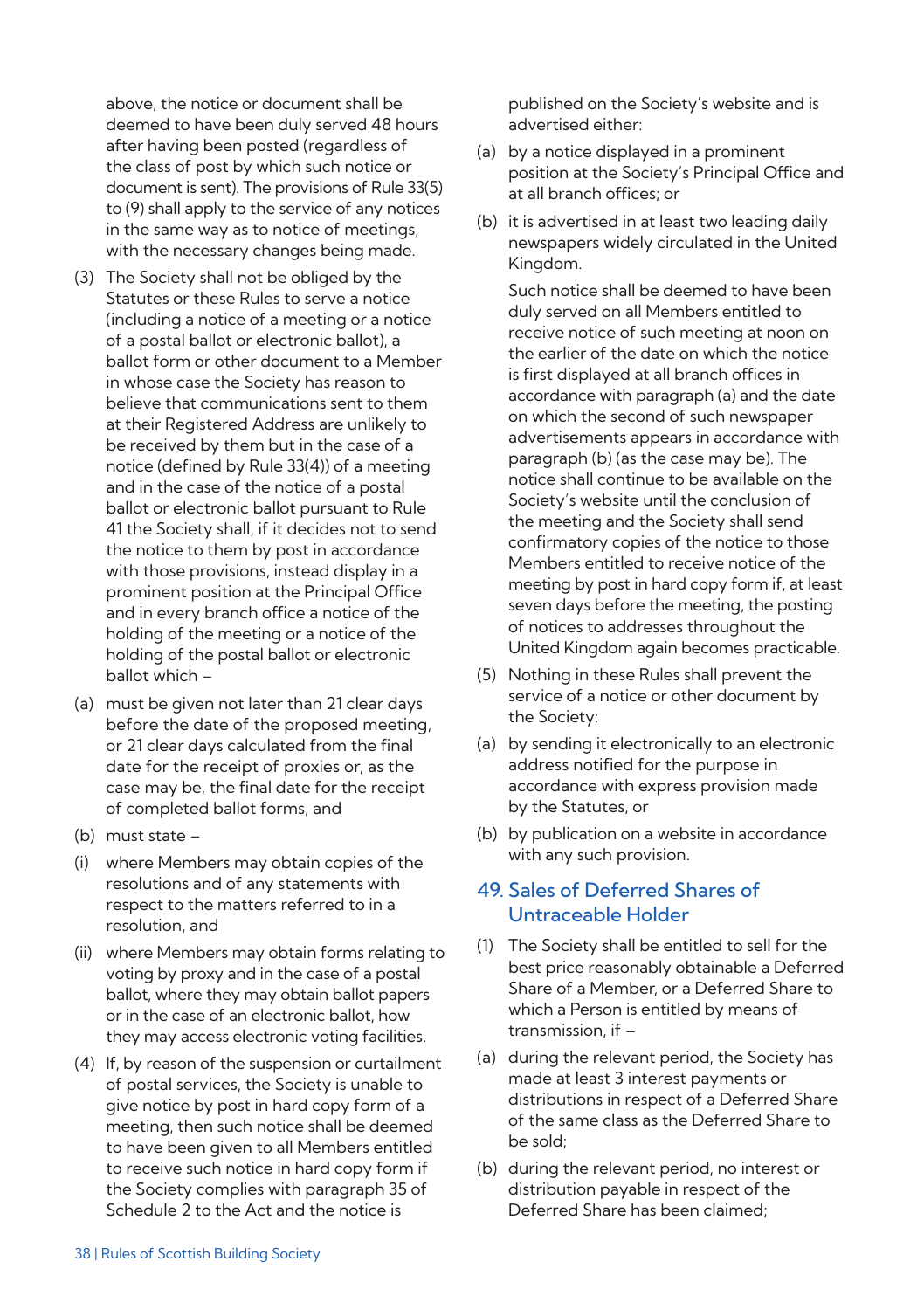- (c) during the relevant period, all warrants or cheques in respect of the Deferred Share, sent to the address and in the manner provided by the Rules or the terms and conditions of issue of the Deferred Share for sending such payments, remain uncashed;
- (d) during the relevant period, no communication has been received by the Society from the Member or the Person entitled by transmission to the Deferred Share;
- (e) after expiry of the relevant period, the Society inserts advertisements in both a national newspaper and a newspaper circulating in the area in which the last known address at which service of notices may be effected is located of its intention to sell the Deferred Share; and
- (f) during the period of three months following the publication of those advertisements and, after that period, until the exercise of the power to sell the Deferred Share, the Society has not received any communication from the Member or the Person entitled by transmission to the Deferred Share.
- (2) For the purpose of paragraph (1) above, "the relevant period" means the period of twelve years immediately preceding the date of publication of the first of any advertisements pursuant to paragraph (1)(e) above.
- (3) To give effect to any sale under this Rule, the Board may appoint any Person to execute as transferor an instrument of transfer of the Deferred Share or take such other action as transferor as may be appropriate to effect the transfer of the same and the instrument of transfer, or as the case may be such other action, shall be as effective as if it had been executed or taken by the registered holder of, or Person entitled by transmission to, the Deferred Share.
- (4) A purchaser shall not be bound to see to the application of the purchase moneys, nor shall their title to the Deferred Share be affected by any irregularity in or invalidity of the proceedings relating to the sale.
- (5) The Society shall account to the Member or other Person entitled to the Deferred Share for the net proceeds of sale and shall be deemed to be their debtor, and not a trustee for them, in respect thereof.
- (6) No interest shall be payable in respect of the net proceeds and the Society shall not be required to account for any moneys earned thereon.
- (7) Any moneys not accounted for to the Member or other Person entitled to the Deferred Share shall be carried to a separate account and shall be a permanent debt of the Society. Moneys carried to a separate account may be either employed in the business of the Society or invested in such manner (other than Shares in the Society) as the Board may from time to time think fit.

# 50. Deferred Shares Register and Other Records

- (1) The Society shall maintain a Deferred Shares Register in which shall be entered the name and address of each Deferred Shares holder. Transfers and other documents or instructions relating to or affecting the title of any Deferred Shares shall also be recorded in the Deferred Shares Register. No charge shall be made in respect of any entry in the Deferred Shares Register. The Deferred Shares Register shall be maintained at the Principal Office, or at such other place as the Board thinks fit.
- (2) Every Person, within one month after becoming entered in the Deferred Shares Register as the holder of a Deferred Share (or within such other period as the terms and conditions of issue of the Deferred Shares may provide), shall, if they shall make a written request to the Society at the time of applying to be so entered, be supplied by the Society with a Deferred Share Certificate (which shall not be the property of the Society).
- (3) Every Person entered in the records of the Society as the holder of a Deferred Share who has not previously requested to be supplied by the Society with a Deferred Share Certificate shall within one month after making a written request to the Society be supplied by the Society with a Deferred Share Certificate. Save as aforesaid, nothing in these Rules shall require a Deferred Share to be evidenced by a Deferred Share Certificate or other written instrument.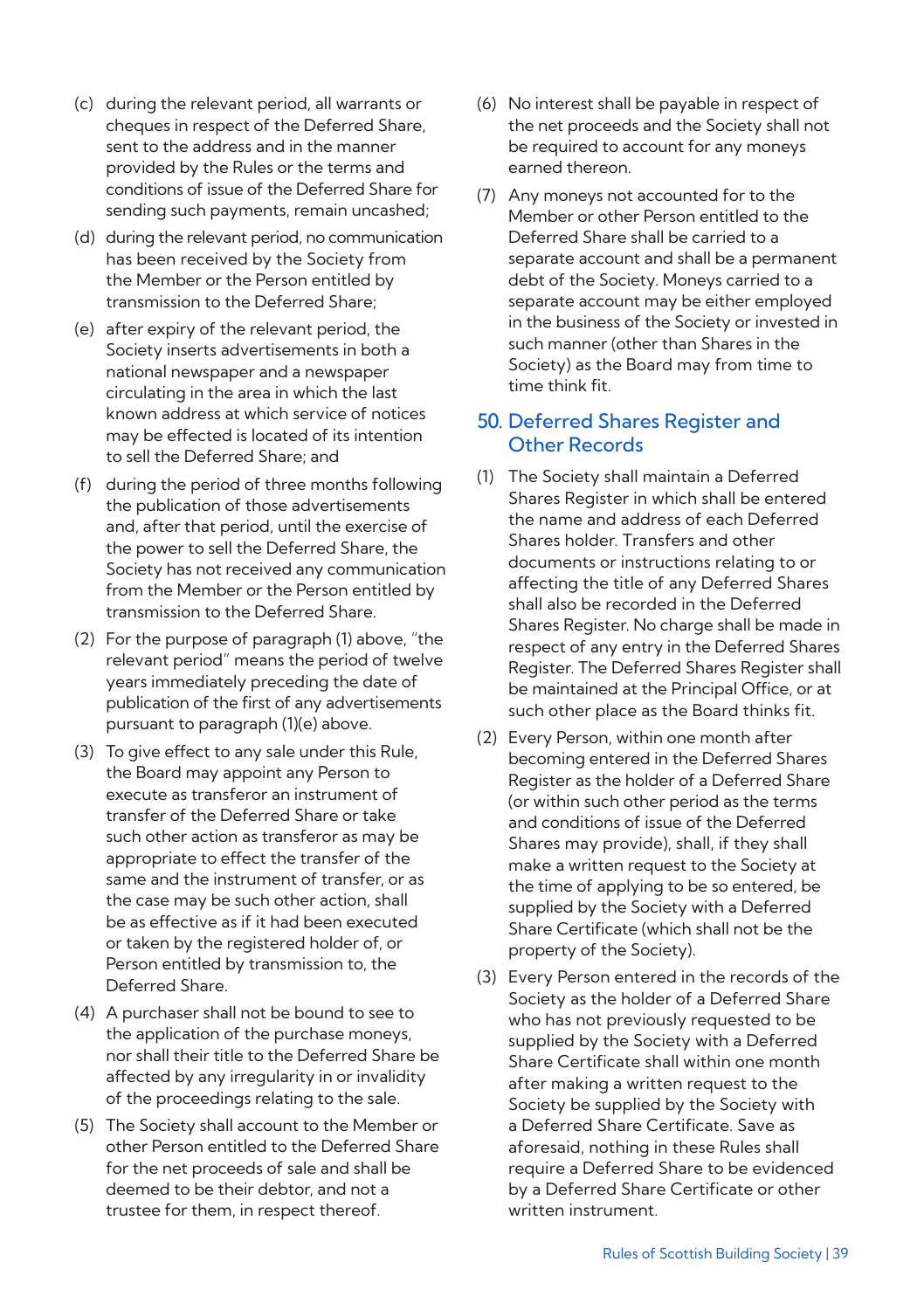(4) Any Member losing their Deferred Share Certificate shall immediately give notice in writing of such loss to the Society at its Principal Office. If a Deferred Share Certificate is damaged or alleged to have been lost, stolen or destroyed, a new Deferred Share Certificate representing the same Shares shall be issued to the holder upon request, subject to delivery up of the old Certificate or (if alleged to have been lost, stolen or destroyed) subject to compliance with such conditions as to evidence and indemnity as the Board may think fit and to payment of any exceptional expenses of the Society incidental to its investigation of the evidence of such alleged loss, theft or destruction. Where a holder of a certified Deferred Share has sold part of their holding they will be entitled to a Deferred Share Certificate for the balance without charge.

# 51. Disputes

- (1) In this Rule the word "dispute" means a dispute between the Society and a Member in their capacity as a Member (whether or not the subject of the dispute may also be the subject of a complaint to an Ombudsman under the terms of an Ombudsman Scheme of which the Society is a member), or a representative of a Member in that capacity, in respect of a refusal by the Society -
- (a) to send to its Members copies of an election address or a revised election address because the Board considers that the requirement in sub-paragraph (e) of Rule 13(6) has not been met,
- (b) to send to its Members a notice such as is mentioned in Rule 34(2)(a), or a statement such as is mentioned in Rule 31(3)(a) or Rule 34(2)(b), because the Board considers that the tenor of the document or documents is of the nature specified in Rule 31(3)(c)(i) or  $(iii)$ , or  $34(3)(b)(ii)$ ,  $(iv)$ ,  $(v)$  or  $(vi)$ ,
- (c) to call a special general meeting requisitioned under Rule 31(3)(a).
- (2) A dispute shall be referred to three arbitrators for arbitration and their award, or the award of a majority of them, shall be final and binding.
- (3) The Society shall have six arbitrators, each of whom shall be appointed by the Board and, if an arbitrator dies or refuses or neglects to act, the Board shall so soon as practicable appoint another arbitrator to act in their stead.
- (4) The Board shall not appoint as an arbitrator an Individual who is beneficially interested, whether directly or indirectly, in the funds of the Society and an arbitrator who subsequent to their appointment becomes so interested shall be deemed to have resigned their appointment and shall not act on a reference.
- (5) The arbitrators to act in a dispute shall be selected by the auditor or auditors by lot from those they or they consider are able to act.
- (6) The seat of the arbitration will be Scotland and the reference to the arbitration will take effect subject to and in accordance with the Arbitration (Scotland) Act 2010.

(Signed) Raymond Abbott Chairperson May 2022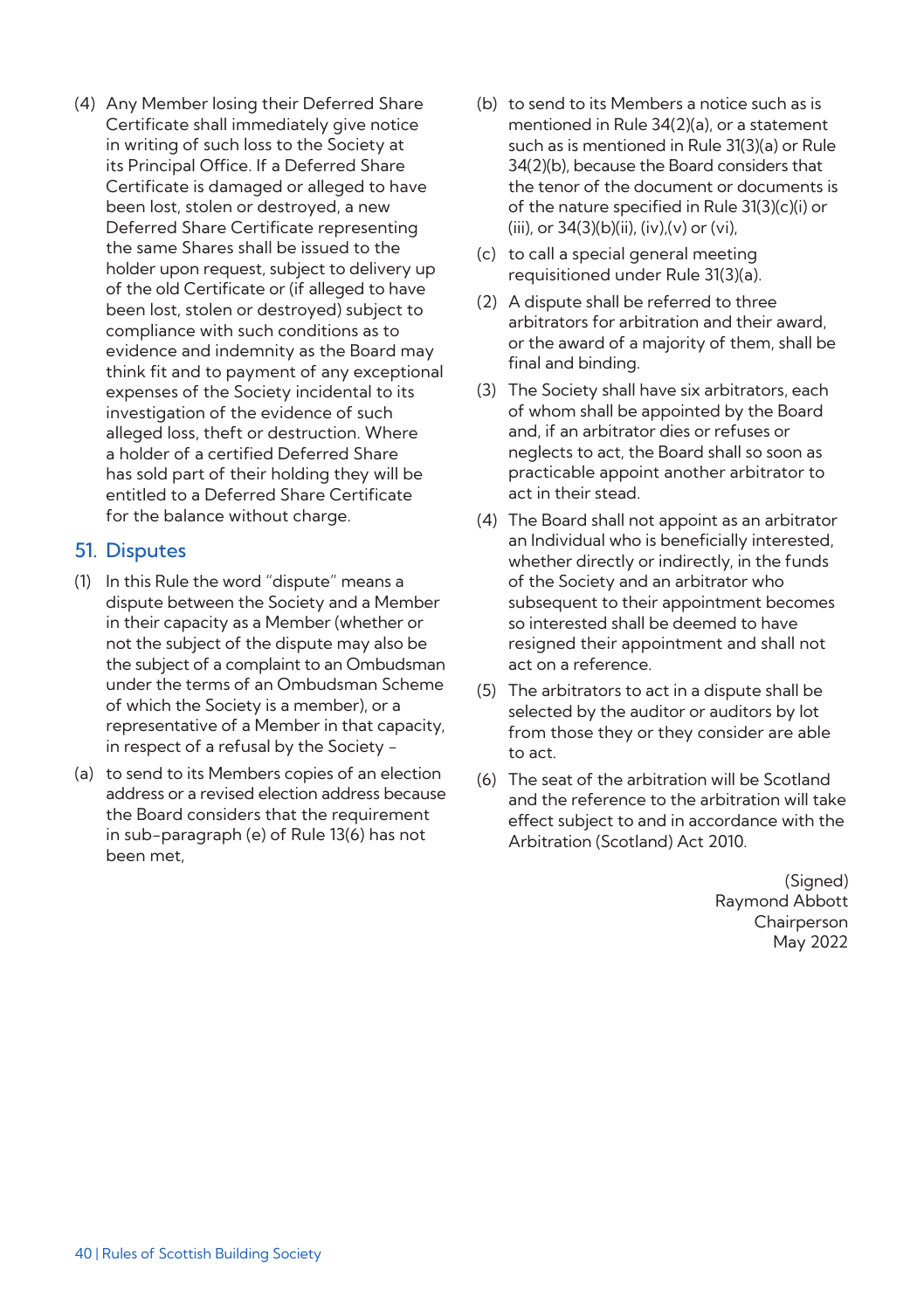# Additional Rules

# Preface

These Additional Rules apply to mortgage accounts opened before 1 September 1998 and should be read by holders of such accounts in conjunction with the Rules.

#### **The 1989 edition of the Rules prevailed prior to 1 September 1998 and a full copy is available on request from the Society's Principal Office: SBS House, 193 Dalry Road, Edinburgh EH11 2EF**

Where these Additional Rules use any defined term, that term has the same meaning as used in the Rules.

**Members need only refer to these Additional Rules if –**

- **(a) they became a Member prior to 1 September 1998, and**
- **(b) Rules 1-51 are silent on a matter included in the 1989 edition of the Society's rules.**

References to Rule numbers are the numbers in the 1989 edition of the Society's rules, except where prefixed by "Rule". In such cases, those references are to Rules in this current edition of these Rules.

# Additional Rule 1 - Lending

Members who received an advance or other Loan from the Society before 1 September 1998 should read this Additional Rule in conjunction with Rule 10 of the Rules.

# **EXTRACTS FROM THE 1989 EDITION OF THE SOCIETY'S RULES**

### **(with minor variations where appropriate)**

- **13. Advances and lending**
- (3) Subject to paragraph (4) below, the Board may in its absolute discretion –
- (b) from time to time increase or reduce the rate of interest payable under any Mortgage already entered into (if the terms of the mortgage deed so permit) and, if such rate is increased, either require the periodical instalments payable to be increased or make other provision for payment of the additional interest and, if such rate is reduced, effect relief in whatever manner it may consider appropriate;
- (c) make further advances to any Member already having an advance;
- (d) vary the provisions of any Mortgage in agreement with the Member;
- (e) subject to the terms of the Mortgage or agreement relative thereto, capitalise any interest in arrear so that interest may be charged thereon but such interest shall not be charged at a rate exceeding the rate payable from time to time under the mortgage generally
- (4) The Board shall make arrangements reasonably expected to ensure that any alteration in the rates of interest payable under any Mortgages already entered into (if and in so far as the mortgage deeds do not require such alterations to be individually notified by post to Members holding the Mortgages) are publicised as follows –
- (a) by a notice exhibited at the Principal Office and at all branch offices of the Society, and
- (b) by advertisement in accordance with Rule 46(1),

and any such alteration determined on by the Board shall not take effect on a date earlier than the date on which the notice announcing the alteration is first exhibited at the Principal Office.

- (5) An accidental omission to exhibit a notice under (4)(a) above at a branch office shall not affect the validity of the alteration it would have announced.
- (6) Subject to the agreement of the Member (whether or not contained in the mortgage deed), the Society's interest in any Mortgage may be transferred to a third party on such terms as the Board deems appropriate.

#### **14. Transfer of land subject to mortgage**

- (1) A Member who has mortgaged land to the Society may, subject to the conditions of the Mortgage, these Rules and the consent of the Board, sell or otherwise transfer the land to a purchaser or transferee subject to the Mortgage.
- (2) Upon such a sale or transfer, payment shall be made to the Society of all sums then due and owing to the Society by such Member (called hereinafter in this Rule "the transferor") and the purchaser or transferee shall pay to the Society a transfer fee of such amount not exceeding £100 as the Board may determine.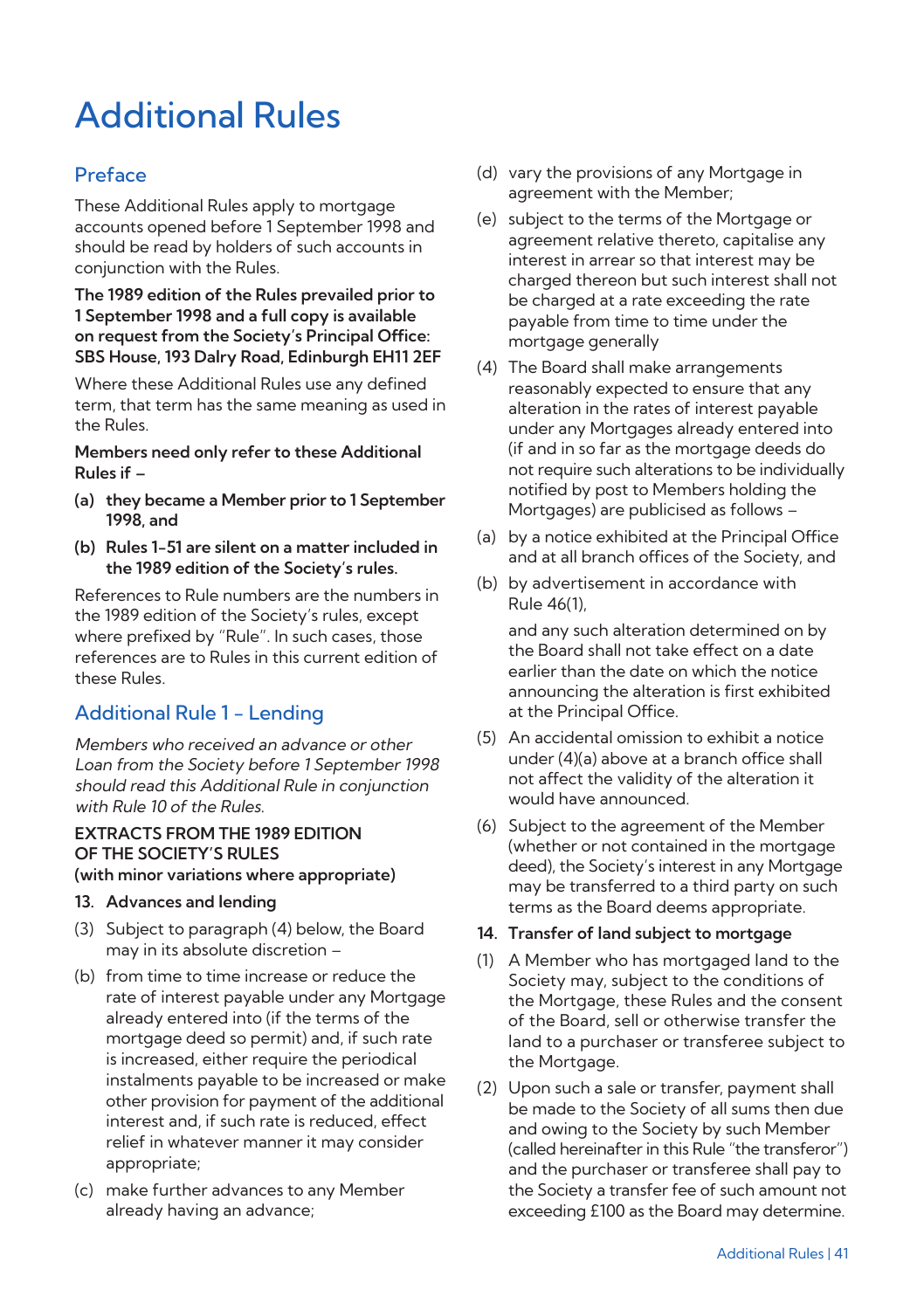- (3) Such purchaser or transferee shall thenceforth become answerable to the Society for payments becoming due under the mortgage, and the Board may thereupon release the transferor, at the cost of the transferor, from all future liability in respect of such payments but, unless the Board otherwise decides, the transferee shall not be registered in the records of the Society nor the transferor released from their obligations unless –
- (a) the requirements of this Rule have been fulfilled, and
- (b) the deed by which the land has been transferred and such further deeds, if any, as the Board may require have first been approved by or on behalf of the Society, all free of cost to the Society, and
- (c) such deed or deeds have been deposited with the Society.

#### **16. Production and storage of deeds**

Any Member requesting the Society to produce to them or to their representative the deeds of land in mortgage from the Member to the Society, or to supply extracts from, or copies of, such deeds, may be required to pay in connection therewith such expenses of the Society and to comply with such conditions as the Board shall think fit.

#### **17. Insurance**

- (1) All land mortgaged to the Society shall be insured in the name of the Society and the mortgagor or in such other manner as the Board may from time to time approve –
- (a) against such risks as the Board may from time to time require, and
- (b) with an insurer approved by the Board, and
- (c) for such amount as the Board may from time to time require.
- (2) Whenever any fire, life or other insurance whatsoever is effected through the agency of the Society, all sums allowed to the Society by way of commission or otherwise by the insurers shall belong absolutely to the Society, and it shall not be required to account to the mortgagor therefor.
- (3) A mortgagor of any land mortgaged to the Society shall hold all moneys received by them under any such insurance as trustee for the Society, and on demand by the Society shall pay all such moneys to the Society to be applied in or towards the discharge of any debt due to the Society.

# Additional Rule 2 - Redemption of Mortgages

Members who received an advance or other Loan from the Society before 1 September 1998 should read this Additional Rule in conjunction with Rule 11 of the Rules.

#### **EXTRACTS FROM THE 1989 EDITION OF THE SOCIETY'S RULES (with minor variations where appropriate)**

# **15. Redemption of mortgages**

- (1) If the borrower wishes to repay the whole or any part of an advance before the time agreed, they may do so (without prejudice to any lawful right of consolidation possessed by the Society) and in the case of a repayment in full they shall pay to the Society all sums owing in respect of such advance by way of principal, interest up to the end of the month in which such repayment is made, and any charges, fees, expenses, disbursements, outlays, and other moneys owing, together with the Society's costs and expenses connected with such repayment. Where, however, such a repayment in full or in part is made before the time originally agreed upon when the advance was made, or subsequently agreed, the Board may require them to pay. in addition and whether or not they gave notice, statutory or otherwise, of the intended repayment, a sum not exceeding an amount equal to two months' interest, at the rate applicable to the advance at the date of such repayment, on the amount of principal so repaid.
- (2) The Board may release from the Mortgage any part of the mortgaged land if it is satisfied that the remainder will form adequate security for the balance owing thereunder.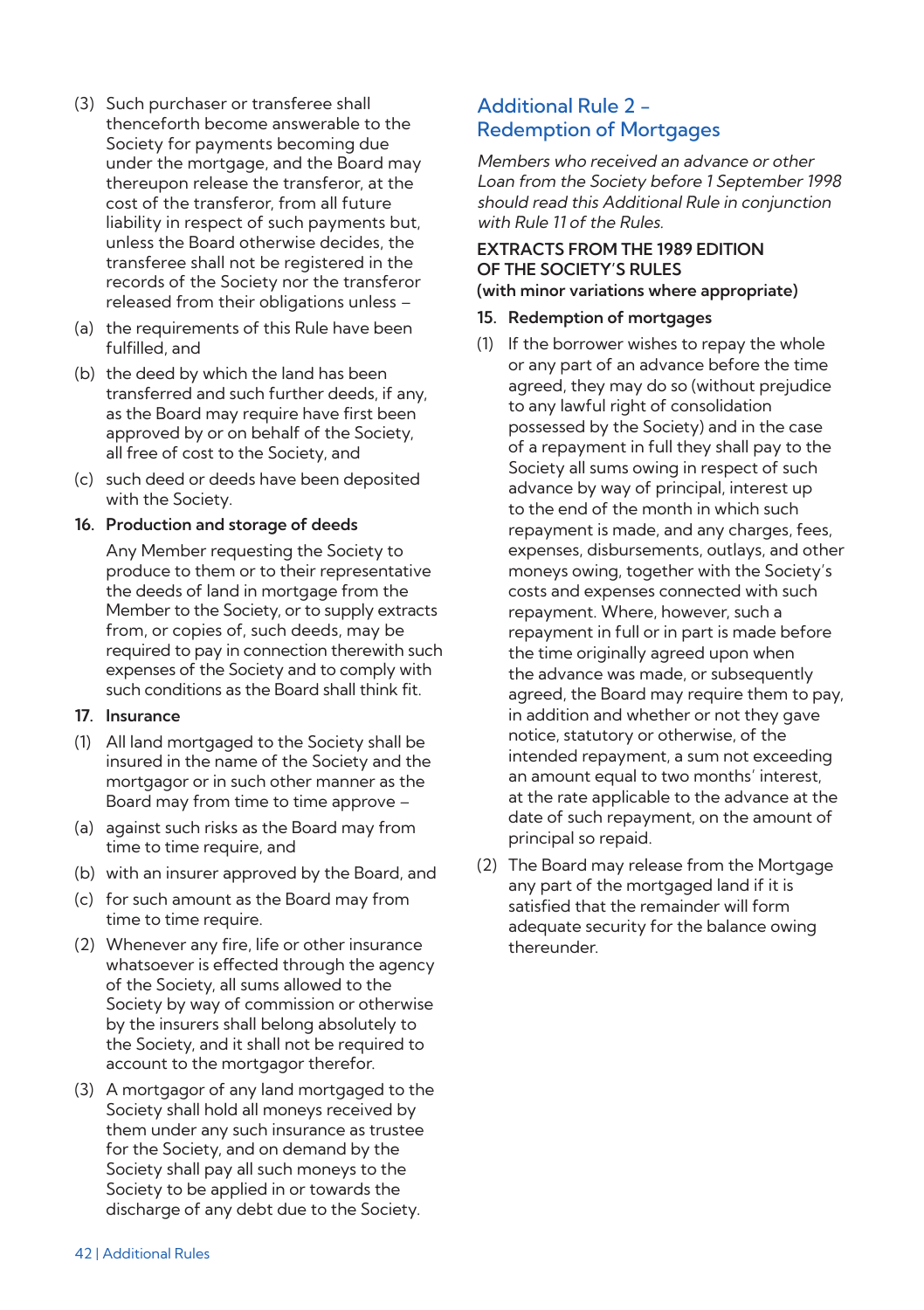# Index to Rules

| <b>Accounts, Annual</b>   |                           | compos           |
|---------------------------|---------------------------|------------------|
| annual general meeting    | 30(2)                     | definitic        |
| audit of                  | 30(4)                     | delegati         |
| definition                | $1(a)$ , $30(3)$          | expense          |
| Acts, Validity of         |                           | local bo         |
| board committee           | 18                        | valid            |
| directors                 | $12(3)$ , 18              | meetinc          |
| local board               | 18                        | conc             |
| <b>Additional Rules</b>   | see Rules                 | decis<br>minu    |
|                           |                           | quor             |
| <b>Advertisements</b>     |                           | remo             |
| postal ballot results     | 41(10)                    | spec             |
| Annual General Meeting    |                           | membe            |
| accounts                  | $30(2)$ , $30(5)(a)$      | membe            |
| adjournment               | 35(2), 37                 | failur           |
| annual business statement | 30(5)(b)                  | membe            |
| auditors                  | 30(5)(d), 30(5)(f), 43(1) | pow              |
| definition                | 1(a)                      | pension          |
| directors                 |                           | postal b         |
| casual vacancies          | 25(4)                     | conc             |
| election                  | 13(8), 30(5)(e)           | to ca            |
| report                    | 30(5)(c)                  | powers           |
| holding of                | 30(1)                     | to di            |
| means of participation    | 32                        | to co            |
| members' resolutions      | $30(5)(q)$ , $34(2)(a)$   | prudent          |
| notice of                 | $33(2)$ , $34(2)(a)$      | reserves         |
| Assets                    |                           | validity         |
| distribution of surplus   | 46(1)                     | <b>Borrowe</b>   |
|                           |                           | definitic        |
| Attorney, Power of        |                           | Borrowi          |
| notices of meetings       | 33(7)                     |                  |
| voting                    | $38(5)(a)$ , $38(6)$      | Borrowi          |
| <b>Auditors</b>           |                           | Chairpe          |
| annual general meeting    | $30(5)(d)$ , (f)          | absence          |
| appointment of            | $43(1)-(3)$               | casting <b>v</b> |
| election                  |                           | casual v         |
| contest                   | 43(6)                     | election         |
| notice to members         | $43(4)$ , $(5)$           | meetinc          |
| poll                      | 36(8)                     | minu             |
| postal ballot             | 41(1)(d)                  | poll, pov        |
| remuneration              | 43(7)                     | removal          |
| vacation of office        | 43(1), (3)                | Chief Ex         |
| Board                     |                           | appoint          |
| committees of             | 12(4)(q)                  | definitic        |
| validity of acts          | 18                        | powers           |
| common seal               | 44(4)                     | termina          |

|               | composition                                         | 12(1), 25(2)            |
|---------------|-----------------------------------------------------|-------------------------|
| 30(2)         | definition                                          | 1(a)                    |
| 30(4)         | delegation of powers                                | $12(4)(f)$ , (g)        |
| , 30(3)       | expenses                                            | 12(4)(d)                |
|               | local boards                                        | 12(4)(b), (c)           |
| 18            | validity of acts                                    | 18                      |
| $2(3)$ , 18   | meetings                                            | 16                      |
| 18            | conduct of                                          | 12(4)(e)                |
|               | decisions at                                        | 16(2)                   |
| <b>Rules</b>  | minutes                                             | 17                      |
|               | quorum                                              | 16(1), 25(6)            |
| 41(10)        | remote meetings                                     | 16(6)                   |
|               | special meetings                                    | $16(3)$ , $(4)$ , $(5)$ |
|               | members                                             | see Directors           |
| 0(5)(a)       | members' requisition of special general meeting     |                         |
| 5(2), 37      | failure to comply                                   | 31(5)                   |
| 0(5)(b)       | members' resolutions                                |                         |
| ), 43(1)      | power to object                                     | 34(3)                   |
| 1(a)          | pensions                                            | 29(5)                   |
|               | postal ballots                                      |                         |
| 25(4)         | conduct of                                          | 41(7)                   |
| 0(5)(e)       | to call                                             | 41(1)                   |
| 0(5)(c)       | powers                                              | $12(2)$ , $(4)$ , $(5)$ |
| 30(1)         | to disqualify a director                            | $24(1)(d)$ , (m)        |
| 32            | to convene special general meetings 31(2), 31(3)(b) |                         |
| 4(2)(a)       | prudential duties                                   | 12(4)(a)                |
| 4(2)(a)       | reserves                                            | 27                      |
|               | validity of acts                                    | 12(3), 18               |
| 46(1)         | <b>Borrower</b>                                     |                         |
|               | definition                                          | 1(a)                    |
| 33(7)         | <b>Borrowing Member</b>                             | see Members             |
| ), 38(6)      | Borrowing Members' Resolutions see Resolutions      |                         |
|               | Chairperson and Vice-Chairperson                    |                         |
| )(d), (f)     | absence                                             | 15(2)                   |
| $3(1)-(3)$    | casting vote                                        | 16(2), 25(6), 36(10)    |
|               | casual vacancy                                      | 15(4)                   |
| 43(6)         | election                                            | 15(1)                   |
| $(4)$ , $(5)$ | meetings                                            | 36(1), 37(1)            |
| 36(8)         | minutes                                             | 17                      |
| 41(1)(d)      | poll, power to call for                             | $31(1)$ , $(5)$ , $(6)$ |
| 43(7)         | removal of                                          | 15(3)                   |
| 3(1), (3)     |                                                     |                         |
|               | <b>Chief Executive</b>                              |                         |
|               | appointment                                         | 22(1)                   |
| 2(4)(g)       | definition                                          | 1(a)                    |
| 18            | powers and duties                                   | 22(3)                   |
| 44(4)         | termination                                         | 22(1)                   |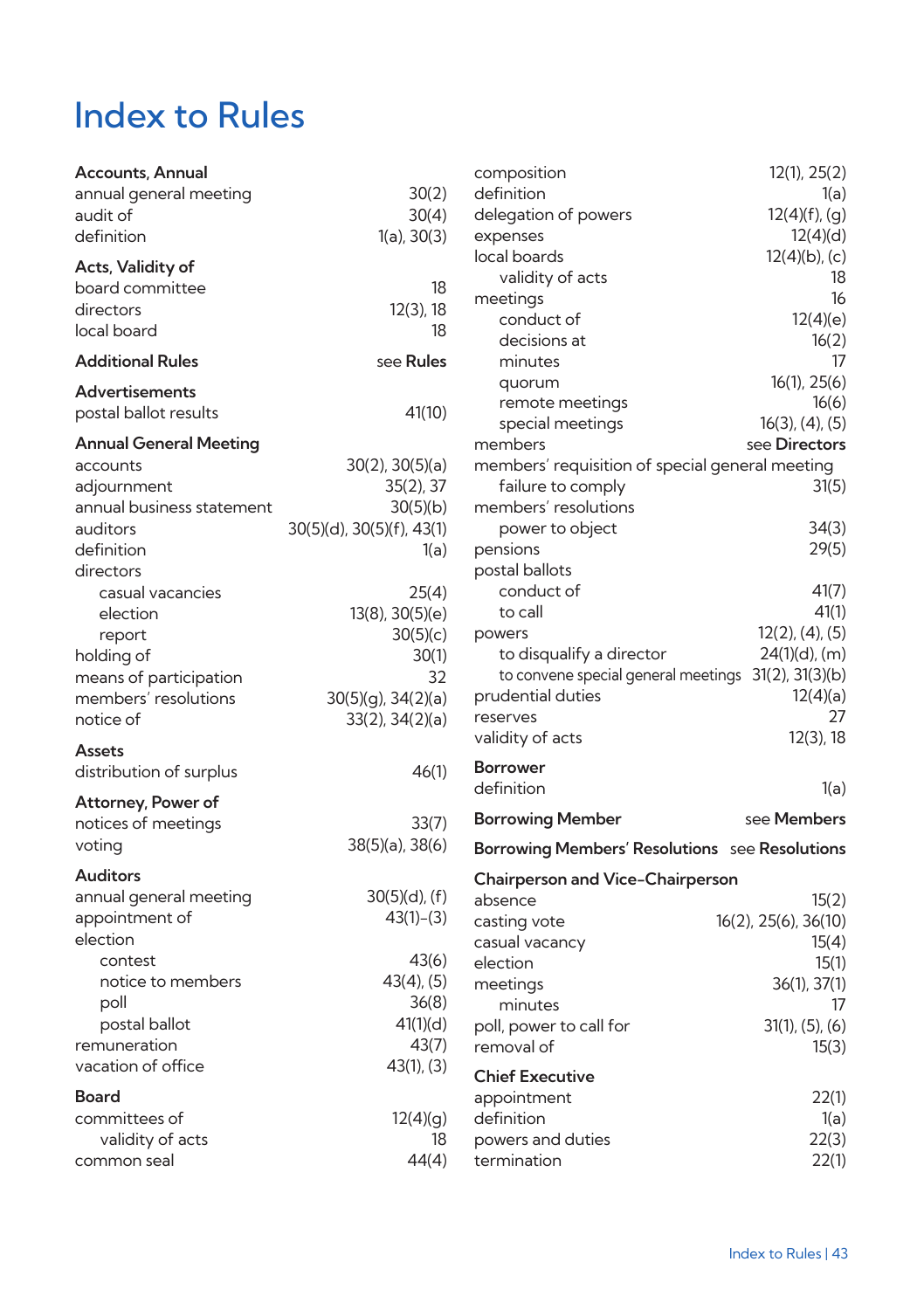| 44<br><b>Common Seal</b>                                                                                                                                                                                                                                                                                                                                                                                                                                                                                                                                                                                 | r                                                                                       |
|----------------------------------------------------------------------------------------------------------------------------------------------------------------------------------------------------------------------------------------------------------------------------------------------------------------------------------------------------------------------------------------------------------------------------------------------------------------------------------------------------------------------------------------------------------------------------------------------------------|-----------------------------------------------------------------------------------------|
| Corporate Representative<br>definition<br>1(a)<br>$38(5)(b)$ , (8)<br>voting<br>borrowing members' resolution<br>1(a)                                                                                                                                                                                                                                                                                                                                                                                                                                                                                    |                                                                                         |
| Deferred Shares<br>certificate, definition<br>1(a)<br>$50(2)$ , (3)<br>certificate issue<br>certificate loss<br>50(4)<br>definition<br>1(a)<br>issue of<br>8(2)<br>50(1)<br>register<br>register, definition<br>1(a)<br>8(3)<br>terms<br>transfer<br>$8(6)$ , $(7)$<br>untraceable holders, sales of Deferred Shares 49<br>1(b)<br>value<br>voting<br>38(3)                                                                                                                                                                                                                                              | r                                                                                       |
| Deposits<br>definition<br>1(a)<br>9(2)<br>interest<br>9(1)<br>receipt of<br>$9(2)$ , (4)<br>terms<br>51<br><b>Disputes</b>                                                                                                                                                                                                                                                                                                                                                                                                                                                                               |                                                                                         |
| 45<br>Documents, Custody of                                                                                                                                                                                                                                                                                                                                                                                                                                                                                                                                                                              |                                                                                         |
| <b>Directors</b><br>25<br>casual vacancies<br>$25(1)$ , $(2)$<br>filling of<br>25(4)<br>length of office<br>25(3)<br>qualifications<br>definition<br>1(a)<br>12<br>direction and management, general<br>13<br>election and eligibility<br>address<br>13(6)<br>$13(1)(a)$ , (c)<br>aqe<br>13(8), 30(5)(e)<br>annual general meeting<br>casual vacancies<br>25(4), (5)<br>13(5), (7), (11)<br>deposit<br>13(12)<br>late vacancy<br>membership<br>13(1)(d)<br>nomination<br>13(1)(e), (2), (3), (4)<br>36(6), (9)<br>poll<br>41(1)(a)<br>postal ballot<br>13(1)(b), 14<br>qualifications<br>voting<br>13(9) | E<br>ā<br>Ù<br>ŗ<br>F<br>C<br>ŀ<br>C<br>ı<br>C<br>ı<br>$\mathsf{C}$<br>L<br>C<br>r<br>L |
| indemnity<br>$23(1)$ , $(2)$<br>interest in contracts<br>21<br>as officer<br>20(3)<br>declaration of<br>21(1)<br>$21(2)$ , (3)<br>restriction on voting                                                                                                                                                                                                                                                                                                                                                                                                                                                  | ι<br>ł<br>ľ<br>r                                                                        |

| meetings<br>pensions, non-executive directors<br>qualifications<br>remuneration<br>expenses<br>office<br>in society<br>with another body<br>rate<br>report                                                                                                                                                                                      | see Board<br>29(5)<br>14<br>19<br>19(2)<br>20<br>20(1)<br>20(2)<br>19(1)                                                                                                           |
|-------------------------------------------------------------------------------------------------------------------------------------------------------------------------------------------------------------------------------------------------------------------------------------------------------------------------------------------------|------------------------------------------------------------------------------------------------------------------------------------------------------------------------------------|
| annual general meeting<br>definition<br>rotation rule                                                                                                                                                                                                                                                                                           | $30(2)$ , $(5)(c)$<br>1(a)<br>26                                                                                                                                                   |
| vacation of office<br>absence from meetings<br>aqe<br>bankruptcy<br>directors' resolution<br>executive office<br>interest, conflict of<br>legal reasons<br>members' special resolution<br>mental incapacity<br>office, acceptance of other<br>qualifying membership, lack of<br>Regulator requirement<br>residence<br>resignation<br>retirement | 24(1)(e)<br>24(1)(j)<br>24(1)(f)<br>24(1)(d), (m)<br>24(1)(n)<br>24(1)(l)<br>24(1)(k)<br>24(1)(h)<br>24(1)(g)<br>24(1)(i)<br>24(1)(b)<br>24(1)(m)<br>24(1)(c)<br>24(1)(a)<br>26(1) |
| <b>Employees</b><br>appointment of<br>indemnity<br>powers and duties                                                                                                                                                                                                                                                                            | 22(2)<br>$23(1)$ , $(2)$<br>22(3)                                                                                                                                                  |
| Financial Year<br>definition                                                                                                                                                                                                                                                                                                                    | 1(a)                                                                                                                                                                               |
| Heritable Security<br>definition                                                                                                                                                                                                                                                                                                                | 1(a)                                                                                                                                                                               |
| Individual<br>definition                                                                                                                                                                                                                                                                                                                        | 1(a)                                                                                                                                                                               |
| Interpretation<br>of Rules                                                                                                                                                                                                                                                                                                                      | 1                                                                                                                                                                                  |
| Loan<br>definition<br>repayment of                                                                                                                                                                                                                                                                                                              | 1(a)<br>11                                                                                                                                                                         |
| Local Boards                                                                                                                                                                                                                                                                                                                                    | see <b>Board</b>                                                                                                                                                                   |
| Losses<br>balance sheet<br>liability for<br>reserves                                                                                                                                                                                                                                                                                            | 28(1)<br>28(3)<br>28(2)                                                                                                                                                            |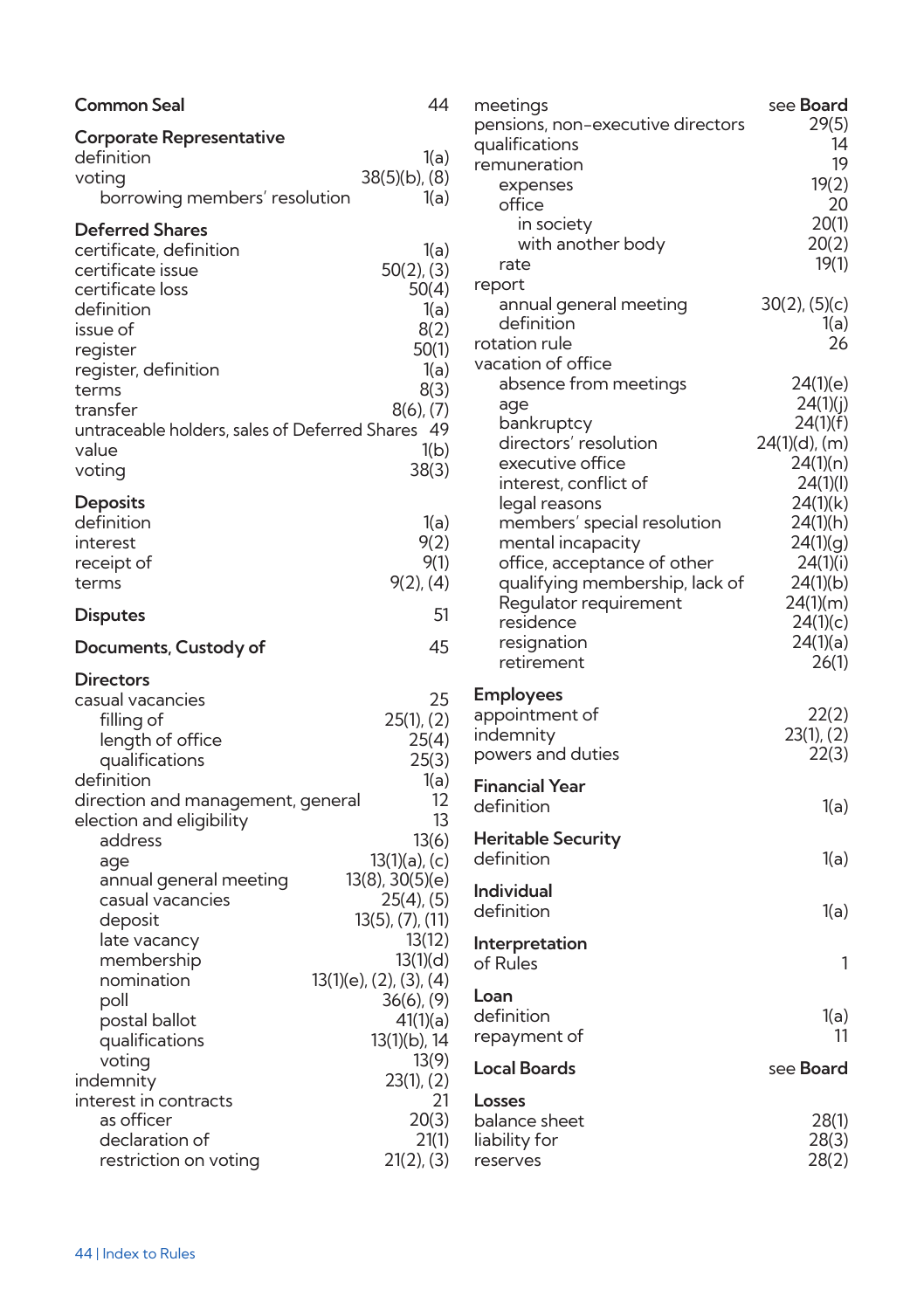| Manager<br>definition                                                              | 1(a)                                                                                  |
|------------------------------------------------------------------------------------|---------------------------------------------------------------------------------------|
| Meetings<br>adjournment of<br>annual general<br>directors<br>minutes<br>notices of | 35(2), 36(7), (8), 37<br>see Annual General Meeting<br>see Board<br>17<br>see Notices |
| procedure at<br>polls<br>quorum                                                    | 36<br>$36(3)-(8)$<br>$35(1)$ , $(3)$                                                  |
| special general                                                                    | see Special General Meeting                                                           |
| <b>Members</b><br>borrowing members                                                |                                                                                       |
| cessation of membership                                                            | 6(4)                                                                                  |
| definition                                                                         | $1(a)$ , $4(1)(b)$                                                                    |
| transfer of engagements, by                                                        | 4(9)(b)                                                                               |
| voting, entitlement                                                                | $38(2)$ , (4)                                                                         |
| general                                                                            |                                                                                       |
| address, registered, definition                                                    | 1(a)                                                                                  |
| bankruptcy                                                                         | 5, 33(6)                                                                              |
| cessation of membership                                                            | 6                                                                                     |
| changes, duty to keep society informed 4(4), (5)                                   |                                                                                       |
| death                                                                              | 5, 33(6), 39(6)                                                                       |
| definition                                                                         | 1(a)                                                                                  |
| directors                                                                          |                                                                                       |
| election, voting                                                                   | 13(9), (10)                                                                           |
| nomination of                                                                      | 13(4)                                                                                 |
| intestacy                                                                          | 5(1)                                                                                  |
| joint membership                                                                   | 4(6)                                                                                  |
| notices                                                                            | 33(3)                                                                                 |
| poll, call for                                                                     | 36(6)                                                                                 |
| postal ballots                                                                     | $41(3)(c)$ , $(8)$                                                                    |
| proxies, appointment of                                                            | 39                                                                                    |
| Rules, bound by                                                                    | 4(2)                                                                                  |
| special general meeting                                                            | see Special<br><b>General Meeting</b>                                                 |
| qualification to requisition                                                       | 31(4)                                                                                 |
| requisition of                                                                     | 31(3)(a)                                                                              |
| signature, specimen                                                                | 4(4)(b)                                                                               |
| testacy                                                                            | 5(1)                                                                                  |
| transfer of engagements, by                                                        | 4(9)                                                                                  |
| voting                                                                             | 38(2)                                                                                 |
| shareholding members                                                               |                                                                                       |
| agents                                                                             | 4(7)                                                                                  |
| cessation of membership                                                            | $6(1)$ , $(2)$                                                                        |
| definition                                                                         | 1(a), 4(1)(a)                                                                         |
| mental disorder                                                                    | 8(5)                                                                                  |
| shares, repayment of                                                               | 6(3)                                                                                  |
| transfer of engagements, by                                                        | 4(9)(a)                                                                               |
| voting, entitlement                                                                | 38(2)(b), (3)                                                                         |

| Memorandum of Society<br>definition                                                                                                                                                    | 1(a)                                                                                                                                                     |
|----------------------------------------------------------------------------------------------------------------------------------------------------------------------------------------|----------------------------------------------------------------------------------------------------------------------------------------------------------|
| <b>Mental Disorder</b><br>court of protection<br>director<br>member<br>notices of meetings<br>proxies<br>voting                                                                        | 8(5)<br>24(1)(g)<br>8(5)<br>33(8)<br>39(6)<br>38(7)                                                                                                      |
| Minor, restrictions on<br>directors<br>members' resolutions<br>nominating directors<br>special general meeting requisitions<br>voting                                                  | 13(1)(c)<br>34(1)(a)<br>13(4)(c)<br>31(4)(c)<br>38(3)(a), (4)(a)                                                                                         |
| <b>Minutes</b><br>meetings<br>polls                                                                                                                                                    | 17<br>36(4)                                                                                                                                              |
| Month<br>definition                                                                                                                                                                    | 1(a)                                                                                                                                                     |
| Mortgage Debt<br>definition<br>voting requirements                                                                                                                                     | 1(a)<br>38(4)(c)                                                                                                                                         |
| Name                                                                                                                                                                                   | 2                                                                                                                                                        |
| <b>Notices</b><br>accidental omission<br>auditors, appointment of<br>board meetings<br>directors, vacation of office<br>special<br>entitlement to                                      | 33(9), 41(5)(a)<br>$43(4)$ , $(5)$<br>24(2)<br>$16(4)$ , $(5)$<br>$33(3)$ , $(5)$                                                                        |
| general meetings<br>contents<br>requirements<br>members'<br>no duty to send<br>service of<br>statements<br>postal ballots<br>secretary, to<br>service of<br>society, by<br>society, to | $33(1)(i) - (iii)$<br>33(1)(a), (b)<br>34(1)(c)<br>34(3)<br>34(4)<br>34(2)(b)<br>$41(3)$ , $(4)$<br>48(1)<br>33(4), 48(2)<br>$48(2)$ , (3), (4)<br>48(1) |
| <b>Officers</b><br>definition<br>indemnity<br>pensions                                                                                                                                 | 1(a)<br>23(1), (2)<br>29(1), (2), (3)                                                                                                                    |
| Ordinary Resolution                                                                                                                                                                    | see Resolutions                                                                                                                                          |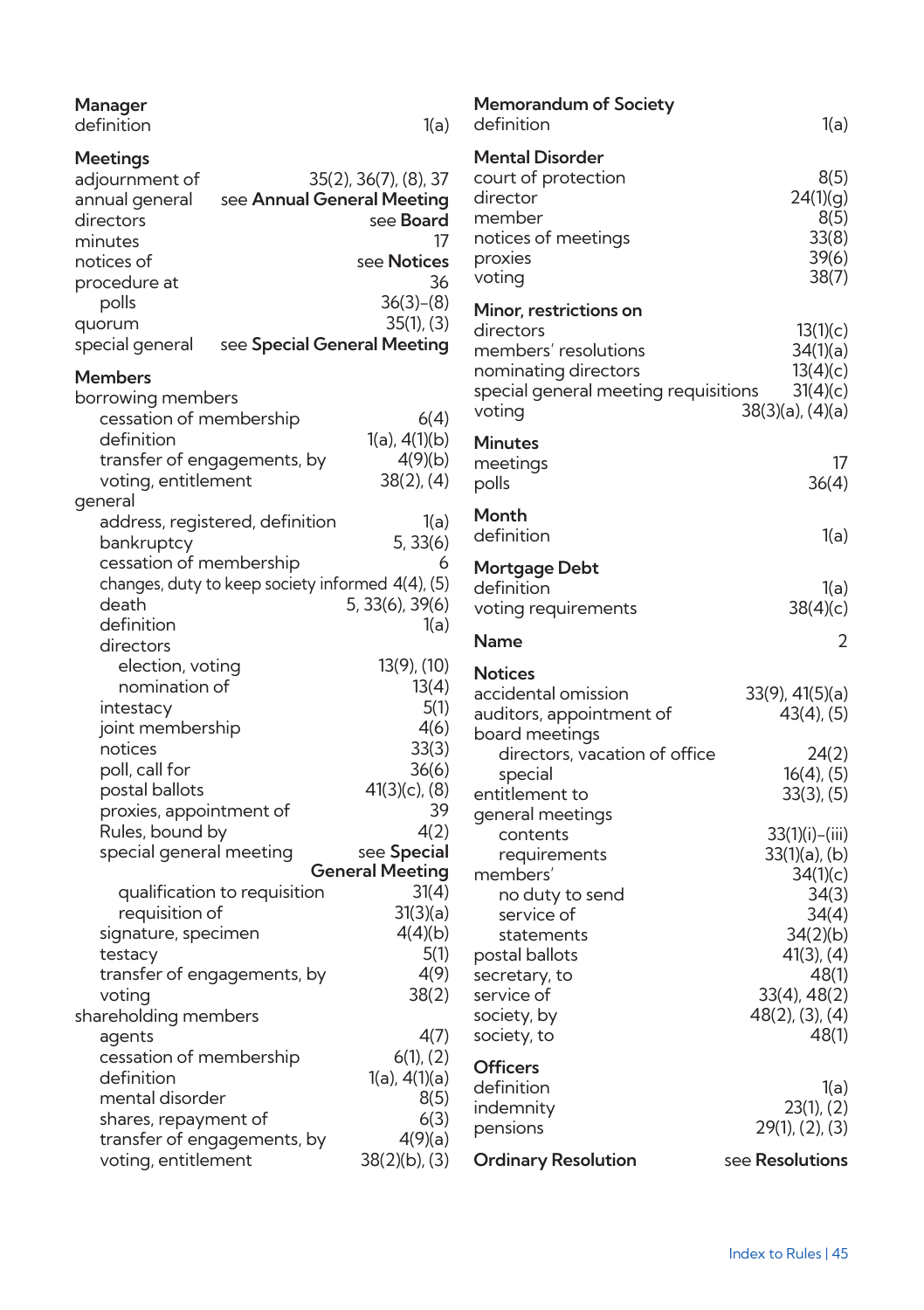| Pensions<br>board's powers<br>employees<br>non-executive directors<br>officers                                                                                                                 | 29(4)<br>29(1), (2), (3)<br>29(5)<br>29(1), (2), (3)                                                                            | r<br>٧<br>F<br>C<br>r |
|------------------------------------------------------------------------------------------------------------------------------------------------------------------------------------------------|---------------------------------------------------------------------------------------------------------------------------------|-----------------------|
| Person<br>definition                                                                                                                                                                           | 1(a)                                                                                                                            | F                     |
| Polls<br>auditors, election of<br>demand for<br>directors, election of<br>proxies<br>withdrawal                                                                                                | 43(6)<br>36(6), (8), (10)<br>36(8)<br>39(4)<br>36(9)                                                                            | k<br>F<br>Ł           |
| <b>Postal Ballot</b><br>accidental omission<br>conduct of<br>decision<br>directors, election of<br>power to call for<br>proxies<br>notice<br>result, announcement of<br>voting, entitlement to | 41(5)<br>41(7)<br>41(9)<br>13(8)<br>$41(1)$ , (2)<br>41(4)<br>41(3)<br>41(10)<br>41(8)                                          | r                     |
| <b>Principal Office</b><br>address<br>change<br>definition                                                                                                                                     | 3(1)<br>3(2)<br>1(a)                                                                                                            | C                     |
| Proxy<br>appointment<br>entitlement to<br>instrument of<br>death<br>directors, election of<br>meetings, notice of<br>mental incapacity<br>poll<br>revocation of<br>voting date                 | 39(1), (2)<br>$39(1)$ , $(5)$<br>39(2), (3), (4)<br>39(6)<br>13(8)<br>$33(1)(i) - (iii)$<br>39(6)<br>39(4)<br>39(6)<br>38(1)(b) | S<br>S                |
| Regulator<br>definition<br>disqualification of director<br>members' special general meeting<br>statement disputes                                                                              | 1(a)<br>24(1)(m)<br>31(3)(c)                                                                                                    | F<br>a                |
| Representatives<br>agents<br>meetings, notices of<br>voting                                                                                                                                    | 4(7)<br>33(6)<br>38(5)(a)                                                                                                       | a<br>C<br>C<br>ŀ      |
| <b>Representative Joint Borrower</b><br>definition                                                                                                                                             | 40<br>1(a)                                                                                                                      | ÌI<br>S               |

| meetings, notices of<br>voting                                                                                                                                                                                                          | 33(5)<br>38(4)                                                                                         |
|-----------------------------------------------------------------------------------------------------------------------------------------------------------------------------------------------------------------------------------------|--------------------------------------------------------------------------------------------------------|
| Representative Joint Shareholder<br>definition<br>meetings, notices of<br>voting                                                                                                                                                        | 40<br>1(a)<br>33(5)<br>38(3)                                                                           |
| Reserves<br>losses                                                                                                                                                                                                                      | 27<br>28(2)                                                                                            |
| <b>Resolutions</b><br>borrowing members'<br>annual general meeting, at<br>definition<br>meetings, quorum for<br>postal ballots<br>vote, transfer of engagements                                                                         | 30(5)(h)<br>1(a)<br>35(1)<br>41(1)(c)<br>38(4)(d)                                                      |
| members'<br>annual general meeting, at<br>director, disqualification of<br>entitlement to propose<br>notice, members'<br>postal ballots<br>qualifying members<br>requisite number of members                                            | 30(5)(g)<br>24(1)(h)<br>34(1)(c)<br>34(1)(c)<br>41(1)<br>34(1)(a)<br>34(1)(b)                          |
| ordinary<br>annual general meeting, at<br>definition<br>meetings, quorum for<br>members' notice<br>postal ballots                                                                                                                       | 30(5)(h)<br>1(a)<br>35(1)(a)<br>34(1)(c)<br>41(1)                                                      |
| special<br>annual general meeting, at<br>definition<br>meetings, quorum for<br>members' notice<br>poll<br>postal ballots<br>shareholding members'<br>annual general meeting, at<br>definition<br>meetings, quorum for<br>postal ballots | 30(5)(h)<br>1(a)<br>35(1)(a)<br>34(1)(c)<br>36(5)<br>41(1)<br>30(5)(h)<br>1(a)<br>35(1)(a)<br>41(1)(a) |
| Rules<br>additional<br>application<br>definition<br>alteration of<br>copies<br>definition<br>headings<br>interpretation                                                                                                                 | 1(a)<br>47<br>4(3)<br>1(a)<br>1(a)<br>$1(a)-(d)$                                                       |
| Seal of Society                                                                                                                                                                                                                         | see Common Seal                                                                                        |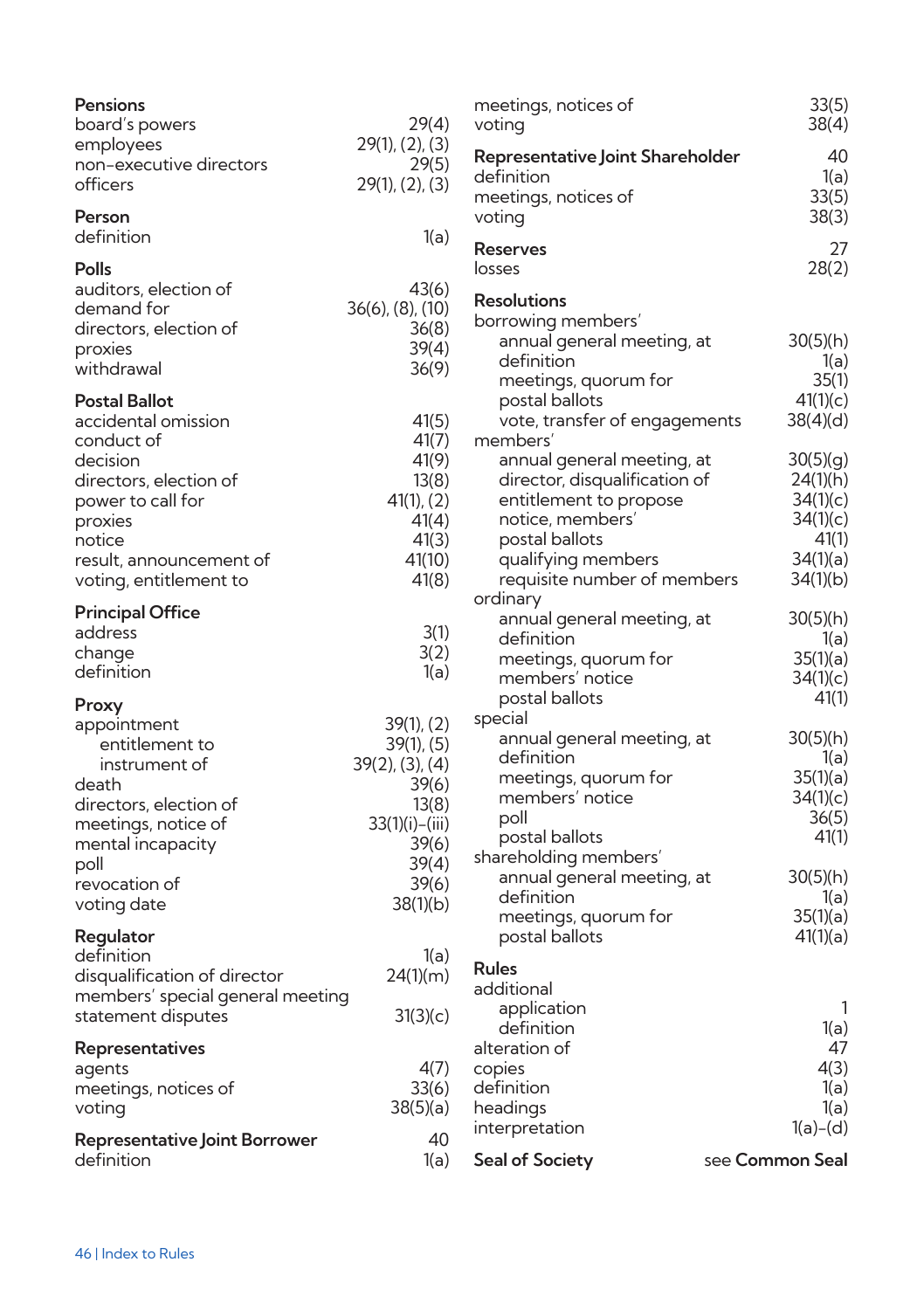| Secretary                                        |                           |
|--------------------------------------------------|---------------------------|
| appointment                                      | 22(1)                     |
| definition                                       | 1(a)                      |
| directors, special meetings of                   | 16(3)                     |
| notices to                                       | 48(1)                     |
| powers and duties                                | 22(3)                     |
| termination                                      | 22(1)                     |
| <b>Shareholding Member</b>                       | see Members               |
| Shareholding Members' Resolution see Resolutions |                           |
| Shares                                           |                           |
| deferred                                         | 8(2)                      |
| definition                                       | 1(a)                      |
| issue of                                         | 8(1)                      |
| joint holding                                    | 1(a), 33(5), 38(3)(b), 40 |
| preferential                                     | 8(2)<br>6(3)              |
| repayment of<br>shareholder, definition          | 1(a)                      |
| terms                                            | 8(3)                      |
| terms, alteration of                             | 8(4)                      |
| value                                            | 1(b)                      |
| voting requirements                              | 38(3)(c)                  |
| Society                                          |                           |
| definition                                       | 1(a)                      |
| discretion                                       |                           |
| lending                                          | 4(8)(b)                   |
| membership                                       | 4(8)(c)                   |
| shares                                           | 4(8)(a)                   |
| funds, raising of<br>name                        | 7<br>$\overline{2}$       |
|                                                  |                           |
| <b>Special General Meeting</b>                   |                           |
| adjournment                                      | $35(2)$ , 37              |
| auditors, appointment of<br>business             | 43(5)(c)<br>31(6)         |
| convened by board                                | 31(2)                     |
| definition                                       | 31(1)                     |
| members' requisition                             |                           |
| board                                            |                           |
| failure to comply                                | 31(5)                     |
| objection                                        | 31(4)                     |
| deposit                                          | 31(3)(a)                  |
| dissolution                                      | 35(2)                     |
| expenses                                         | 31(5)                     |
| no requirement to hold                           | 31(3)(b)                  |
| qualifications                                   | 31(4)                     |
| quorum                                           | 35(1)                     |
| requirements<br>statements                       | 31(3)(a)<br>31(3)(a)      |
| accidental omission                              | 31(8)                     |
| board, failure to comply                         | 31(5)                     |
| no requirement to send                           | 31(3)(c)                  |
| time                                             | 31(7)                     |

| <b>Special Resolution</b>                                                                                                                                                            | see Resolutions                                                                                                            |
|--------------------------------------------------------------------------------------------------------------------------------------------------------------------------------------|----------------------------------------------------------------------------------------------------------------------------|
| <b>Statutes</b><br>definition                                                                                                                                                        | 1(a)                                                                                                                       |
| <b>Vacation of Office</b><br>auditor<br>director                                                                                                                                     | 43(1), (3)<br>24                                                                                                           |
| Voting<br>accidental omission<br>attorneys<br>corporate representatives<br>counting<br>date<br>entitlement<br>meetings, at<br>minutes<br>papers<br>postal ballots<br>representatives | 31(8)<br>38(6)<br>38(8)<br>42<br>38(1)<br>$38(2)$ , (3), (4), (9)<br>36(5)<br>36(7)<br>$36(9)$ , $41(6)$<br>41(3)<br>38(5) |
| Winding-up<br>dissolution<br>losses<br>merger/transfer proposal                                                                                                                      | 46<br>46<br>28(2)<br>30(5)(i), 38(4)(d)                                                                                    |